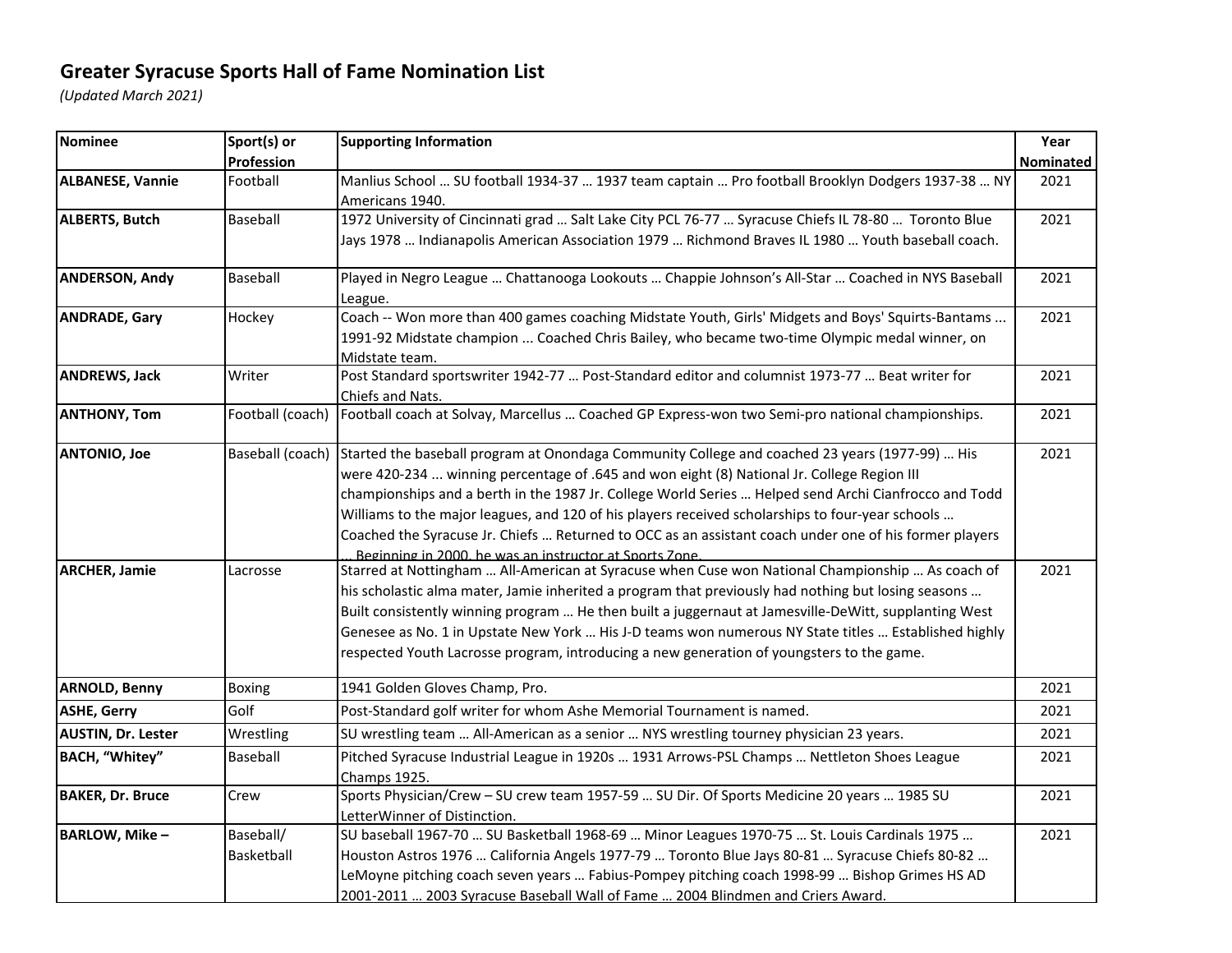| <b>BARNUM, Dale</b>       | Baseball                             | SU baseball catcher 1927  Syracuse Stars catcher NYP League 1928  1929 Post-Standard League batting                                                                                                                                                                                                                                                                                                                                                                                                                                                                                                                                                                                                                                                                                                                                       | 2021 |
|---------------------------|--------------------------------------|-------------------------------------------------------------------------------------------------------------------------------------------------------------------------------------------------------------------------------------------------------------------------------------------------------------------------------------------------------------------------------------------------------------------------------------------------------------------------------------------------------------------------------------------------------------------------------------------------------------------------------------------------------------------------------------------------------------------------------------------------------------------------------------------------------------------------------------------|------|
| <b>BARONE, Nick</b>       | <b>Boxing</b>                        | champion.<br>Carmen 'Nick' Barone used brother's name to enlist in Marines at age 16; fought in World War II at Iwo<br>Jima  Dubbed the 'Fighting Marine' and managed by 'Henny' Andrews  Light-heavyweight/heavyweight<br>contender in late '40s, early '50s  Big chance came Dec. '50, when he fought for heavyweight title in<br>Cincinnati against heavily-favored hometown champ Ezzard Charles, who took crown from Joe Louis  In<br>his previous fight, won 10-rounder over Jimmy Beau at Madison Square Garden but suffered eye injury he<br>didn't disclose  Charles won, but it took 1st career knockdown suffered by Barone to stop bout in 11th<br>round  Pro career: 44-12-1 (21 wins by KO); 25-2-1 1st 28 bouts  Lost last three, gave up boxing,<br>worked for Red Star Trucking (retired in '91)  Died in '06 at age 79. | 2021 |
| <b>BARRETT, Betsy</b>     | Golf                                 | West Genesee High Golf team  University of Miami golf team.                                                                                                                                                                                                                                                                                                                                                                                                                                                                                                                                                                                                                                                                                                                                                                               | 2021 |
| <b>BASILE, Lenny</b>      | Football/<br>Basketball/<br>Baseball | CBA  WSYR Channel 3 TV cameraman 1959-67  NBC cameraman started with Today Show then<br>switched to sports 1967-97  Five Emmys (World Series, Stanley Cup, Super Bowl)  Born in Syracuse.                                                                                                                                                                                                                                                                                                                                                                                                                                                                                                                                                                                                                                                 | 2021 |
| <b>BASILE, Tony</b>       | Track                                | 1973 CBA Track MVP & co-captain  10-time CNY City League Champion  NYS 440 yd-placed 2nd  Eight-<br>time Section III Champion (mile, 160, 330, 440, etc.)  HS All-American in 300 (4th in US)  Fordham<br>University track team and captain as a senior  1976 Qualified Olympic trials in 200  Colonel 174th<br>Fighter Wing A.N.G.                                                                                                                                                                                                                                                                                                                                                                                                                                                                                                       | 2021 |
| <b>BEARE, Kathryn</b>     | Baseball                             | All-American Girls Baseball League with South Bend and Ft. Wayne 1946  Prosperity Co. - NYS Champs.                                                                                                                                                                                                                                                                                                                                                                                                                                                                                                                                                                                                                                                                                                                                       | 2021 |
| <b>BECKER, Bob</b>        | Baseball                             | SU Baseball teamPhiladelphia Phillies 1897-98                                                                                                                                                                                                                                                                                                                                                                                                                                                                                                                                                                                                                                                                                                                                                                                             | 2021 |
| <b>BENNETT, Kerry</b>     | Softball                             | CNS softball coach 1982-2012  Won three NYS Class-A softball titles (1989, 98, 03)  Won 10 Section III<br>Softball titles  OHSL Coach of Year (1996, 99, 01)  1999 NYS Coach of Year  CNS Coaching Record 634-<br>150  Renegade's travel team coach 1986 to present  Renegades Gold team coach 2000 to present<br>2002 ASA National Tournament South Dakota  2003 ASA National Tournament Texas  2004 ASA<br>National Tournament Indiana                                                                                                                                                                                                                                                                                                                                                                                                  | 2021 |
| <b>BERTRAND, Keri Ann</b> | Track & Field                        | 1988 ESM grad  distance runner  All-American at Georgetown  1996 Olympic trials 1500-meters semi-<br>finalist  Third American finisher in NYC Marathon in 2000  Named New York State Runner of Year<br>OB/GYN practice in California.                                                                                                                                                                                                                                                                                                                                                                                                                                                                                                                                                                                                     | 2021 |
| <b>BESDIN, Mel</b>        | Basketball                           | Central High Basketball 1947-49  1947-48 and 1948-49 first-team All-City  1949 City League leading<br>scorer  Manlius basketball and baseball teams 1949-50  SU basketball team 1952-54  Member of SU's<br>800 Point Club  1975 Syracuse Jewish Hall of Fame  1976 Rochester Jewish Hall of Fame.                                                                                                                                                                                                                                                                                                                                                                                                                                                                                                                                         | 2021 |
| <b>BIMSON, Robin</b>      | Softball                             | Liverpool High softball pitcher  Ithaca College pitcher 1997-2000  2000 NCAA Tournament.                                                                                                                                                                                                                                                                                                                                                                                                                                                                                                                                                                                                                                                                                                                                                  | 2021 |
| <b>BLACKFORD, Tom</b>     | Basketball                           | High school basketball coach  In 30 plus years, has won seven league, six sectional and five regional<br>championships  Coached Adonal Foyle at Hamilton High  Won more than 400 games  2012 New York<br>State Basketball Hall of Fame inductee.                                                                                                                                                                                                                                                                                                                                                                                                                                                                                                                                                                                          | 2021 |
| <b>BLAICH, Greg</b>       | Official                             | Homegrown basketball official and decorated member of IAABO Board 38 for decades  Won Al DiStaola<br>Silver Whistle Award  Owner/manager of Hill 'n Dale golf course.                                                                                                                                                                                                                                                                                                                                                                                                                                                                                                                                                                                                                                                                     | 2021 |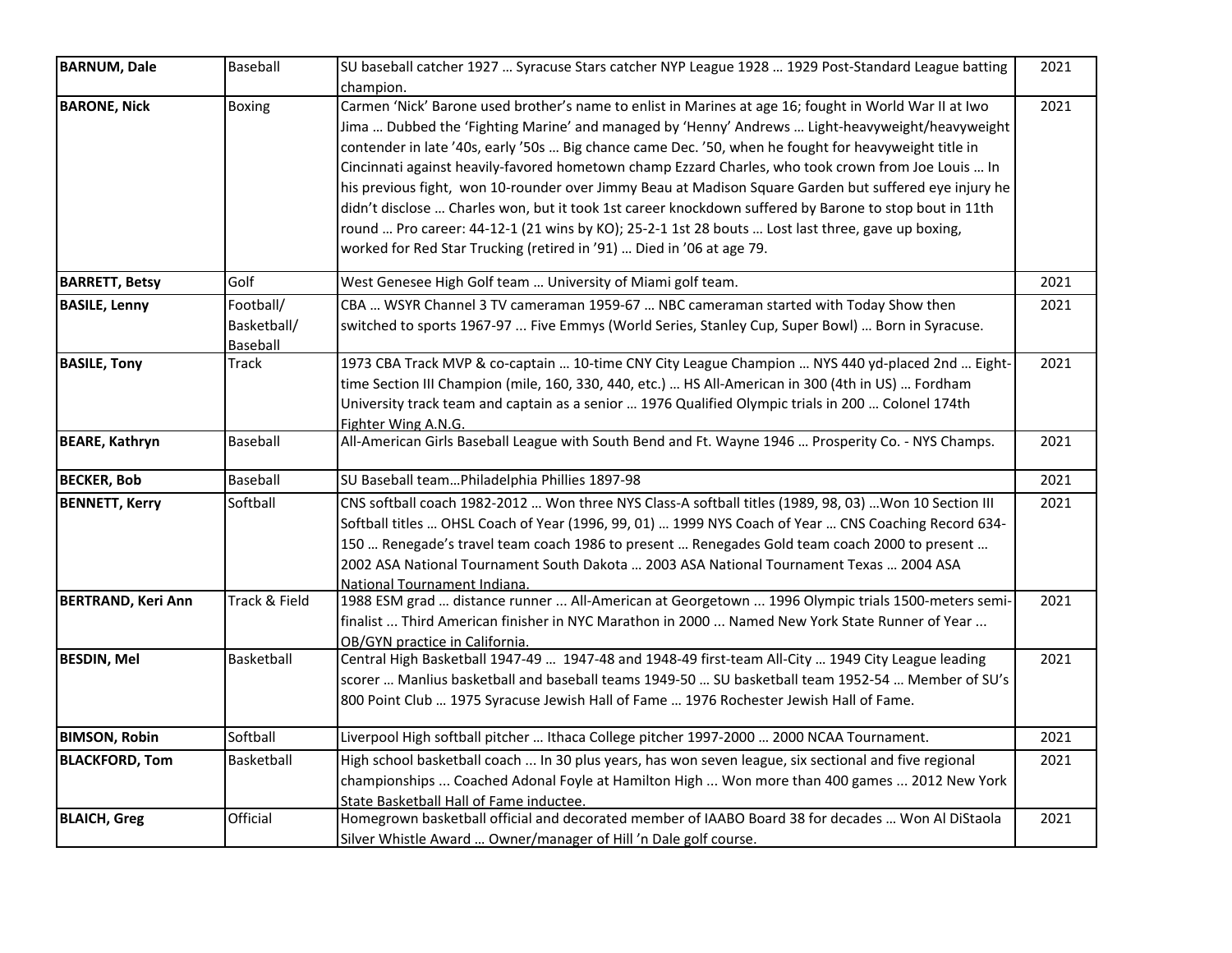| <b>BORGOGNONI, Charles</b> | Contributor   | Canastota native who came from Oswego to Our Lady of Pompei in 1949  'Father Charles' became                      | 2021 |
|----------------------------|---------------|-------------------------------------------------------------------------------------------------------------------|------|
|                            |               | Roman Catholic chaplain at Syracuse University's Alibrandi Center in 1962, and involved with SU's College         |      |
|                            |               | of Visual and Performing Arts from 1962-91  He directed the Pompeian Players, even acquiring                      |      |
|                            |               | Broadway sets compliments of famed producer David Merrick  A fixture on the Hill for decades, Father              |      |
|                            |               | Borgognoni was honored with 'Father Charles Day' proclamation in Syracuse in 1986  SU LetterWinner of             |      |
|                            |               | Distinction (honorary), he is best known as the cleric with the Orange cap and sweater on SU's football           |      |
|                            |               | sideline and basketball bench  That began when he walked into Ben Schwartzwalder's office and asked if            |      |
|                            |               | he might join the team for the SU Notre Dame game in New York City. Ben said 'Not just one game, every            |      |
|                            |               | Tame ' (Father Charles' died at 84 in 2007)                                                                       |      |
| <b>BRADY, Humbert</b>      | Boxing        | Pro Boxer late teens & early 1920's                                                                               | 2021 |
| <b>BRADY, Jackie</b>       | <b>Boxing</b> | aka/Adam Jackie Pizzica  Pro Boxer 1920's                                                                         | 2021 |
| <b>BRADY, Ralph</b>        | Boxing        | aka/Ralph Pizzica  Pro Boxer 1914-20  200 fights  Contender CNY lightweight champ  Died Aug 31,<br>1966 (age 68). | 2021 |
| <b>BRAGMAN, Mike</b>       | Baseball      | North Syracuse baseball team  All-County outfielder  SU Baseball team two years  Saved NYS pro                    | 2021 |
|                            |               | baseball in 14 cities w/ NYS facility bill in 1995  2004 Syracuse Baseball Wall of Fame.                          |      |
| <b>BRENNEMAN, Mark</b>     | Golf/         | outstanding scholastic golfer  Syracuse District Golf Association Junior Player of Year  New York State           | 2021 |
|                            | Administrator | junior quarterfinalist  PGA head pro at Spyglass, Pebble Beach 1994-2000  General Manager Shadow                  |      |
|                            |               | Creek in Las Vegas '00 to present.                                                                                |      |
| <b>BRIGGS, Arnie</b>       | Track & Field | SU assistant track coach for 40 years  Ran in 24 Boston Marathons  A founder of Syracuse track club.              | 2021 |
| <b>BROOKS, Jerry</b>       | Baseball      | Fowler High Baseball 1982-85  Onondaga Senior Babe Ruth League  Clemson University 1986-88                        | 2021 |
|                            |               | Great Falls 1988  Bakersfield - Calif League 1989  San Antonio - Texas League 1990  Albuquerque - PCL             |      |
|                            |               | 91-94  PCL All-Star team 1991 and 1993  LA Dodgers 1993  Indianapolis- American Association 1995                  |      |
|                            |               | Florida Marlins 1996  Charlotte IL 1996  Japan Pacific League 1997-98  Norfolk Tides IL 1999                      |      |
|                            |               | Mexican Leagues 2000.                                                                                             |      |
| <b>BROTON, Denise</b>      | Golf          | Henninger High School  Denise won countless women's golf crowns  Her top titles are the 1995 Herald               | 2021 |
|                            |               | Women's Amateur and multiple Babe Zaharias Memorials  Coaches Cicero-North Syracuse girls' team.                  |      |
| <b>BROWN, James R</b>      | Baseball      | Administrator/Manager/Coach - Moved to Syracuse age 15  Central High Baseball 1951-52  Syracuse                   | 2021 |
|                            |               | Braves semi-pro 1954  Syracuse Braves & Monarchs 1956  Several years in CNY Baseball League.                      |      |
| <b>BRYANT, Hy</b>          | Volleyball    | Coach - OCC 1984-97  Marcellus High Volleyball Coach 1997-2011 2003 OCC Athletic Hall of Fame                     | 2021 |
|                            |               | Empire State Games Scholastic coach Onondaga Volleyball Club 15 years.                                            |      |
| <b>BUCKTOOTH, Freeman</b>  | Lacrosse      | Lafayette High School  All-County linebacker 1970  Onondaga Athletic Club Lacrosse  SU lacrosse                   | 2021 |
|                            |               | team  Syracuse Warriors Box Lacrosse team  Lafayette High Lacrosse coach  Coach of Iroquois                       |      |
|                            |               | National                                                                                                          |      |
| <b>BUGENHAGEN, Gary</b>    | Football      | SU football tackle 1965-66  1966 All-American  Buffalo Bills AFL 1967  Boston Patriots 1969-70.                   | 2021 |
| <b>BURCHELL, Fred</b>      | Baseball      | Syracuse Stars pitcher NYS League 1912-14  Syracuse Stars owner/manager 1912-14  Philadelphia                     | 2021 |
|                            |               | Phillies 1903  Baltimore Orioles Eastern League 1904-07  Boston Red Sox 1907-09  Buffalo Bisons                   |      |
|                            |               | Eastern League 1909-10  Montreal Eastern League 1911  Newark Bears IL manager 1926  Toronto                       |      |
|                            |               | Maple Leaf's IL coach 1928.                                                                                       |      |
| <b>BURNS, Andy</b>         | Baseball      | Syracuse Stars 1917  Nettleton's, Industrial League 1919-34  Brown-Lipe Chapin, Ind League 1923  Ind              | 2021 |
|                            |               | Leagues player & manager for 16 years.                                                                            |      |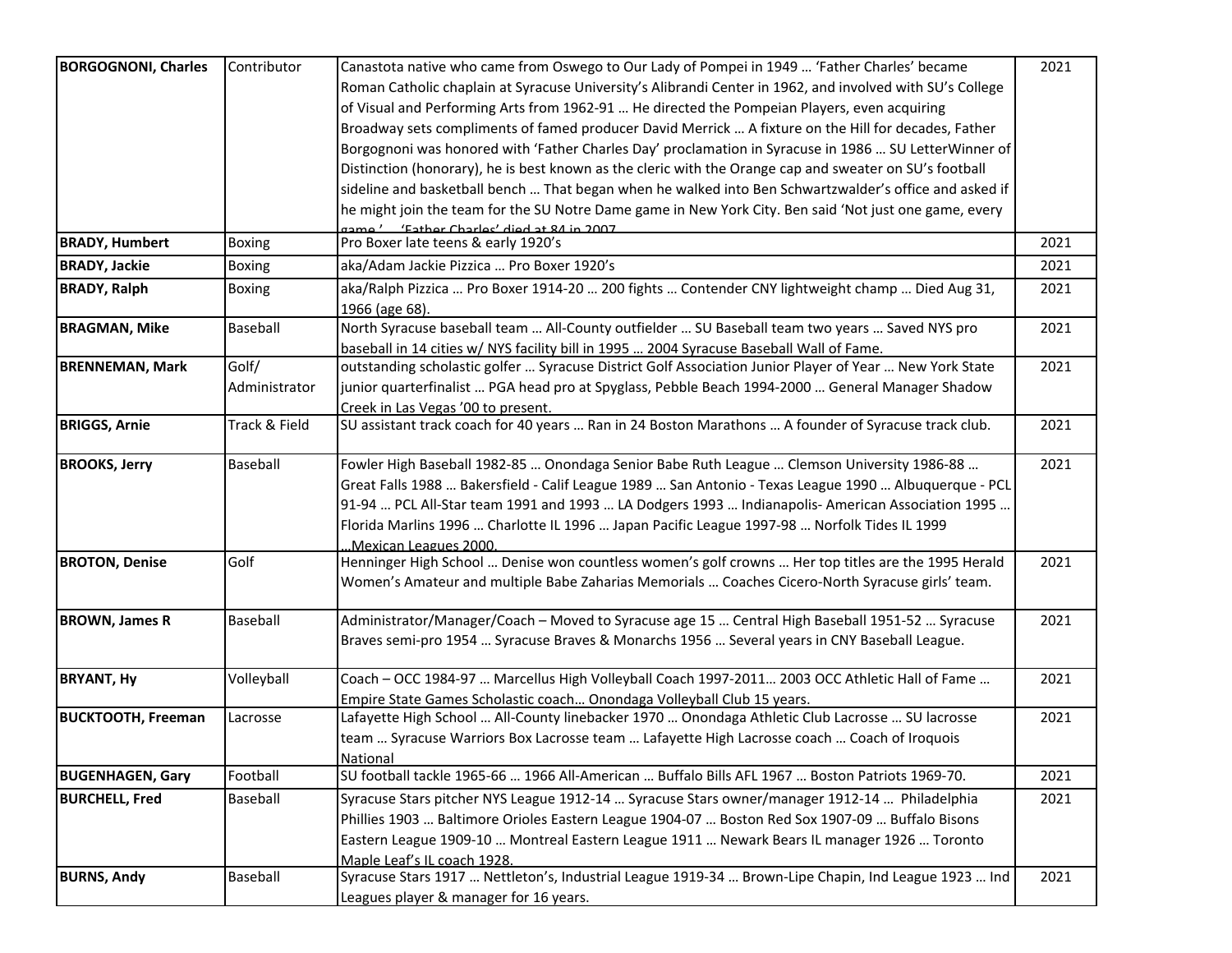| <b>BURRELL, George</b>    | Softball                             | Solvay 1940-50s  1949 Lutzy's NYS Champions  Joe Charles-Al Cervi Softball team                                                                                                                                                                                                                                                                                                                                                                                                                                                                            | 2021 |
|---------------------------|--------------------------------------|------------------------------------------------------------------------------------------------------------------------------------------------------------------------------------------------------------------------------------------------------------------------------------------------------------------------------------------------------------------------------------------------------------------------------------------------------------------------------------------------------------------------------------------------------------|------|
| <b>BUTTON, Jon</b>        | Basketball                           | Bishop Grimes 1969-70  1969-70 first-team All-City Basketball.                                                                                                                                                                                                                                                                                                                                                                                                                                                                                             | 2021 |
| <b>BUTTON, Jon</b>        | <b>Auto Racing</b>                   | NASCAR Racer  NYS Champion Drag racing.                                                                                                                                                                                                                                                                                                                                                                                                                                                                                                                    | 2021 |
| <b>BYRNE, Joe</b>         | Basketball                           | St. Lucy's 1922-24  CBA 1924-27  Coached St. Lucy's (1931-37, 40-44), CBA (1940-44), Cathedral (1952-<br>53), Most Holy Rosary (1953-54)  Coach, official, advisor 1931-70  2002 CBA Sports Hall of Fame.                                                                                                                                                                                                                                                                                                                                                  | 2021 |
| <b>BYRNE, Vincent</b>     | <b>Boxing</b>                        | 1943 East Collegiate Boxing Champ  1983 SU LetterWinner of Distinction.                                                                                                                                                                                                                                                                                                                                                                                                                                                                                    | 2021 |
| <b>BYRNE, William</b>     | <b>Boxing</b>                        | Two-time Collegiate Boxing champion  1980 SU LetterWinner of Distinction.                                                                                                                                                                                                                                                                                                                                                                                                                                                                                  | 2021 |
| <b>CALDWELL, Craig</b>    | Basketball                           | Started as seventh grader-played six varsity seasons at Nottingham High School 1985-92  Three-time first-<br>team selection 1989-90-91  1991 All-CNY selection 1991 NYS Class B Player of the Year  Won five<br>OHSL Metro titles  NYS Record most games played (131)  Set Section III record for most 3PT field goals<br>made (168)  Played basketball at Cleveland State.                                                                                                                                                                                | 2021 |
| <b>CALDWELL, Donny</b>    | Basketball/Base<br>ball              | Central High star 1944-47  First black basketball player at LeMoyne College (1948).                                                                                                                                                                                                                                                                                                                                                                                                                                                                        | 2021 |
| <b>CALO, Frank</b>        | Baseball                             | North High baseball 1940-42  General Electric basketball team  Syracuse Chiefs player/manager 1956-<br>57  LeMoyne College baseball coach 1964-67.                                                                                                                                                                                                                                                                                                                                                                                                         | 2021 |
| <b>CALOIA, Raphael</b>    | <b>Bowling</b>                       | One of only four two-time winners of Post-Standard Master Bowling tournaments (1968 and 1969)  1977<br>Syracuse Bowling Hall of Fame.                                                                                                                                                                                                                                                                                                                                                                                                                      | 2021 |
| CALOIA, Vito              | <b>Bowling</b>                       | 1973 Syracuse Bowling Hall of Fame.                                                                                                                                                                                                                                                                                                                                                                                                                                                                                                                        | 2021 |
| <b>CAMPBELL, Dick</b>     | Wrestling/Golf                       | Coach - Was a 98-pound scholastic wrestler for Marcellus who went on to Michigan State  Coached golf<br>at Skaneateles for more than 40 years  Teams won a New York State-record 569 matches  Most<br>heralded was Hall of Famer/Tour winner Tom Scherrer  Coached wrestling at Skaneateles for more than<br>20 years  His teams posted an overall mark of 173-73-1, including 166-49 record following a slow start<br>And he later re-established the school's wrestling program  Officiated wrestling  2010 Section III<br><b>Wrestling Hall of Fame</b> | 2021 |
| <b>CAPPELLETTI, Cosmo</b> | Basketball/<br>Football              | North High two-sport athlete  First-team All-City basketball 1941-42  1935 Marksons Juniors NYS<br>Champs.                                                                                                                                                                                                                                                                                                                                                                                                                                                 | 2021 |
| CAPPELLETTI, John         | Basketball/<br>Baseball/<br>Football | CBA High School  All-Schiller Football team.                                                                                                                                                                                                                                                                                                                                                                                                                                                                                                               | 2021 |
| <b>CARD, Herm</b>         |                                      | Baseball/ Official NYS Baseball Umpires Association (35 years)  1999 NYS Umpire of the Year  Was a softball umpire for<br>the Empire State Games, CNY High School, NCAA Regional games, International & World University Games<br>SU baseball team 1966-68  1998 Blindmen Criers Kearney Award.                                                                                                                                                                                                                                                            | 2021 |
| CARR, "Gotch"             | Baseball/<br>Football                | SU Football halfback 1924-26  SU Baseball 1924-26  SU Basketball 1926  Syracuse Stars Outfielder<br>1928-29  Buffalo Bisons Pro Football 1927  Assistant football coach at SU 1930's                                                                                                                                                                                                                                                                                                                                                                       | 2021 |
| <b>CARR, Lewis (Lew)</b>  | Baseball                             | Syracuse Stars 3rd Baseman/short stop 1906-09  Pittsburgh Pirates NL 1901  SU Baseball coach 1910-<br>46  Helms College Baseball Hall of Fame                                                                                                                                                                                                                                                                                                                                                                                                              | 2021 |
| CARROLL, Hall (T.N.T.)    | Boxing                               | Rated within the world's top ten light heavyweights  started career winning 25 of first 26 bouts  1971<br>fought Bob Foster for crown  Syracuse Urban Sports Hall of Fame                                                                                                                                                                                                                                                                                                                                                                                  | 2021 |
| <b>CARROLL, Irish</b>     | Football                             | Baldwinsville football  All-County Baldwinsville undefeated football team, Catholic University- Selected<br>to Football All-American team                                                                                                                                                                                                                                                                                                                                                                                                                  | 2021 |
| <b>CASO, Chris</b>        | Gymnastics                           | East Syracuse Minoa gymnast  Great Empire State Games Gold Medalist  UCLA Gymnastics team.                                                                                                                                                                                                                                                                                                                                                                                                                                                                 | 2021 |
| CASO, Ron                 | Gymnastics                           | Coach at East Syracuse Minoa High  Coached many collegiate gymnasts.                                                                                                                                                                                                                                                                                                                                                                                                                                                                                       | 2021 |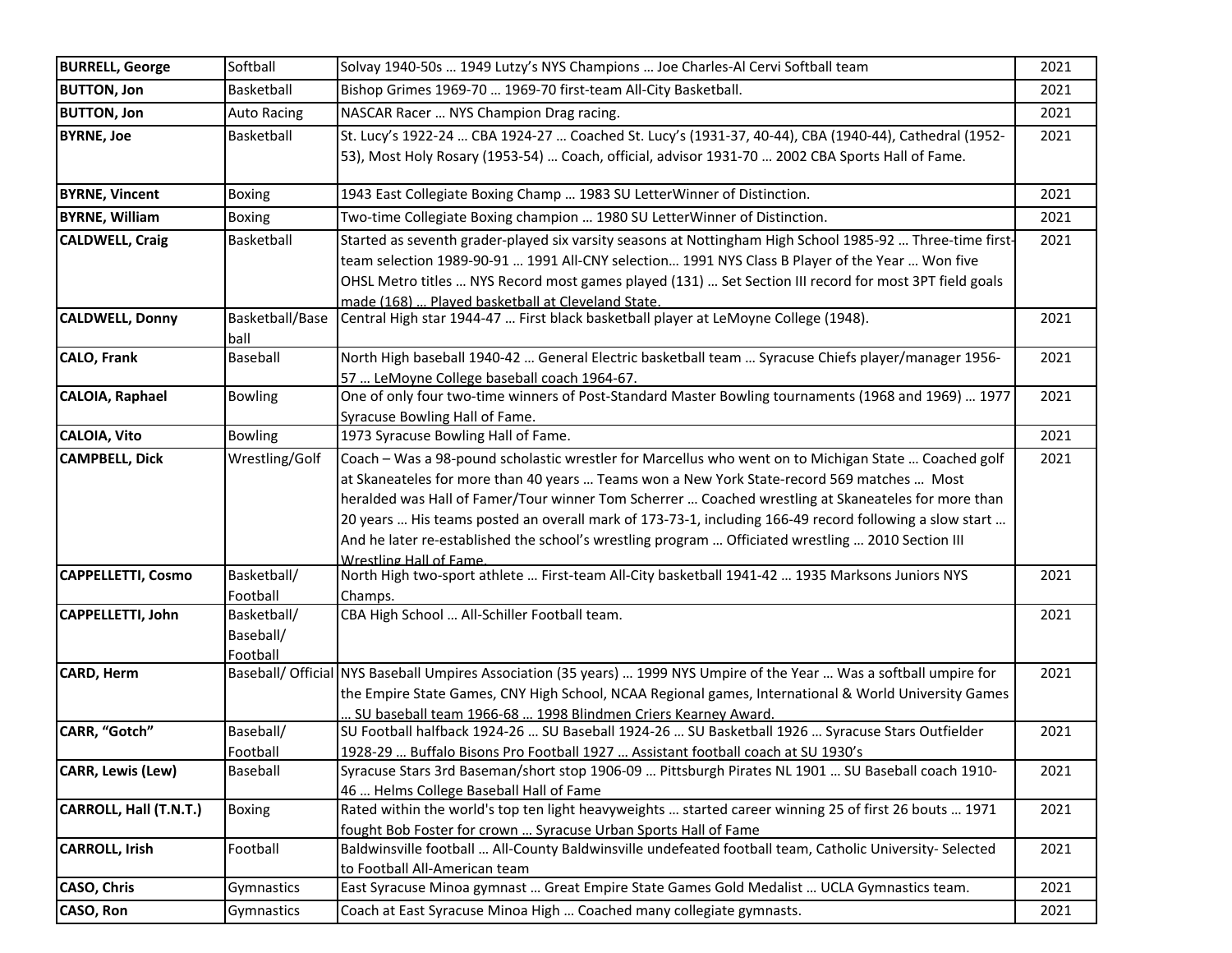| <b>CASSIDY, Scott</b>   | Baseball                                             | Pitched for Liverpool High ('92-93); 1st team All-County  Was 7-1, 1.17 ERA senior year  Selected to '94<br>U.S. National Babe Ruth team  Earned scholarship at Div. II South Carolina-Aiken  Transferred to<br>LeMoyne; was Player of the Year in D-I MAAC North for Dick Rockwell  Had program-record 18 complete<br>games and 4 shutouts  Signed with Toronto Blue Jays; tossed no-hitter for Dunedin  Pitched for<br>Syracuse Chiefs  Selected for '01 U.S. World Cup team; starting pitcher for 1st World Cup game in Taiwan<br>Major league career with Toronto, Boston, San Diego  Best big league season '06 with Padres (6-4,<br>2.53, 49 strikeouts in 42.2 innings over 42 appearances)  Named LeMoyne head coach in 2010 (program<br>was set to return to D-II in 2012)  Has received Coach of the Year honors  Liverpool ('11), LeMoyne<br>(15) Hall of Famer                                                                     | 2021 |
|-------------------------|------------------------------------------------------|------------------------------------------------------------------------------------------------------------------------------------------------------------------------------------------------------------------------------------------------------------------------------------------------------------------------------------------------------------------------------------------------------------------------------------------------------------------------------------------------------------------------------------------------------------------------------------------------------------------------------------------------------------------------------------------------------------------------------------------------------------------------------------------------------------------------------------------------------------------------------------------------------------------------------------------------|------|
| <b>CASULLO, Bob</b>     | Football                                             | Football - Native of Little Falls  Brockport State honorable mention All-American; school's Hall of Fame<br>inductee (2011)  Henninger High coach (1973-82), Baldwinsville coach ('83-84)  Casullo was a member<br>of Syracuse University's staff in multiple roles for a decade (1985-94), including the unbeaten 1987 season<br>under Hall of Famer Dick MacPherson  His specialty was special teams  He also coached collegiately at<br>Georgia Tech ('95-96) and Michigan State ('99). In 18 years in Division I, he coached in 12 bowl games (10-<br>1-1 record)  As an NFL assistant, he coached in two Super Bowls - XXXVII with Oakland, XL with Seattle.<br>He coached in 15 NFL playoff games (8-7 record)  Casullo also coached in two AFC title games, 1 NFC title<br>game, 1 Pro Bowl and a Senior Bowl  During his NFL career, he coached with the Oakland Raiders, New<br>York Jets, Seattle Seahawks and Tampa Bay Buccaneers. | 2021 |
| CAVALLO, Dan            | <b>Baseball</b>                                      | Baseball Administrator - District 8, Little League Administrator                                                                                                                                                                                                                                                                                                                                                                                                                                                                                                                                                                                                                                                                                                                                                                                                                                                                               | 2021 |
| <b>CAVENY, John</b>     | Basketball                                           | Basketball - Among the best Parochial League basketball players in the 1950s, Caveny starred for St. John<br>the Evangelist's championship teams in 1957 and '58  An all-leaguer on the court, he also hurled<br>Evangelist to the City title in baseball as a senior  Scholarship recipient at LeMoyne, he scored 43 in a<br>freshman game, then became one of five players (others being Dick Kenyon, Bob Dietz, Dick Lynch, Bill<br>Stanley) who established Tom Niland coached program excellence. All are in LeMoyne's Athletic Hall of<br>Fame; their '59-60 squad was the first athletic team inducted into the school's Hall of Fame  John<br>averaged 15.9 as a soph, 15.5 as a junior, 18.1 as senior co-captain; his 16.5 ppg career stat is 10th all-time<br>Captain/MVP of the '62 baseball team, John pitched six no-hit innings vs. Siena; was Athlete of the Year<br>Drafted by the St Louis Hawks Moved to Vestal in '64      | 2021 |
| CEPPI, Charlie          | Football                                             | Central High All-City Guard 1927  Central High Basketball team 1927-28  Princeton University football<br>team 1930-33  Princeton University Football All-American 1933  SU freshman football line coach 1935                                                                                                                                                                                                                                                                                                                                                                                                                                                                                                                                                                                                                                                                                                                                   | 2021 |
| <b>CHARLES, Bill</b>    | Administrator/<br>Hockey                             | Syracuse Blazers 1969-73  Syracuse Eagles 1974-75                                                                                                                                                                                                                                                                                                                                                                                                                                                                                                                                                                                                                                                                                                                                                                                                                                                                                              | 2021 |
| CHARLES, Joseph F. Sr.  | Administrator/<br>Football/<br>Hockey/<br>Basketball | Started 6-man football in CNY Brought Biddy Basketball to CNY  Organized CNY Pop Warner football<br>Youth hockey programs  Board of Syracuse Nationals  Died February 1, 2002 in Florida                                                                                                                                                                                                                                                                                                                                                                                                                                                                                                                                                                                                                                                                                                                                                       | 2021 |
| <b>CHARLES, Matty</b>   | Administrator/<br>Baseball                           | Formed Syracuse Little League Baseball                                                                                                                                                                                                                                                                                                                                                                                                                                                                                                                                                                                                                                                                                                                                                                                                                                                                                                         | 2021 |
| <b>CICIARELLI, Pete</b> | Football/<br>Basketball/                             | Officiating  Was all state QB for CBA when they won state championship in 1948  also all city in<br>baseball and basketball  one of six brothers to play at CBA  announced Syracuse Chiefs games  high<br>Baseball/ Official school basketball official for many years.                                                                                                                                                                                                                                                                                                                                                                                                                                                                                                                                                                                                                                                                        | 2021 |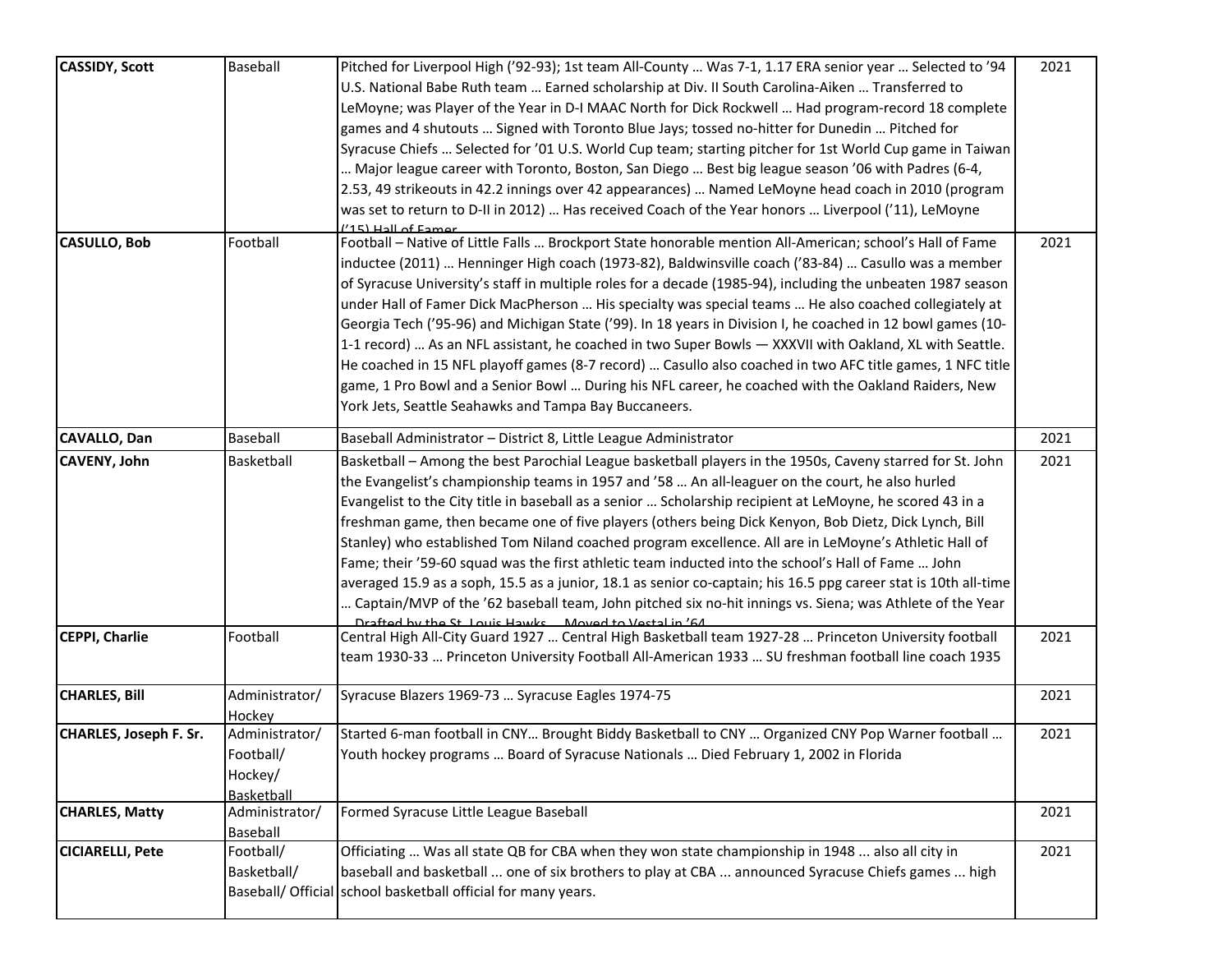| <b>CINCOTTA, Armand</b> | Physician/      | - Physician - Boxing, Chiefs, high school football  USA Amateur boxing  NY Amateur Association Pro           | 2021 |
|-------------------------|-----------------|--------------------------------------------------------------------------------------------------------------|------|
|                         | Boxing/Football | Ringside Physician                                                                                           |      |
| COLEMAN, Jim            | Supporter/      | Athletic Booster Clubs, SU Football                                                                          | 2021 |
|                         | Football        |                                                                                                              |      |
| <b>COLLINS, Kevin</b>   | Distance        | A 1990 high school graduate, Collins still holds the Cicero-North Syracuse record for the mile               | 2021 |
|                         | Running         | Collegiately, he was an All-American in track/cross country at RIT  But Kevin is best known as the area's    |      |
|                         |                 | premier marathoner  He led all American competitors in the '96 Boston Marathon, finishing 30th with a        |      |
|                         |                 | time of 2:18.54  A four-time winner of the Syracuse Mountain Goat 10-miler, the 5-9, 135-pounder was         |      |
|                         |                 | ranked No. 5 in the USA by Track and Field News  His personal bests: Half-marathon (1:04.49); Marathon       |      |
|                         |                 | (2:15.32)  A highly-respected coach for many years, Kevin oversaw the running program at the                 |      |
|                         |                 | Fayetteville YMCA before joining 'Elevate Fitness' and the running clubs at its DeWitt and Liverpool         |      |
|                         |                 | aymnasiums He is a memher of RIT's Snorts Hall of Fame                                                       |      |
| <b>CONLEY, Dan</b>      | Football        | A scholastic product of Pittsburgh, Pa., Dan was among the best and most popular linebackers in Syracuse     | 2021 |
|                         |                 | University history. Known for his all-out pursuit, hard-hitting tackles and more than 15 surgeries, he still |      |
|                         |                 | set a freshman record for tackles (126), went on to become a teamroute to earning first team all-Big East    |      |
|                         |                 | honors  A member of SU's All-Century team selected in 1999, Conley was the 2019 recipient of the             |      |
|                         |                 | prestigious Zunic Award, a testimonial to his selflessness  Dan began a 15-year coaching career as an SU     |      |
|                         |                 | grad assistant in '97, and after coaching at Wagner, returned to his alma mater to coach linebackers from    |      |
|                         |                 | 2008-11  A business risk insurance specialist for OneGroup, Dan and wife Jennifer have three sons -          |      |
|                         |                 | Zak II (a lacrosse/foothall star at F-M) and Nathan                                                          |      |
| CONNERS, John F.        | Baseball        | Markson's Baseball Industrial Leagues  Journal American League 1932-36  Scranton Miners - NY Penn            | 2021 |
|                         |                 | League  Pitched against Philadelphia Athletics-1933                                                          |      |
| <b>CONTOS, Irene</b>    | Softball        | While student at Porter School, scored 46 points in a basketball game; record for City of Syracuse schools   | 2021 |
| (Krupinski)             |                 | stood for decades until broken by Hall of Famer Martha Mogish (Bishop Ludden in '76)  Irene, who             |      |
|                         |                 | raised 7 children including daughter Theresa Contos (HOF '03), is best known for softball career that        |      |
|                         |                 | began in '39 at age 13  Last year at 91, she played her 78th season in a regular - not senior - league       |      |
|                         |                 | for Change of Pace (Syr. Parks & Rec)  Invited for Women's Baseball League tryout in the '40s  Was on        |      |
|                         |                 | many state championship teams with Hall of Famer Madge Wells and Katie Beare (Women's Baseball HOF           |      |
|                         |                 | in Cooperstown)  During 1st decade of 21st century, won gold, silver, bronze medals in Empire State          |      |
|                         |                 | Senior Games softhall                                                                                        |      |
| <b>COOK, Travis</b>     | Lacrosse/       | Lafayette Lacrosse & Football  Oswego State Football Team  Onondaga Warriors Lacrosse  Syracuse              | 2021 |
|                         | Football        | Stingers Pro Lacrosse  2001 Oswego State Hall of Fame                                                        |      |
| <b>COONEY, Tom</b>      | Basketball      | LeMoyne College Basketball player  LeMoyne College Basketball Coach  LeMoyne Green Wave Hall of              | 2021 |
|                         |                 | Fame  Liverpool High Girls Basketball Coach                                                                  |      |
| <b>CORNELIUS, Mike</b>  | Lacrosse        | - Lacrosse - Lafayette High School Lacrosse  2-time High School All American 1970-71  CNY Lacrosse           | 2021 |
|                         |                 | Player of Year 1971  SU Lacrosse Team  Onondaga Athletic Club Box Lacrosse  Syracuse Warriors Box            |      |
|                         |                 | Lacrosse                                                                                                     |      |
| <b>CORRIDON, Frank</b>  | Baseball        | Providence Eastern League 1899-1902  Chicago Cubs 1903-04  Philadelphia Phillies NL 1904-10  St.             | 2021 |
| "Fiddler"               |                 | Louis Cardinals 1910  Buffalo Bisons Eastern League 1911-12  Springfield-Eastern League 1913                 |      |
|                         |                 | Central High baseball coach 1923                                                                             |      |
| <b>COSTELLO, Joe</b>    | Baseball/       | Westhill All-City 2 sports (62-64)  All-County Baseball Team  1st team All-county Basketball 1961-62         | 2021 |
|                         | Basketball      | 1st team All-County Basketball 1963-64  San Francisco Giants chain 1964-71  Local softball homerun           |      |
|                         |                 | hitting star, varsity leagues                                                                                |      |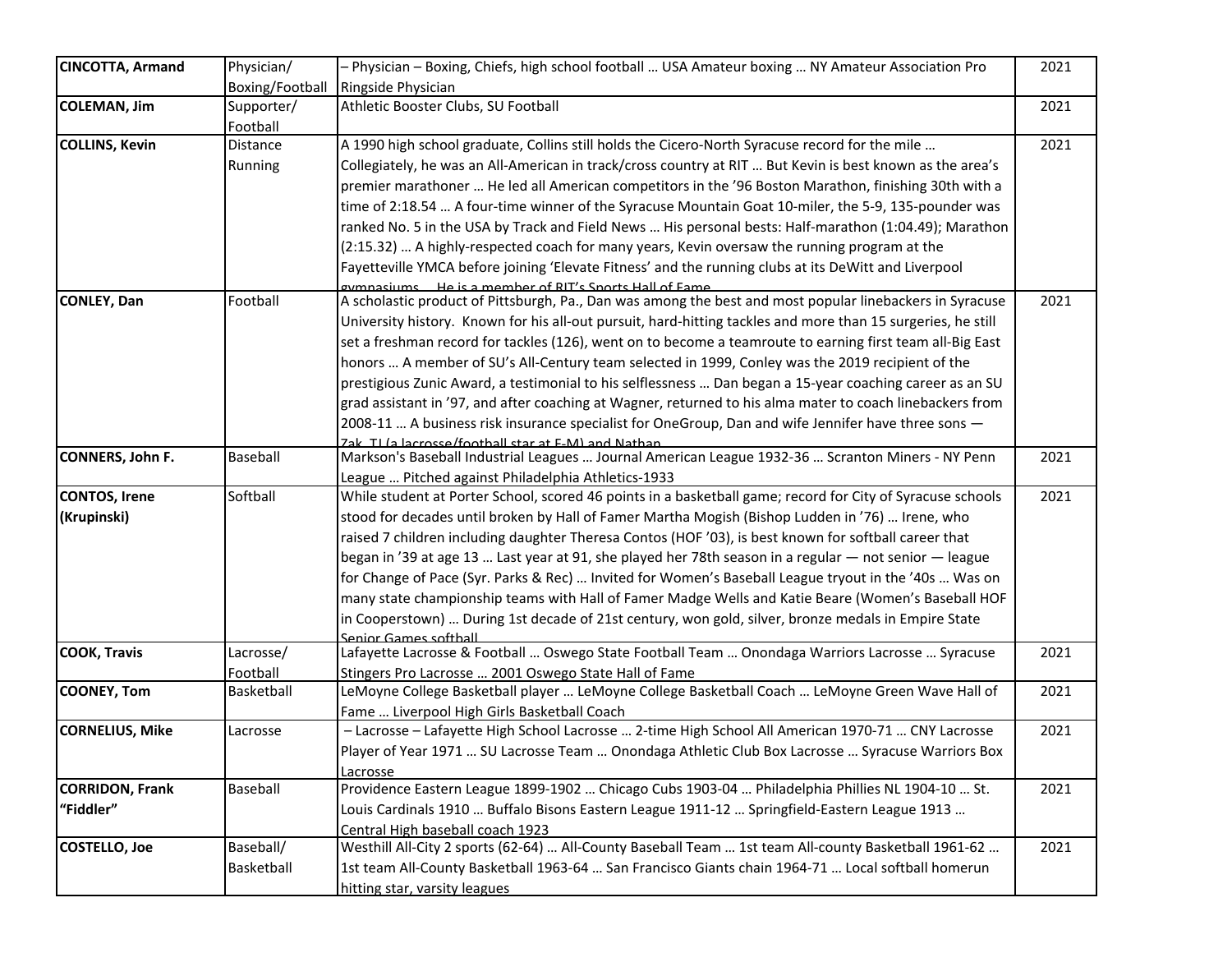| <b>COTTRELL, Ensign</b>     | Baseball      | SU Baseball Pitcher 1909-11, 1909 4-2, 1910 4-3, 1911 7-0  1911 SU-5 shutouts, 2 one-hitters, a no-hitter | 2021 |
|-----------------------------|---------------|-----------------------------------------------------------------------------------------------------------|------|
|                             |               | vs Columbia 6/13/11  Signed with Pittsburgh Pirates 1913  Pittsburgh Pirates National League (NL)         |      |
|                             |               | 1911  Scranton NYSL 1911-12  Chicago Cubs NL 1912  Philadelphia Athletics American League (AL)            |      |
|                             |               | 1913  Baltimore Orioles International League 1913-14  Boston Braves NL 1914  1914-World Series w/         |      |
|                             |               | Braves  NY Yankees AL 1915  Richmond Norfolk-Virginia 1915  Brown Lipe Chapin- Syracuse Industrial        |      |
|                             |               | League 16  Dunn Company Auburn Industrial League 1916, 18-19  Glens Falls 1920  1939 selected to          |      |
|                             |               | SU's All-Orange Baseball team players between 1900-39                                                     |      |
| <b>COUGHLIN, Jack "Red"</b> | Trainer       | 15-year player, Carrier softball teams  Syracuse Stars trainer 1960-67  Syracuse Blazers- trainer 1967-74 | 2021 |
|                             |               | Syracuse Eagles trainer 1974-75  Syracuse Chiefs assistant trainer 1970-94  Syracuse Crunch               |      |
|                             |               | clubhouse assistant 1994-2006                                                                             |      |
| <b>COUGHLIN, Tom</b>        | Football      | Set Waterloo High season mark with 19 TDs  Wingback for '65-67 SU teams (23-8)  Record 26 catches         | 2021 |
|                             |               | in '67 broken in '68  Won '67 Joe Alexander Award (football/scholarship/citizenship)  SU graduate         |      |
|                             |               | assistant while earning Master's  RIT head coach 4 years  SU assistant 7 years under Frank                |      |
|                             |               | Maloney/Dick MacPherson  Boston College assistant then 3 years head coach (21-13-1; beat No. 1 Notre      |      |
|                             |               | Dame in '93)  NFL assistant with Eagles, Packers, Giants  Led expansion Jacksonville Jaguars to 2 AFC     |      |
|                             |               | title games  Two-time winning Super Bowl head coach of New York Giants (SB XLII, XLVI); both as wild      |      |
|                             |               | card; second oldest SB-winning coach  Tom's NFL coaching record: 170-150 (.531); 12-7 playoffs  Was       |      |
|                             |               | in NFL front office, Jaguars Executive Vice President 2017-19  In Giants' Ring of Honor  Started Jay Fund |      |
|                             |               | n '96 to aid kids with leukemis, other cancers                                                            |      |
| <b>COWMEADOW, John</b>      | Basketball    | Cathedral High Basketball 1934-36  YMCA Basketball League 1940-41  Coach & Official 1946-62               | 2021 |
|                             |               | Syracuse Sky Chiefs Board 1991-99  Syracuse Sports Hall of Fame Board 1988-99                             |      |
| <b>CRAMER, Art</b>          | Football/     | North High Top male athlete 1928  SU Football Quarterback 1929-31  SU freshman football backfield         | 2021 |
|                             | Baseball/     | coach 1935  SU Letterman of Distinction 1983                                                              |      |
|                             | Basketball    |                                                                                                           |      |
| <b>CRAVER, Dan Sr</b>       | Softball      | Easy Washer Softball NYS Champs  NYS ASA Softball Hall Fame 1991                                          | 2021 |
| <b>CRÈME, Tony</b>          | Baseball/     | Multi-sport athlete at North Syracuse High School (1939-40)  Was 1st team All-City basketball selection   | 2021 |
|                             | Basketball    | $('39-40).$                                                                                               |      |
| <b>CUNNINGHAM, Jim</b>      | Basketball    | Outstanding basketball player at Fordham in late 50s, career 22.9 points  earned All-America honors as    | 2021 |
|                             |               | senior  Haggerty Award given by Metropolitan New York basketball writers  drafted by Celtics              |      |
|                             |               | coached at Assumption in Parochial League  deceased.                                                      |      |
| <b>CURLEY, Tim</b>          | <b>Boxing</b> | Made professional boxing debut in 1993.                                                                   | 2021 |
| <b>CURRY, Todd</b>          | Lacrosse      | West Genesee Lacrosse team 1980-83 - West Genesee All-American 1983 - SU Lacrosse team 1984-87 -          | 2021 |
|                             |               | All American 2nd team 1985 - All-American 1st team 1986 & 1987 - Baltimore NLL 1991-97                    |      |
| DAILEY, Ted                 | Football      | University of Pittsburgh graduate in 1933  All-American tight end at Pitt  One year of pro football for   | 2021 |
|                             |               | Pittsburgh Pirates  McClelland town high football coach 4 years  Assistant coach at Boston College        |      |
|                             |               | Assistant coach at Lafayette College  1940 48 Coatesville Pennsylvania High School Coach  SU Assistant    |      |
|                             |               | Football Coach 1950-70's                                                                                  |      |
| <b>DANFORTH, Roy</b>        | Basketball    | Athlete/coach/administrator  1962 graduate of Southern Mississippi  freshman basketball coach at SU       | 2021 |
|                             |               | 1964-68 (55-8 record)  head coach eight seasons (148-71), Final Four in '75, first ever for Orange  head  |      |
|                             |               | coach at Tulane '76-81  AD Fairleigh Dickinson 1986-95  ECAC Distinguished Service Award in 2001. Vic     |      |
|                             |               | Hanson Award.                                                                                             |      |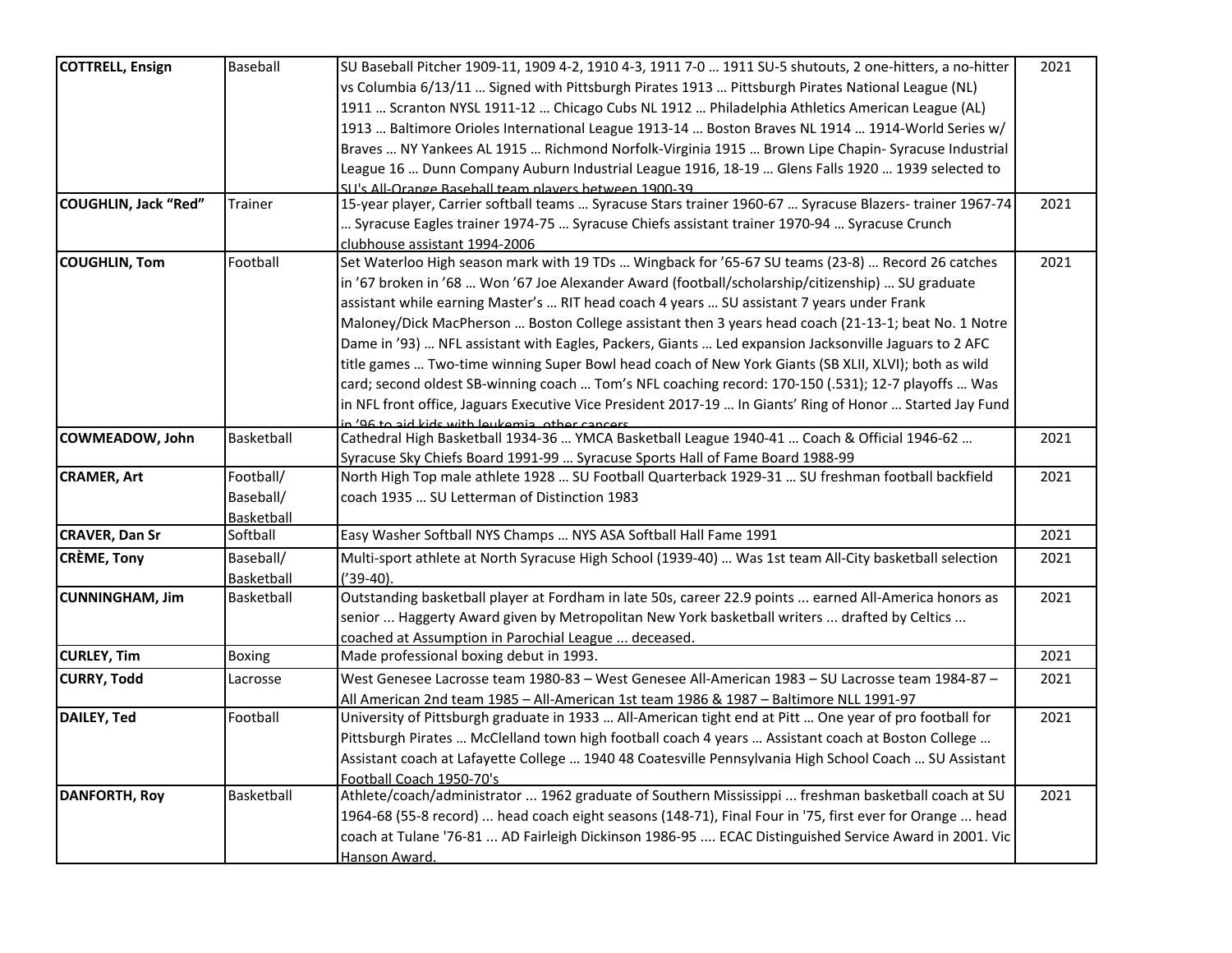| DAVIS, Carolyn             | Lacrosse      | At Skaneateles, Carolyn set NY State assist records for career (274) and season (82), in addition to scoring   | 2021 |
|----------------------------|---------------|----------------------------------------------------------------------------------------------------------------|------|
|                            |               | 262 career goals  She was CNY Player of the Year, 2-time A-A, 2-time State All-Tournament team  Also           |      |
|                            |               | played soccer, ice hockey and was 4-time Academic A-A  At Duke, midfielder/attack selected 1st team A-         |      |
|                            |               | A as a junior, when she scored in every game  A 2-time Tewaaraton finalist, Davis blew out her ACL in the      |      |
|                            |               | 1st round of the NCAAs as a senior but led the team with 61 goals and 76 points  Father, Jack, was             |      |
|                            |               | lacrosse player at Syracuse.                                                                                   |      |
| DEAR, AI                   | Baseball      | Syracuse Industrial League 1920's  H.H. Franklin 1922  Brown-Lipe Chapin 1923                                  | 2021 |
| <b>DEAR, Billy</b>         | Baseball/     | Industrial League's Pitcher 1930's                                                                             | 2021 |
|                            | Softball      |                                                                                                                |      |
| <b>DEAR, George</b>        | Baseball/     | Industrial League's All-Star 1920-30's  Brown-Lipe Chapin 1923  Nettleton Shoes Independent League             | 2021 |
|                            | Softball      | champ 1925                                                                                                     |      |
| <b>DEAR, Oscar</b>         | Baseball/     | Industrial League's All-Star 1920-30's  New Process Gear                                                       | 2021 |
|                            | Softball      |                                                                                                                |      |
| <b>DECKER, Jim</b>         | Athletics     | SU Athletic Director 1964-73  SU Letterman of Distinction 1972                                                 | 2021 |
|                            | Director      |                                                                                                                |      |
| <b>DeFURIA, Peggy</b>      | Volleyball    | Born in Hillside, Illinois  Proviso High School III., 3 sports 1967-69  Henninger Volleyball team 1970         | 2021 |
|                            |               | Baldwinsville High 1971, 3 sports  SU Volleyball team 1972-75  LeMoyne College Girls Volleyball coach          |      |
|                            |               | 1975-80  Orange Plus Hall of Fame 1989  Coach SU men's volleyball club 1978-01  Empire State                   |      |
|                            |               | Games Central Region Men's Volleyball  Empire State Games Senior Game Award, '05  Commissioner of              |      |
|                            |               | EIVA-Upstate Conf (men)                                                                                        |      |
| <b>DeHOOG, Rosemary</b>    | Tennis        | Drumlins Tennis Club head pro 1978 to 2004  SU Coordinator of Tennis, '78-04  player U.S. Professional         | 2021 |
|                            |               | Tennis Association - ranked 9th in singles in '84  45 singles finalists  official certified umpire '01, Master |      |
|                            |               | Professional '07 (only 13 nationally among 14,500 MEMBERS)  USTA national summer coach '91-93.                 |      |
| DeJOHN, John               | Boxing        | Born October 4, 1913  Died April 21, 2001  Boxing manager 1950-60's  Manager of Carmen Basilio                 | 2021 |
| DeJOHN, Mike               | Boxing        | Boxer 1953-60's                                                                                                | 2021 |
|                            |               |                                                                                                                |      |
| DeJOHN, Ralph              | <b>Boxing</b> | Boxer 1936-47                                                                                                  | 2021 |
| DeLUCIA, Michael           | Football      | All-City, CBA (1951-53)  three-year starter Villanova (Offensive Guard/Linebacker), tri-Captain All-East,      | 2021 |
|                            |               | Senior Bowl                                                                                                    |      |
| <b>DeMONG, Dr. Charles</b> | Baseball      | Syracuse High Baseball & Football  St. Cecilia's Baseball City Champs  SU Baseball Team Catcher                | 2021 |
|                            |               | Owner of Syracuse Stars 1918                                                                                   |      |
| <b>DENBY, Preston</b>      | Basketball    | Coached and taught at Vernon-Verona Sherrill for 38 years (1967-2005)  A 3-year starter in basketball          | 2021 |
|                            |               | and baseball at Lafayette College ('65 grad), Preston is a member of Lafayette's Hall of Fame in both          |      |
|                            |               | sports  At VVS, he coached boys' and girls' basketball teams, and was the school's Athletic Director           |      |
|                            |               | He's a Section 3 Basketball Hall of Fame inductee  One of very few coaches to win a Section 3 boys and         |      |
|                            |               | girls basketball championship  In 21 years as boys' coach, his teams went 302-121, won 8 Tri-Valley titles     |      |
|                            |               | and had a TVL win streak of 73. He retired in '89 but returned to the court in 2004 to coach VVS girls to      |      |
|                            |               | their 1st sectional title ('05)                                                                                |      |
| <b>DEPTULA, George</b>     | Baseball/     | CBA 1958-60  All-City Basketball 1st team 3 straight years 1958,59,60  Held CBA Basketball scoring             | 2021 |
|                            | Basketball    | mecord from 1960 to 2003  All-City baseball 1st team 1960  Holy Cross College  Harvard Law School              |      |
|                            |               | CBA Athletic Hall of Fame 2004                                                                                 |      |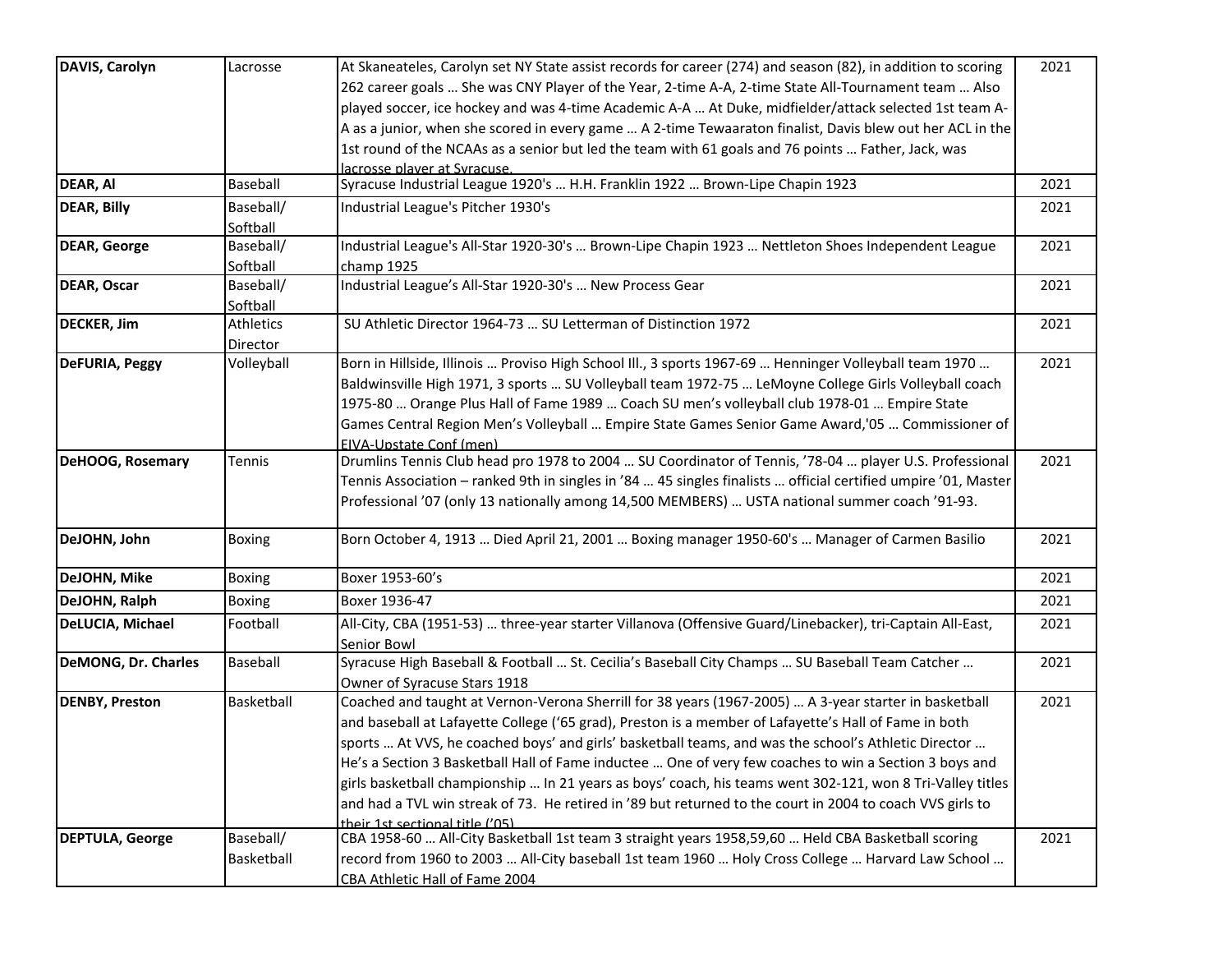| <b>DeREGIS, Dom</b>   | Baseball/<br>Basketball    | North High 1949-51  1st team All-City Basketball 1949-50  1st team All-City Basketball '50-51                                                                                                                                                                                                                                                                                                                                                                                                                                                                                                                                                                                                                                                                                                                                                                                                                                                    | 2021 |
|-----------------------|----------------------------|--------------------------------------------------------------------------------------------------------------------------------------------------------------------------------------------------------------------------------------------------------------------------------------------------------------------------------------------------------------------------------------------------------------------------------------------------------------------------------------------------------------------------------------------------------------------------------------------------------------------------------------------------------------------------------------------------------------------------------------------------------------------------------------------------------------------------------------------------------------------------------------------------------------------------------------------------|------|
| <b>DeSILVIA, Pete</b> | Baseball/<br>Football      | Was among the area's premier scholastic athletes during the late 1950s at Nottingham High  DeSilvia<br>gained first-team All-City football honors in '57  he was the Italian-American Athletic Club's athlete of<br>the year in '58  a slugging outfielder for Ted Kleinhans' SU baseball team, he hit what some say was the<br>longest home run ever belted at Lew Carr Field  played on SU's only NCAA Tournament baseball team,<br>led by Hall of Famer Dave Giusti  signed a professional contract with the Chicago Cubs and played six<br>seasons in the minor leagues.                                                                                                                                                                                                                                                                                                                                                                     | 2021 |
| DeVINE, Jim           | Baseball                   | Syracuse Stars Pitcher 1882-86  Shutout Cap Anson led White Sox  Led Stars to 1st championship 1885                                                                                                                                                                                                                                                                                                                                                                                                                                                                                                                                                                                                                                                                                                                                                                                                                                              | 2021 |
| DeVIVO, Anthony       | Baseball/<br>Basketball    | Coach and Administrator                                                                                                                                                                                                                                                                                                                                                                                                                                                                                                                                                                                                                                                                                                                                                                                                                                                                                                                          | 2021 |
| DeYULIO, Gary         | Basketball                 | St Patrick's Basketball  1st team All-Parochial 1961-62  LeMoyne College Basketball 1,213 points (1963-<br>64 16.0 ppg avg, 1964-65 17.4 ppg avg, 1965-66 20.3 ppg avg) LeMoyne Gold Wave Hall of Fame                                                                                                                                                                                                                                                                                                                                                                                                                                                                                                                                                                                                                                                                                                                                           | 2021 |
| DIDIO, Dave           | Football/<br>Administrator | Born in Auburn, Dave earned his BA and Masters in Education at Cortland State  He served three years in<br>the Coast Guard and started coaching at Mt. Carmel High, then began a 22-year run at Bishop Ludden in<br>1966. Didio coached football, basketball and track at Ludden, and taught social studies  Named Athletic<br>Director in 1974, he initiated the Bishop Ludden Christmas Basketball Tournament and helped create the<br>Ludden Booster Club. He also helped start 'Athlete of the Week' on Channel 5 with Jack Morse, was a<br>member of the state committee starting a 'Super 16' basketball tourney that became the State Public High<br>School Tournament in Glens Falls, and helped countless students find their way to college through<br>athletics and academics  In 1987, he joined BOCES as Director of Adult Education  Married 60 years and<br>he father of seven Dave died in 2014                                  | 2021 |
| <b>DIETZ, Bob</b>     | Basketball                 | St John the Evangelist Basketball team  1st team All-Parochial Basketball 1950-51, 1951-52  LeMoyne<br>College 1953-56 1,005 pts (1954-55 17.9 ppg, 1955-56 19.0 ppg)                                                                                                                                                                                                                                                                                                                                                                                                                                                                                                                                                                                                                                                                                                                                                                            | 2021 |
| DIMARTINO, Joseph     | Baseball/<br>Basketball    | Assumption High  Parochial League all state in both  World War 2 joined Coast Guard  returned after<br>war, played softball for Highways of Syracuse team that won state championship  accomplished amateur<br>golfer  deceased.                                                                                                                                                                                                                                                                                                                                                                                                                                                                                                                                                                                                                                                                                                                 | 2021 |
| <b>DOCTOR, LaVern</b> | Lacrosse                   | Lafayette High Lacrosse-AA  All-County Lacrosse Team  SU Lacrosse Team 1966-68  Honorable Men<br>All-American 1967  All-American 3rd team 1968  OAC Lacrosse Team  Syracuse Warriors Box Lacrosse<br>team                                                                                                                                                                                                                                                                                                                                                                                                                                                                                                                                                                                                                                                                                                                                        | 2021 |
| <b>DOCTOR, Mike</b>   | Golf                       | Buffalo born, raised in Plattsburgh, Doctor is the son of a golf pro, father of a golf pro  Retired head pro<br>at Skaneateles County Club (Director of Golf 1985-2016), he came here from Pinebrook GC in Gloversville<br>('80-85)  In '13, Mike was named PGA Golf Professional of the Year  A six-time CNYPGA Pro of the Year,<br>he attained the elevated status of PGA Master Professional in '96  Three times, Golf Digest named him<br>among 'America's Top Teachers' and he's a four-time CNY and Northeastern PGA Section Horton Smith<br>Award winner  Mike's Master thesis: 'Understanding the Junior Golfer' and he's won the CNY Jr. Golf<br>Leader Award seven times  Served on national PGA Board of Directors, been president of CNYPGA<br>Section, played golf with President Bill Clinton, given over 250 lessons annually for years  The CNYPGA<br>Hall of Eamer ('09) was inducted into the PGA National Hall of Eame in '15 | 2021 |
| <b>DOCTOR, Ron</b>    | Lacrosse/<br>Football      | Lafayette High Lacrosse-AA  All-County 1st team football QB 1966  Lafayette High Lacrosse team 1967<br>SU Lacrosse Team 1969-71  Honorable Men All-American 1971  OAC Lacrosse Team  Syracuse<br>Warriors Box Lacrosse  Skaneateles High Lacrosse Coach  Retired in 2019 with 512 career wins                                                                                                                                                                                                                                                                                                                                                                                                                                                                                                                                                                                                                                                    | 2021 |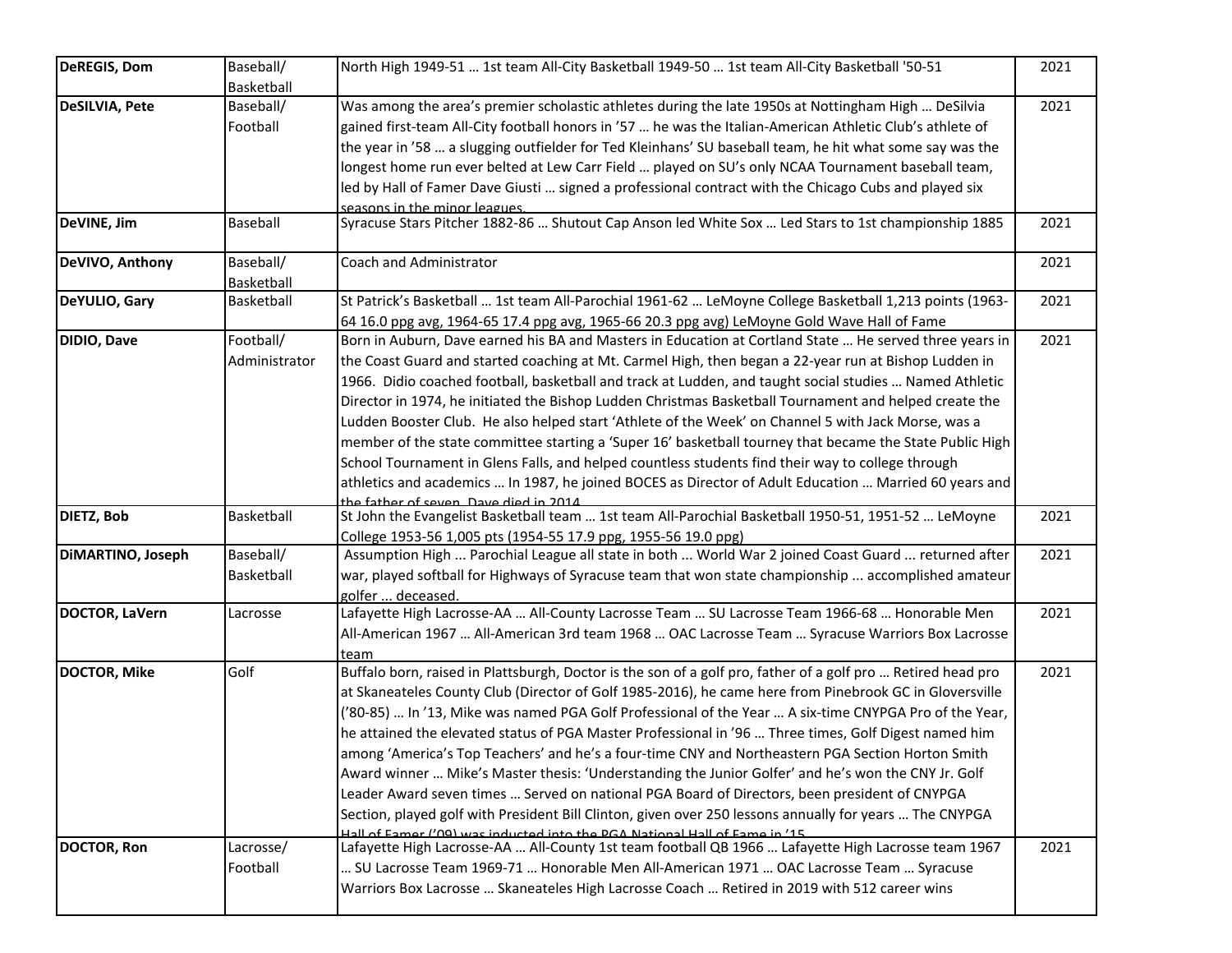| DOLGON, Howard          | Hockey             | Mr. Syracuse Hockey  Has turned Syracuse from a "hockey graveyard" to a major player in the AHL  A                             | 2021 |
|-------------------------|--------------------|--------------------------------------------------------------------------------------------------------------------------------|------|
|                         |                    | passionate promoter of hockey in Syracuse  Oldest active independently owned franchise  Has been                               |      |
|                         |                    | executive of the year, winner of Ebright Award for career contributions  Has promoted NBA exhibitions,                         |      |
|                         |                    | pro boxing, pro lacrosse  A tireless promoter of hockey in Syracuse                                                            |      |
| <b>DONAHUE, Kevin</b>   | Lacrosse           | West Genesee Lacrosse team  SU Lacrosse team 1977-79, 3x All American  Coach Roy Simmons Jr's first                            | 2021 |
|                         |                    | 1st team All American  All-American Honorable Mention 1977  All-American 2nd team 1978  All-                                   |      |
|                         |                    | American 1st team 1979  Assistant Coach West Genesee 7 years  SU Assistant coach 32 years                                      |      |
| <b>DONVITO, Carl</b>    |                    | Baseball/Softball North Syracuse High School sports  Pro contract with Brooklyn Dodgers  Pro baseball player 3 years           | 2021 |
|                         |                    | Rome Can-Am League 1950, G-19, 0.91  Area softball teams                                                                       |      |
| DORSEY, Patty J         | Promoter           | Great sports promoter 1890-1930's                                                                                              | 2021 |
| DOWDELL, Jesse          | Administrator/     | Mr. Southwest Community Center  Jesse was at the helm of the center on South Avenue for 26 years                               | 2021 |
|                         | Basketball         | (1987-2013), retiring at age 68  An elementary school teacher, he was recommended for the post by                              |      |
|                         |                    | Syracuse Superintendent of Schools Sidney Johnson  Dowdell grew a \$280,000 total budget to as much                            |      |
|                         |                    | as \$6 million-plus. It was still \$1.35 million when he retired  Jesse played basketball, attending Blodgett                  |      |
|                         |                    |                                                                                                                                |      |
|                         |                    | School and West Side Academy. Collegiately, he went to Hardin-Simmons in Abilene, TX, before earning                           |      |
| DOWNEY, Tom             | Basketball         | his BA Degree in sociology at Empire State College.<br>St John the Evangelist Basketball  1st team All-Parochial, 64-65, 65-66 | 2021 |
|                         |                    |                                                                                                                                |      |
| DOYLE, Jimmy            | Baseball/          | Seymour's Baseball Club  St Cecilia's Baseball City champions  Utica NYSL 1909  Chicago Cubs 1910                              | 2021 |
|                         | Basketball         | Cincinnati Reds 1911  Died in his 20's.                                                                                        |      |
| <b>DRYPOLCHER, Dale</b> | <b>Broadcaster</b> | Independent color commentator of area college, high school sports for Time Warner (1978 to present)                            | 2021 |
|                         |                    | at East Syracuse-Minna High was executive producer/director of student TV station and taught broadcast                         |      |
|                         |                    | journalism '73-02  adjunct at Henninger High.                                                                                  |      |
| <b>DUNN, Bill</b>       | Baseball/          | Syracuse High star 1899-1902  Quarterback & shortstop 4-year starter Broke high school records                                 | 2021 |
|                         | Football           | Syracuse YMCA Athletic League 1899  St Cecilia's BBC League Champs 1900-01  Ogdensburg Border                                  |      |
|                         |                    | League 1901-02  Malones Foresters Indoor team 1900  Syracuse Stars NYSL 1903-04  Utica NYSL                                    |      |
|                         |                    | 1904  Hornellsville 1905  Erie Interstate League 1906-07  Charleroi Penn W. Virginia 08-09                                     |      |
|                         |                    | Connellsville Penn W. Virginia 1909  Rochester Minnesota Minnesota/Wisconsin 1910-11  Superior                                 |      |
|                         |                    | Northern League 1912-13  Fargo Moorehead Northern 1914  Chambersburg Blue Ridge League 1915                                    |      |
|                         |                    | Played pro baseball 20 years  Nettletons Syracuse Industrial League 1916  Lemoyne's Syracuse                                   |      |
|                         |                    | ndustrial League 1917 SII Freshman Raseball Coach 1919                                                                         |      |
| DUNN, John J.           | Baseball           | Voted Greatest Baseball player in city 1860-70's  Founder of Syracuse Stars 1867  Played with Stars                            | 2021 |
|                         |                    | 1867-76  Played on Stars first pro team 1876  1879 National League umpire 1st Class                                            |      |
| <b>DURKIN, Jack</b>     | Writer             | Herald-Journal Sportswriter - Member Illinois Writers Association                                                              | 2021 |
| <b>DURKIN, Jim</b>      | Vendor/            | Sports personality Born and raised in Syracuse  most popular and well-known program vendor in Central                          | 2021 |
|                         | Personality        | New York  the "hey man" for his rousing sales pitch  Syracuse Chiefs Jake Meyers Great Guy Award in                            |      |
|                         |                    | 2006  passed away in 2017.                                                                                                     |      |
| <b>DWYER, Peter</b>     | Football           | Football - Central High Football  Coached at Niagara University  Played football at Notre Dame                                 | 2021 |
| <b>EASTERLY, Frank</b>  |                    | Bowling/Softball North High Baseball team 1928-29  Syracuse Nighthawks football team 1934  Softball player & Coach             | 2021 |
|                         |                    | 30-40's  Coach Elks LeMoyne Little League '58-59  Syracuse Bowling Hall of Fame '78                                            |      |
| <b>EGAN, Jeff</b>       | <b>Skiing</b>      | SU Club Ski Coach current                                                                                                      | 2021 |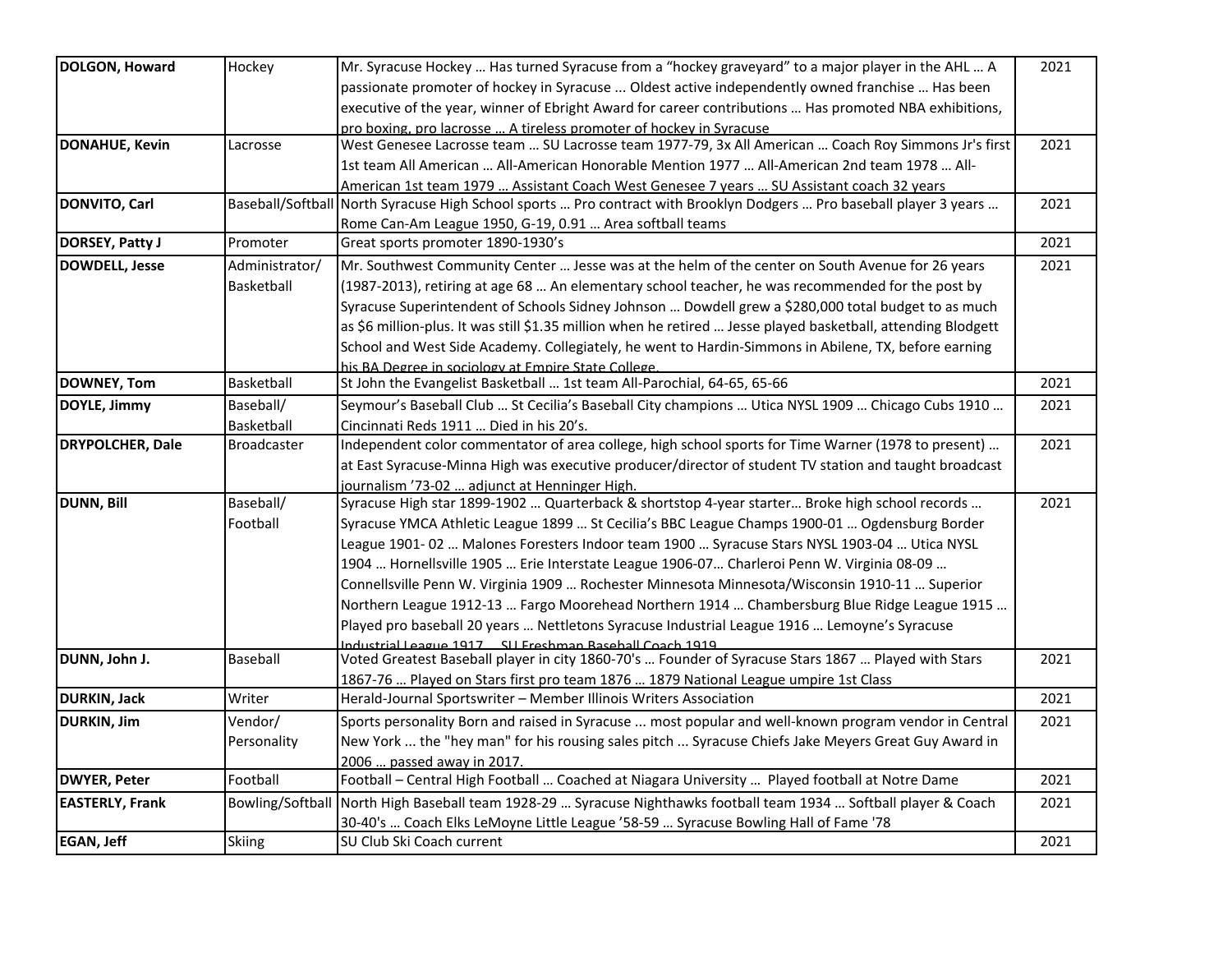| <b>EILENBERG, Carl</b>   | <b>Broadcaster</b> | For more than a quarter century (1980-2006), Eilenberg was the 'Voice of the Carrier Dome' the public     | 2021 |
|--------------------------|--------------------|-----------------------------------------------------------------------------------------------------------|------|
|                          |                    | address announcer for Syracuse University home football and basketball games  Before that, he             |      |
|                          |                    | announced games at Archbold Stadium and Manley Fieldhouse  But Carl also broadcast sports on local        |      |
|                          |                    | television stations. He was with WNYS (Channel 9), WCNY-TV  And when International League baseball        |      |
|                          |                    | returned to Syracuse in 1961, Carl was at the microphone (for the '61 and '62 seasons)  Hosted the first  |      |
|                          |                    | radio talk show in Central New York (1958-62) and was known on air as 'Peter Scott.'                      |      |
| <b>EISEMANN, Billy</b>   | Baseball/          | North High Baseball team 1922  CBA 2 years 3 sport star grad 1924, CBA Baseball team 1923                 | 2021 |
|                          | Football/          | Scholarship to SU, Baseball team 1926-27  SU Basketball team 1926-27  Pro baseball clubs 1928 (Jersey     |      |
|                          | Basketball         | City IL, Hartford EL, Albany EL), 1929 (Albany EL), 1931 (Birmingham SL), 1932 (Birmingham SL, Atlanta),  |      |
|                          |                    | 1933 (Newark Bears IL, Harrisburg NYP)  1933 Liverpool Semi-pro coach                                     |      |
| <b>ELLIS, Larry</b>      | Football           | SU Football Team 1942, 46, 47  team captain 1947 Detroit Lions NFL 1948  SU Letterman of                  | 2021 |
|                          |                    | Distinction 1980  Official  Blindmen Criers Schwarzer Award '86                                           |      |
| <b>ERARDI, Greg</b>      | Baseball           | Liverpool High pitcher  All-County selection pitcher  Seattle Mariners AL 1977                            | 2021 |
| <b>ESPOSITO, Ralph</b>   | Baseball/          | North High Baseball team 1930's  Kren's semi-pro Baseball team  Syracuse Bisons Football 6 seasons        | 2021 |
|                          | Fooball/ Golf      | Ran District Senior Golf Association                                                                      |      |
| <b>EWANISZYK, Billy</b>  | Basketball         | Among the legends of Parochial League basketball, Sacred Heart's 'Billy E' was one of the top coaches in  | 2021 |
|                          |                    | PL history  Need more statistical information, but suffice it for now to mention that the '75 Hearts were |      |
|                          |                    | the undefeated league and playoff champions  Ewaniszyk's team went 21-1 (lone loss to CBA) and were       |      |
|                          |                    | the top small school in the state (ahead of Roosevelt Boule-Led Kendall)  That team was the only state    |      |
|                          |                    | champion from the Parochial League.                                                                       |      |
| <b>FAATZ, Jay</b>        | <b>Baseball</b>    | Watsons of Weedsport 1875-77  Pittsburgh 1884  Toronto EL 1886-1887  Cleveland Spiders 1888-              | 2021 |
|                          |                    | 1889  Buffalo 1890  Syracuse Stars 1885, 1891, 1892, 1894  Syracuse Stars manager 1892-1893               |      |
|                          |                    | <b>Utica 1893</b>                                                                                         |      |
| <b>FAIRMAN, Ken</b>      | Baseball/          | Central High football team  1st Team All-City Football  Central baseball 1928  Princeton Football All     | 2021 |
|                          | Football           | American  Princeton Athletic Director                                                                     |      |
| <b>FAIRMAN, Roy</b>      | Journalist         | Syracuse Herald-Journal Sports                                                                            | 2021 |
| <b>FAZIO, Charles</b>    | Boxing             | (Caveman Fisher)  Northside boxer 1920-30's  34 wins in career                                            | 2021 |
| <b>FELICE, Andy</b>      | Gymnastics         | - Gymnastics - Henninger High Coach  Blindmen Criers Coaches Award 1982                                   | 2021 |
| <b>FELICE, Phil</b>      | Football           | VO All County  Westhill High Coach  Pop Warner Football                                                   | 2021 |
| <b>FERRANTE, Ed</b>      | Baseball/          | CBA Football & Baseball teams  Onondaga High School League (OHSL) Official  Blindmen Criers               | 2021 |
|                          | Football           | Schwarzer Award 98                                                                                        |      |
| FIFIELD, Jack            | Baseball           | Philadelphia Phillies NL 1897-99  Washington NL 1899  Detroit 1896-97, 1900  Syracuse Stars pitch         | 2021 |
|                          |                    | record 113-79  Syracuse Stars 1902 19 wins, 1903 25 wins, 1904 26 wins  Syracuse Stars NYSL Champs        |      |
|                          |                    | 1904  Syracuse Baseball Wall of Fame 2004                                                                 |      |
| <b>FILICIA, Tom</b>      | Baseball/          | Three sport star at CBA                                                                                   | 2021 |
|                          | Football/          |                                                                                                           |      |
|                          | Basketball         |                                                                                                           |      |
| <b>FITZGERALD, Carol</b> | Softball           | 20 years with Syracuse Senior Cyclones/Manager                                                            | 2021 |
| "Chappell"               |                    |                                                                                                           |      |
| <b>FLYNN, Ray</b>        | Basketball         | Basketball Coach at CBA  St. Anthony's Blindmen Criers Kearney Award 1991                                 | 2021 |
| FOGARTY, Dan "Chuck"     | Football           | SU Quarterback/Defensive Back 1956-58  '58 SU's Pat Miller Award                                          | 2021 |
| <b>FOURNIER, Henry</b>   | Baseball           | Syracuse Stars 1892, won 20+ Cincinnati Reds Foresters City Champs                                        | 2021 |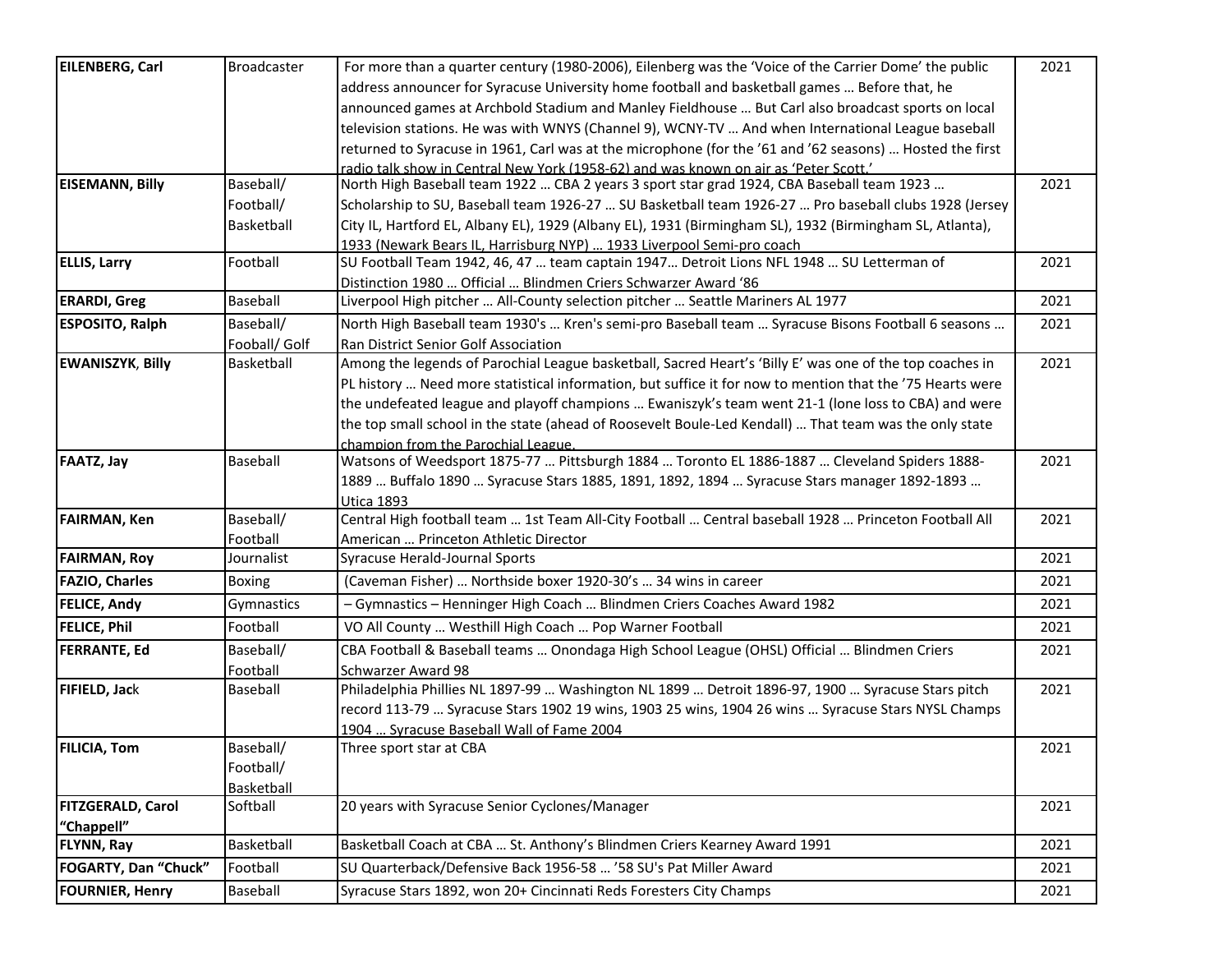| <b>FREEMAN, Jeramy</b>        | Bodybuilder/<br>Coach/<br>Promoter   | Bodybuilding professional athlete health club consultant (Bally's, Gold's)  2001 IFBB Overall Champ<br>North America                                                                                                                                                                                                                                                                                                                                                                                                                                                                                                                                                                                                                                                                                                                                                                        | 2021 |
|-------------------------------|--------------------------------------|---------------------------------------------------------------------------------------------------------------------------------------------------------------------------------------------------------------------------------------------------------------------------------------------------------------------------------------------------------------------------------------------------------------------------------------------------------------------------------------------------------------------------------------------------------------------------------------------------------------------------------------------------------------------------------------------------------------------------------------------------------------------------------------------------------------------------------------------------------------------------------------------|------|
| <b>FREENEY, Jack</b>          | Boxing                               | Skaneateles Pro Boxer                                                                                                                                                                                                                                                                                                                                                                                                                                                                                                                                                                                                                                                                                                                                                                                                                                                                       | 2021 |
| <b>FREGIN, Arnold (Lefty)</b> | Coach/ Baseball/<br>Hockey           | Holy Rosary Baseball/hockey 1948-52  Syracuse Stars hockey '63-70  Mid-State youth hockey coach 15<br>years                                                                                                                                                                                                                                                                                                                                                                                                                                                                                                                                                                                                                                                                                                                                                                                 | 2021 |
| <b>FRUCIANO, Bob</b>          | Baseball/<br>Softball                | North Syracuse High School Football All-City, Honorable Mention 1945  No-hit vs. Valley 12-0, 1945<br>Boston Braves, minor leagues 1947-50 Richmond Roses, '47-48, Pawtucket '49, Bluefield '50, High Point<br>'50, many local  Local softball teams '49-65                                                                                                                                                                                                                                                                                                                                                                                                                                                                                                                                                                                                                                 | 2021 |
| <b>FUSSELL, Freddie</b>       | Baseball                             | - Baseball - Pittsburgh Pirates NL 1928-29  Chicago Cubs NL '22-23  Wichita Falls '24, 26-27  Seattle<br>PCL 1925  Buffalo Bisons IL '30-33  Albany EL 1933  Syracuse Chiefs pitcher, 1934-38  Won Chiefs 1st<br>game at new Syracuse Municipal Stadium (MacArthur) 4/18/34 over Montreal Royals 2-1                                                                                                                                                                                                                                                                                                                                                                                                                                                                                                                                                                                        | 2021 |
| <b>GAGE, Keith</b>            | Soccer                               | LeMoyne Soccer coach 1966-87  NCAA tourneys in 1975 & 1977  Intercollegiate Soccer Association<br>Ranking Board from 1973-1976  NCAA Regulatory Advisory Committee 1975-1980  Chairman 1982<br>Mational Sports Festival  Chairman 1987 AAU Junior Olympics  Founded European Soccer school<br>Run's Keith Gage soccer school  Inducted LeMoyne Hall of Fame 2001                                                                                                                                                                                                                                                                                                                                                                                                                                                                                                                            | 2021 |
| <b>GALINSKY, Abe</b>          | Football/<br>Basketball              | Central High three sports in late 1920's  St Lawrence University football team 1932                                                                                                                                                                                                                                                                                                                                                                                                                                                                                                                                                                                                                                                                                                                                                                                                         | 2021 |
| <b>GARELICK, Howie</b>        | Baseball                             | Nottingham High School Star in the 1960s                                                                                                                                                                                                                                                                                                                                                                                                                                                                                                                                                                                                                                                                                                                                                                                                                                                    | 2021 |
| <b>GARELICK, Ike</b>          | Baseball/<br>Basketball/<br>Football | Central High 3 sports 1930-32                                                                                                                                                                                                                                                                                                                                                                                                                                                                                                                                                                                                                                                                                                                                                                                                                                                               | 2021 |
| <b>GARVEY, Jack</b>           | Baseball/<br>Football/Golf           | North High grad (1960) was two-time All-City in basketball, baseball, twice honorable mention in football<br>as quarterback  On the court, was No. 2 City scorer, averaging 24.5, 25.9 ppg his last two seasons  Set<br>school record with 26 made free throws vs. Nottingham; scored 40 vs. Valley  On the diamond, Jack<br>pitched North to 1958 City title and overall crown, striking out 18 in 11-inning win over Sacred Heart<br>Attended SU; starting halfback on unbeaten 1960 frosh football team  Signed baseball contract with<br>Cincinnati; pitched for Geneva, Tampa (A), Macon (AA); arm injury led to 1965 release  Played fast and<br>slow pitch softball, touch football, racquetball, squash, golf (4-handicapper at Bellevue CC)                                                                                                                                        | 2021 |
| <b>GARVEY, Jim</b>            | Basketball/<br>Baseball/<br>Softball | North High 3-year sport star  1st team All-City Basketball 2 seasons (1934-35, 1935-36)  Semi Pro<br>Baseball                                                                                                                                                                                                                                                                                                                                                                                                                                                                                                                                                                                                                                                                                                                                                                               | 2021 |
| <b>GARY GRIFFIN</b>           | Swimming                             | Born in Newburgh, Gary was all-conference in football at Bethany College  Came to Weedsport High in<br>1968 to teach physical education, start school district's swim program  Served as AD, but best known as<br>an educator with coaching record from 1969-2003 of 391-59 (87 percent wins), 7 unbeatens, 4 in a row<br>each going 14-0), 21 league titles, 25 Class B sectional crowns and NY state small school title in 2002<br>Never had a losing season  His '96 team was recognized as the No. 3 small school program in the USA<br>He made passing swimming test a requirement to graduate  Gary coached 23 All-Americans (15<br>academic, 8 athletic), was chosen National Swim Coach of the Year ('03), inducted into the Weedsport<br>Sports HOF ('09) and when the new swim complex was rededicated ('16), the Natatorium was named in<br>his honor  He died in 2017 at age 74 | 2021 |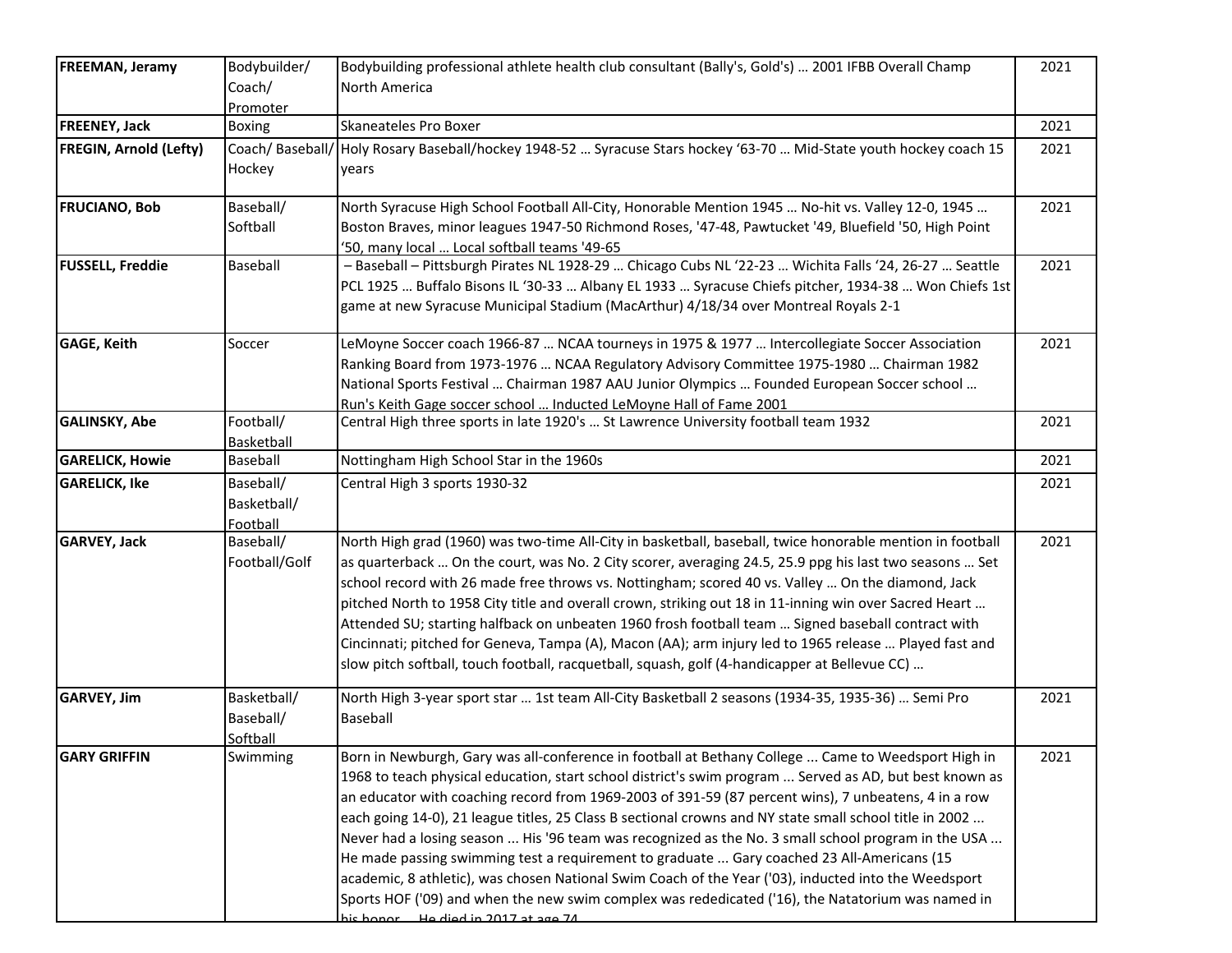| <b>GATES, Bill</b>          | Baseball       | Nottingham High  1st team All-City baseball 1938-39  Syracuse Chiefs pitcher 1947  Syracuse Chiefs         | 2021 |
|-----------------------------|----------------|------------------------------------------------------------------------------------------------------------|------|
|                             |                | PR Director                                                                                                |      |
| GAUGHAN, Tad                | Baseball/      | Hercules Football team  Syracuse Stars Catcher 1919  20+ Athletic Director New Process Gear                | 2021 |
|                             | Basketball/    |                                                                                                            |      |
|                             | <b>Bowling</b> |                                                                                                            |      |
| <b>GEER, George (Billy)</b> | Baseball       | 1800's pro Baseball 1874-85  New Haven 1875, Philadelphia 1884, Cincinnati 1878, Brooklyn 1884             | 2021 |
|                             |                | Syracuse Stars 1876 1st pro team  Syracuse Stars Pitcher 1876, 1882, 1884  Manager Norwich 1885-           |      |
|                             |                | 1886, 1892-1893  Central City team 1878-1880  Umpire Eastern Association 1891  Organized NYSL in           |      |
|                             |                | 1897  40+ years organized baseball  1879 NL umpire                                                         |      |
| <b>GERSBACHER, Ron</b>      | Historian      | Historian Syracuse Chiefs 1988-2006  Historian Greater Syracuse Sports Hall of Fame '89-May 07             | 2021 |
|                             |                | SAMMY's Hall Fame '94  Chairman/founding Member of Syracuse Baseball Wall of Fame '98  President           |      |
|                             |                | Syracuse Chiefs 2006  Chiefs Board Director 1997-2006  Syracuse Press Club award & NYS Press Club          |      |
|                             |                | award '97  1st NYS Encyclopedia 2006 Syracuse  baseball advisor, authority, author  Blindmen &             |      |
|                             |                | Criers Fan Award '99  Lady Chiefs team founder 2001-present  Society of American Baseball Research         |      |
|                             |                | 1985-present  International Leagues 125th Anniversary Committee                                            |      |
| GIBBONS, John               | Basketball     | Basketball coach at CBA                                                                                    | 2021 |
| GIBSON, Gary Jr.            | Football       | A Central New York and all-State football selection, Gibson was a star offensive and defensive tackle, as  | 2021 |
|                             |                | well as tight end for league champion Lafayette High School (Class of 2000)  On full scholarship at        |      |
|                             |                | Rutgers University, he redshirted his freshman year, then was a four-year starter at defensive tackle and  |      |
|                             |                | graduated in 2005  On injured reserve with the NFL Baltimore Ravens that year, Gary went overseas and      |      |
|                             |                | starred for the Hamburg Sea Devils, setting an NFL Europe record and being named defensive MVP for the     |      |
|                             |                | World Bowl 15 champions  That fall, he began a seven-year run in the NFL, all as a starter or on active    |      |
|                             |                | rosters, with the Carolina Panthers ('07-08), St. Louis Rams ('09-10-11) and Tampa Bay Buccaneers ('12-13) |      |
|                             |                | Gary retired following the 2013 season                                                                     |      |
| <b>GILINSKY, Jake</b>       | Basketball/    | Central High 1928-30  NYS Basketball Champ 1929-30.                                                        | 2021 |
|                             | Football       |                                                                                                            |      |
| <b>GILINSKY, Sam</b>        | Football       | Multi-sport Athlete at Central High  St Lawrence football team 1931-32                                     | 2021 |
| <b>GIROMINI, Vic</b>        | <b>Bowling</b> | Syracuse Bowling Hall of Fame 1962  New Process Gear team Leader                                           | 2021 |
| <b>GIUSTI, Frank</b>        | Baseball/      | North Syracuse High  1st team All-County baseball 1963  1st team All-County Basketball '62-63  2nd         | 2021 |
|                             | Basketball/    | team All-County QB 1962  New York Yankees  3 years in minor leagues                                        |      |
|                             | Football       |                                                                                                            |      |
| GOES, Cliff "Tip"           | Crew           | Helms Rowing Hall of Fame  SU Letterman of Distinction 1971  High School football referee 1920's           | 2021 |
| <b>GOETTELL, Eddie</b>      | Baseball/      | Ermines 1898  Pastimes Athletic Club Star Pitcher 1900's  Pastimes Athletic Club Basketball team star      | 2021 |
|                             | Basketball     | Ermine's baseball team 1908  Pastimes indoor champs 1914-15  Chiefs groundskeeper 1935-55                  |      |
|                             |                | Pastime Athletic Club President 40+ years  Early Basketball star in Syracuse                               |      |
| <b>GOLDEN, Benny</b>        | Football       | Central High Quarterback 1932-34  All-City Quarterback 1st team 1934                                       | 2021 |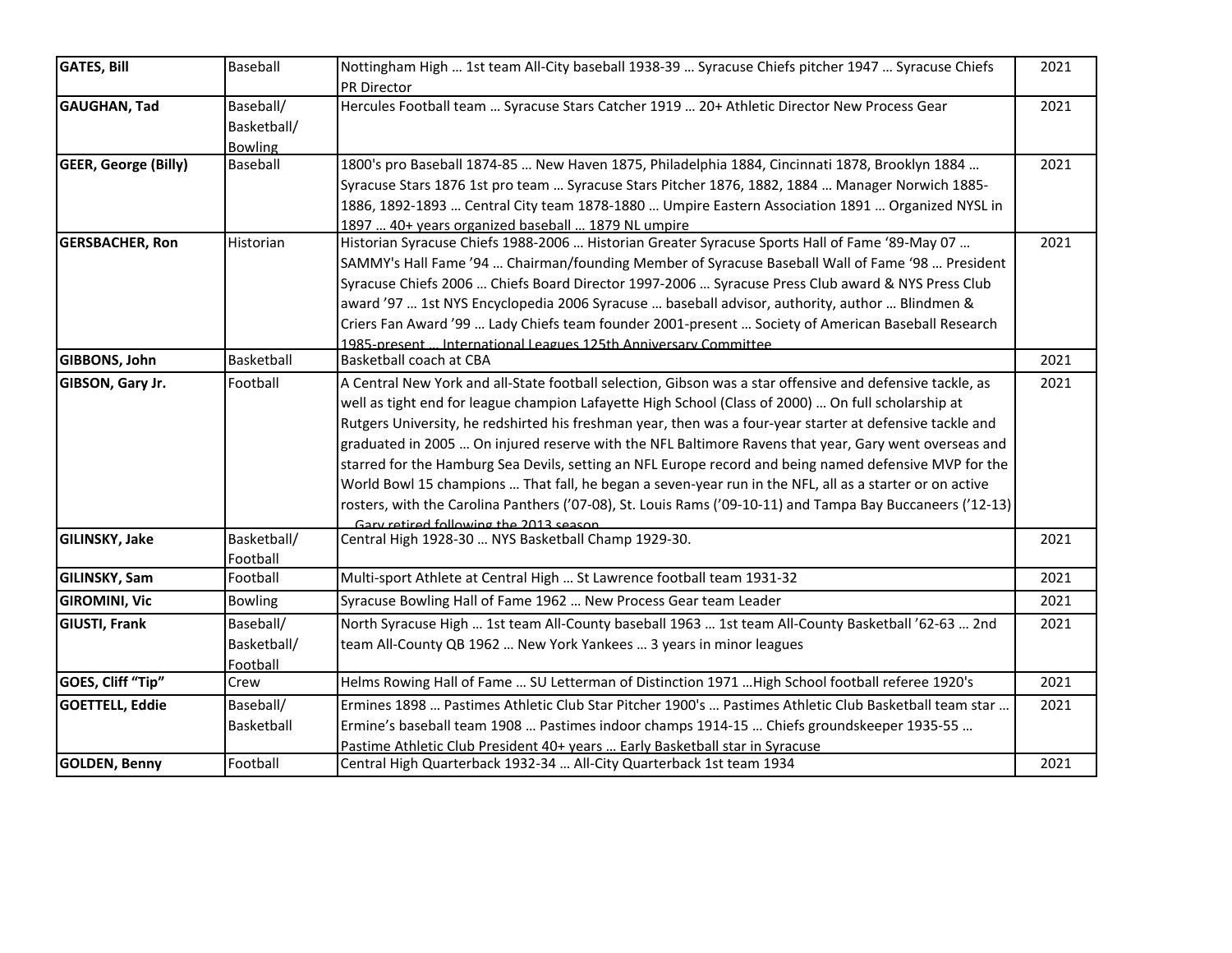| <b>GOSEK, Joe</b>              | <b>Auto Racing</b> | Still driving at 60  Has driven super-modifieds since '80  Drove Indy cars for Team Scandia ('96-97)                              | 2021 |
|--------------------------------|--------------------|-----------------------------------------------------------------------------------------------------------------------------------|------|
|                                |                    | Qualified and ran in the '96 Indianapolis 500 (finished in 22nd place) in his famed 'Double-00'  Was                              |      |
|                                |                    | Oswego Speedway Rookie of the Year in '80  Gosek was the winner of 3 Oswego Classics ('91, '92, '02),                             |      |
|                                |                    | claimed 2 Oswego Speedway titles ('03, '11, the latter at age 55 in his 33rd year of racing), captured 2 Star                     |      |
|                                |                    | Classics ('95, '01) and claimed 3 Sandusky Hy-Milers  At Oswego, he ranks among the all-time leaders in                           |      |
|                                |                    | super-modified wins, points, Top 5's  He's started every International Classic since the '80s (during 4                           |      |
|                                |                    | decades)  Was a multi-season champ in the touring International Super-modified Association (ISMA)                                 |      |
|                                |                    | Inducted into the Oswego Sneedway Hall of Fame in '11                                                                             |      |
| <b>GRABOWSKI, AI</b>           | Baseball           | Baseball - Sacred Heart Athletic Club-Pitcher  Syracuse Stars International League 1921 & 24-27                                   | 2021 |
|                                |                    | Pitched International League No-hitter vs. Prov 1925  St. Louis Cardinals NL 1929-30  Pitcher Syracuse                            |      |
|                                |                    | Industrial Leagues  Pitcher-Joumal-AL                                                                                             |      |
| <b>GRABOWSKI, Gene</b>         | Football/          | Liverpool  All-County Football Honor Men 1950  All-County 1st team football 1952  Manlius Academy                                 | 2021 |
|                                | Basketball         | Football 1954-55  SU Football 1959 National Champs  Buffalo Bills AFL 1960  Liverpool Sports Hall of                              |      |
|                                |                    | Fame 2002                                                                                                                         |      |
| <b>GRABOWSKI, Reggie</b>       | Baseball/          | Sacred Heart Athletic Club  Baseball/Bowling teams  Philadelphia Phillies NL 1932 34  Syracuse Chiefs                             | 2021 |
|                                | <b>Bowling</b>     | 1935, 38, 39, 43-45  Montreal Royals IL 1939-40  Minneapolis Amateur Association 1936-37  Albany-                                 |      |
|                                |                    | Eastern League 1940-42  No-hitter vs Springfield in 1941                                                                          |      |
| <b>GREEN, Kim Sharpe</b>       | Cross Country/     | Kim was a record-setting runner for North Syracuse High School in the 1970s, then starred for North                               | 2021 |
|                                | Track              | Carolina State  She also ran for Al Bonney's championship Junior National team in '75 and '76  While at                           |      |
|                                |                    | North Syracuse, she won Section 3 and NY State Class A titles ('75-76) - first to win back-to-back state                          |      |
|                                |                    | cross country crowns (the Federation event was not as coveted back then and there were no Nationals)                              |      |
|                                |                    | She was undefeated both seasons, including Invitationals  In outdoor track in '77, she was a sectional                            |      |
|                                |                    | champ and state runner-up in the mile and two-mile  She is a member of Cicero-North Syracuse High's                               |      |
|                                |                    |                                                                                                                                   |      |
|                                |                    | Wall of Distinction (2015)  Collegiately, Kim competed for the Wolfpack in cross country and track.                               |      |
|                                |                    | Named Harrier of the Year ('82), Kim captained the '81 and '82 teams. She also was a two-time ACC<br>Relays chamn at 5,000 meters |      |
| <b>GREGORY, Scott</b>          | Ice Skating        | Olympic skater from Skaneateles                                                                                                   | 2021 |
| <b>GREGORY, Steve</b>          | Football           | SU & NFL Football (Chargers, Patriots, Chiefs)                                                                                    | 2021 |
| <b>GRIFFIN, Jack</b>           | Football           | ESM coach 23 years  Blindmen Criers Coaches Award '90                                                                             | 2021 |
| <b>GRIFFIN, Tobias "Sandy"</b> | Baseball           | Fayetteville outfield 1880-90's  Utica NYS League 1886-87  Buffalo 1887,92,93,98  NY Giants NL 1884                               | 2021 |
|                                |                    | Rochester Amateur Association 1890  Washington NL 1891 (player/manager)  St Louis Browns 1893                                     |      |
|                                |                    | Syracuse Stars, Ply-Coach-Owner 1882-83,85,94-95,99, 1902-11  NYS League Championship 1904  SD                                    |      |
|                                |                    | baseball coach in '99  Owner CNY Race Horses  Syracuse Baseball Wall of Fame 2003                                                 |      |
|                                |                    |                                                                                                                                   |      |
| <b>GRILLI, Steve</b>           | Baseball           | Born 1949 in Brooklyn  High School in Memphis, TN  Gannon graduate  Right-hand pitcher was free                                   | 2021 |
|                                |                    | agent signee with Detroit in '70  Major league debut with Tigers in '75 (had 3 scoreless innings vs.                              |      |
|                                |                    | Orioles)  Purchased by Toronto in '78; had 1 appearance for Blue Jays  Career major league stats                                  |      |
|                                |                    | (almost entirely with '76-77 Tigers): 4-3, 4.71 ERA, 70 games, 2 starts, 3 saves, 147 2/3 innings  Spent                          |      |
|                                |                    | most of professional career in minors (76-62, 3.33 ERA)  With Syracuse Chiefs in '78-80, had 19-26                                |      |
|                                |                    | record, but was outstanding (9-7, 2.01, 12 saves) out of the bullpen for '79 Governors' Cup finalists                             |      |
|                                |                    | Chiefs' Wall of Fame ('06)  Last big-league game with Jays Sept. 17, '79  Color commentator on Chiefs'                            |      |
|                                |                    | telecasts                                                                                                                         |      |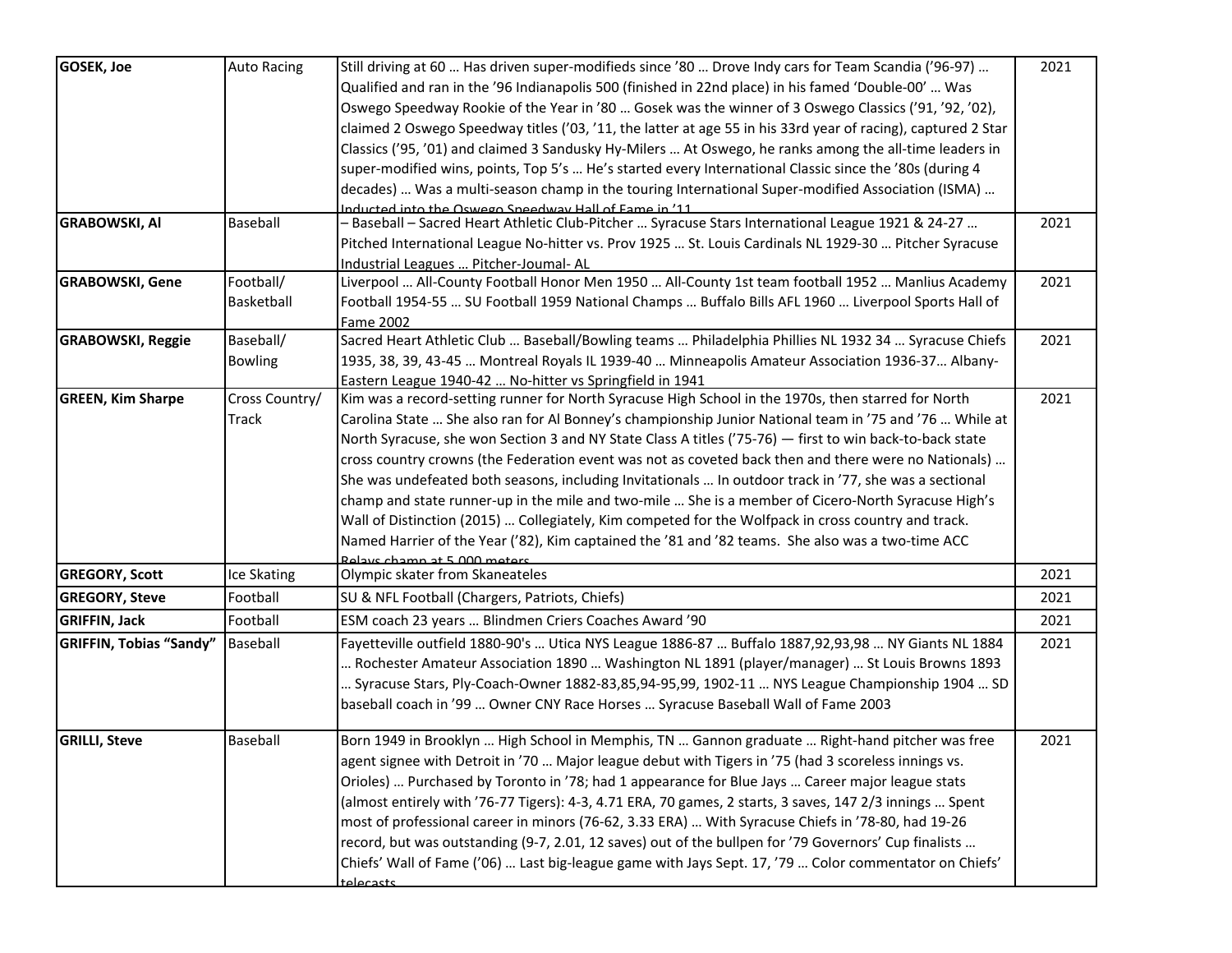| <b>GROSS, Daryl</b>         | Adminstrator | Former Syracuse University Athletic Director & Vice President and Special Assistant to the Chancellor at       | 2021 |
|-----------------------------|--------------|----------------------------------------------------------------------------------------------------------------|------|
|                             |              | Syracuse University; Currently Executive Director of Intercollegiate Athletics at California State University, |      |
|                             |              | Los Angeles                                                                                                    |      |
| HADDOCK, Johnny             | Baseball     | Pastime AC Indoor champs 1913  Minor league player/manager '15-34  Binghamton IL '18, 20                       | 2021 |
|                             |              | Baltimore IL '18  Toronto IL '19-20  Scout St Louis Cardinals '25-27  Cornell University baseball              |      |
|                             |              | assistant coach '26-32  Rochester IL coach 1930  Scout for Cincinnati Reds '38, NY Yankees '32-47,             |      |
|                             |              | Pittsburgh Pirates '49-50                                                                                      |      |
| <b>HALL, Archie</b>         | Football     | North Syracuse High Coach 28 years 1933-61  Football Stadium named in his honor                                | 2021 |
| <b>HAMILTON, Don</b>        | Boxing       | Began boxing at the age of seven as 75-pounder  Accident prevented pro career  Greatest contribution           | 2021 |
|                             |              | has been as a trainer of amateurs  Active in Olympic Trials and Golden Gloves  Member of Boxing Hall           |      |
|                             |              | of Fame                                                                                                        |      |
| HANLEY, John 'Jack'         | Basketball   | Led Assumption Academy to its first Parochial League championship in 12 years as a freshman; did it again      | 2021 |
|                             |              | as a sophomore  Two-year captain, the 6-7 Hanley (dubbed 'Handles') set league season scoring record           |      |
|                             |              | as a frosh, broke his own mark as a junior, again as a senior (26.3 ppg)  Scored single-game record 40 as      |      |
|                             |              | a soph  Fine rebounder able to shoot with either hand, he had a great outside shot for a big man. An all-      |      |
|                             |              | league star for John Schmitt's '55-56 Royals that went 21-1, winning 17 in a row after 1-point loss to Bob     |      |
|                             |              | Hayes' St. Pat's  Assumption won PL title, playoffs and State Parochial tourney in Glens Falls (Hanley was     |      |
|                             |              | MVP/top scorer)  'Jack' threw no-hitter, swung big bat for baseball team  Played with Hall of Famer            |      |
|                             |              | Brooks Robinson at Fort Hood  Coached youth basketball, baseball; also umpired.                                |      |
| <b>HARGADEN, Ed</b>         | Baseball/    | CBA 1929-30 grad  Won Eastern States title 1930  Georgetown All-American  Georgetown Hall of                   | 2021 |
|                             | Football/    | Fame  Maryland Hall of FameSyracuse Reds '39-40  Loyola High Ch '41-74  Commissioner Maryland                  |      |
|                             | Basketball   | Scholastic Association '74-83  CBA Sports Hall of Fame                                                         |      |
| <b>HARLOW Carmen</b>        | Football/    | Played football, basketball and indoor/outdoor track at Nottingham H.S. '71-'74; Two-time CNY League           | 2021 |
|                             | Coach/Umpire | passing champion, '72' & '73, one of Nottingham's all-time leading total offense leaders (passing/rushing)     |      |
|                             |              | Named CNY All City in '72 & '73 (offense and defense), Section III indoor track silver medalist '73-'74;       |      |
|                             |              | Member of Syracuse University Orangemen, '74-'77, Pop Warner football official, NYS high school and            |      |
|                             |              | collegiate baseball umpire '80-'89; Coached varsity football at Nottingham ('85-'88); Varsity Assistant        |      |
|                             |              | Coach at CBA '89; Modified Assistant Coach at FM-HS '92, Coach VJAA basketball, '02; Valley Pop Warner         |      |
|                             |              | mighty mite and midget football coach '05 & '07 and President of the Valley Pop Warner org. '06-'11;           |      |
|                             |              | Founder and President of the Urban Sports Hall of Fame '87-present. Elected to the Onondaga County             |      |
|                             |              | Legislator twice, Involved in numerous community agencies and boards as volunteer.                             |      |
| <b>HARLOW, Frank "Pops"</b> | Basketball/  | Vocational Basketball team  Syracuse's 1st black Basketball official  1st team All-City Basketball 1934-35     | 2021 |
|                             | Official     | Syracuse Urban Sports Hall of Fame                                                                             |      |
| HARNISH, Walt "Doc"         | Baseball/    | North High 1909-10 Quarterback/Halfback  Star Athlete-Pastime Athletic Club                                    | 2021 |
|                             | Football     |                                                                                                                |      |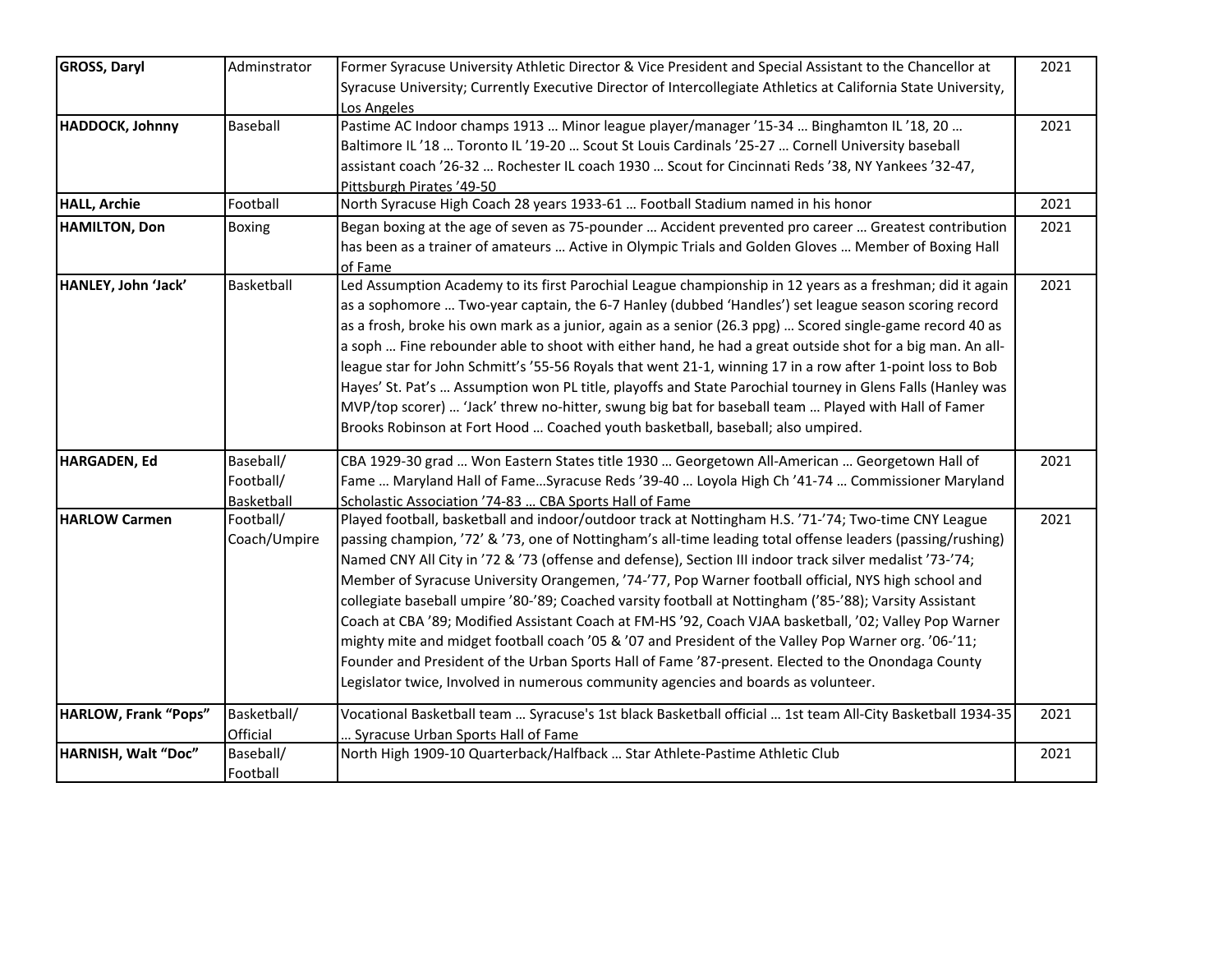| <b>HARRINGTON, family</b> | Ice Skating | In '50s and '60s, the Harringtons of Syracuse's West Lafayette Ave. were the Greatest Show on Ice in their  | 2021 |
|---------------------------|-------------|-------------------------------------------------------------------------------------------------------------|------|
|                           |             | Kelly-green outfits  Howard, father of 10 (7 girls), and wife Mary, had their kids in Crystal Speed Skating |      |
|                           |             | Club ('50-55), then Syracuse SS Club ('56-67), which he founded  He was skating coach, nationally           |      |
|                           |             | acclaimed official, who helped start Valley Little League ('53), and was 1st president  At 13, Kathy won    |      |
|                           |             | 56 Jr. Girls National Championship in St. Paul, MN, with record 1/6-mile (:29.8), then 3 more national      |      |
|                           |             | indoor titles ('57). She was '56 Herald-Journal CNY Female Athlete of the Year; later coached Hall of Famer |      |
|                           |             |                                                                                                             |      |
|                           |             | Gretchen Byrne  Eileen won Nationals in '61  Ann set national record in 320 outdoors  Boys aside,           |      |
|                           |             | Harrington girls won nearly a dozen NY State crowns, countless North American titles.                       |      |
| <b>HASSETT, Billy</b>     | Basketball  | Georgetown Basketball team 2 years  Notre Dame Basketball team 2 years  ND All-American 1946 &              | 2021 |
|                           |             | 47  Tri City Blackhawks 1948-50  Minneapolis Lakers '50  Baltimore '51  M.H. Rosary Basketball'             |      |
|                           |             | coach 1963                                                                                                  |      |
| <b>HAWKE, Reed</b>        | Wrestling   | N.Y.S. Wrestling Hall of Fame  Chairman NYS Wrestling  Blindmen Criers Schwarzer Award 96  NYS              | 2021 |
|                           |             | tourney director 1970-2003.                                                                                 |      |
| <b>HECKER, Sheldon</b>    | Baseball/   | North High 3 sports 1921-23  Niagara University Football 1923-27 (Named to Little All-America team)         | 2021 |
|                           | Football/   | Niagara University Football Coach '29-34                                                                    |      |
|                           | Basketball  |                                                                                                             |      |
| <b>HENRY, Scott</b>       | Swimming    | Liverpool All-American 1981-82  Breaststroke East. Champ  NYS, Section III & League Champ  NYS              | 2021 |
|                           |             | Record in 100 Breaststroke  SU Swim team  Liverpool Sports Hall of Fame '89                                 |      |
| <b>HEYMAN, Fred</b>       | Illustrator | - Sport Illustrator - Herald Newspaper Sports Cartoonist  Herald Newspaper 1921-1990  Herald Art            | 2021 |
|                           |             | director '29-1990  Received the Syracuse Press Club-1st Career Achievement Award  Press Club-Wall of        |      |
|                           |             | Distinction 2006  Died in 1992 at age 86                                                                    |      |
| HILL, Oliver Jr           | Lacrosse    | SU Lacrosse Team  Syracuse Warriors Box Lacrosse Team  Onondaga Athletic Club Lacrosse team                 | 2021 |
|                           |             | President of Box Lacrosse League                                                                            |      |
| <b>HILL, Ron</b>          | Lacrosse    | SU Lacrosse Team  Honorable Mention All-American 1971  Onondaga Athletic Club Lacrosse  Syracuse            | 2021 |
|                           |             | <b>Warriors Box Lacrosse</b>                                                                                |      |
| HILLSMAN, Quentin         | Basketball  | SU Women's Basketball Coach. 2016 National Champion runners-up                                              | 2021 |
| <b>HOBIKA, Luke</b>       | Golf        | Utica product and Cavalry Club member has won eight area amateur major championships  He's won              | 2021 |
|                           |             | majors in three decades  Luke completed his career Triple Crown capturing the 2011 Gerry Ashe               |      |
|                           |             | Memorial at Onondaga, where he shot a modern-day course record 64 in the opening round  A                   |      |
|                           |             | pharmacist, Hobika recorded a record-tying 5th Post Standard Amateur in '16 (others came in '98, '00, '02   |      |
|                           |             | and '03); GSSHOF inductees Walt Knych and Teresa Cleland are the others to have recorded five Herald/P-     |      |
|                           |             | S Am victories  He's won the Ashe twice, as well as the '09 District Amateur  Known as an excellent         |      |
|                           |             | shot-maker, his victory in the '15 New York State Mid-Amateur at Albany's Wolferts Roost came 17 years      |      |
|                           |             | after winning his first NY State Mid-Am at Yahnundasis, his old home course                                 |      |
| <b>HOGAN, Kent</b>        | Basketball  | Syracuse Flyers  Wheels Wheelchair Basketball tm                                                            | 2021 |
| HOLM, John III            | Track       | Corcoran High Track Coach 1974-present  Syracuse Track Club  Member of the Syracuse Chargers                | 2021 |
| <b>HOPKINS, Mike</b>      | Basketball  | Washington University Men's basketball coach, Former Assistant SU men's basketball coach, formally          | 2021 |
|                           |             | named Men's Basketball Head Coach-Designate by Syracuse University                                          |      |
| <b>HOYSACK, Matty</b>     | Baseball/   | Nottingham QB 1928-30  Nottingham baseball team 1928  1st team All-City football 1930                       | 2021 |
|                           | Football    |                                                                                                             |      |
| <b>HURLEY, Mike</b>       | Swimming    | -Liverpool High Swim All-American  NYS Swim Champ  Eastern Champ  Liverpool Sports Hall of Fame             | 2021 |
|                           |             | 1988  University of Iowa                                                                                    |      |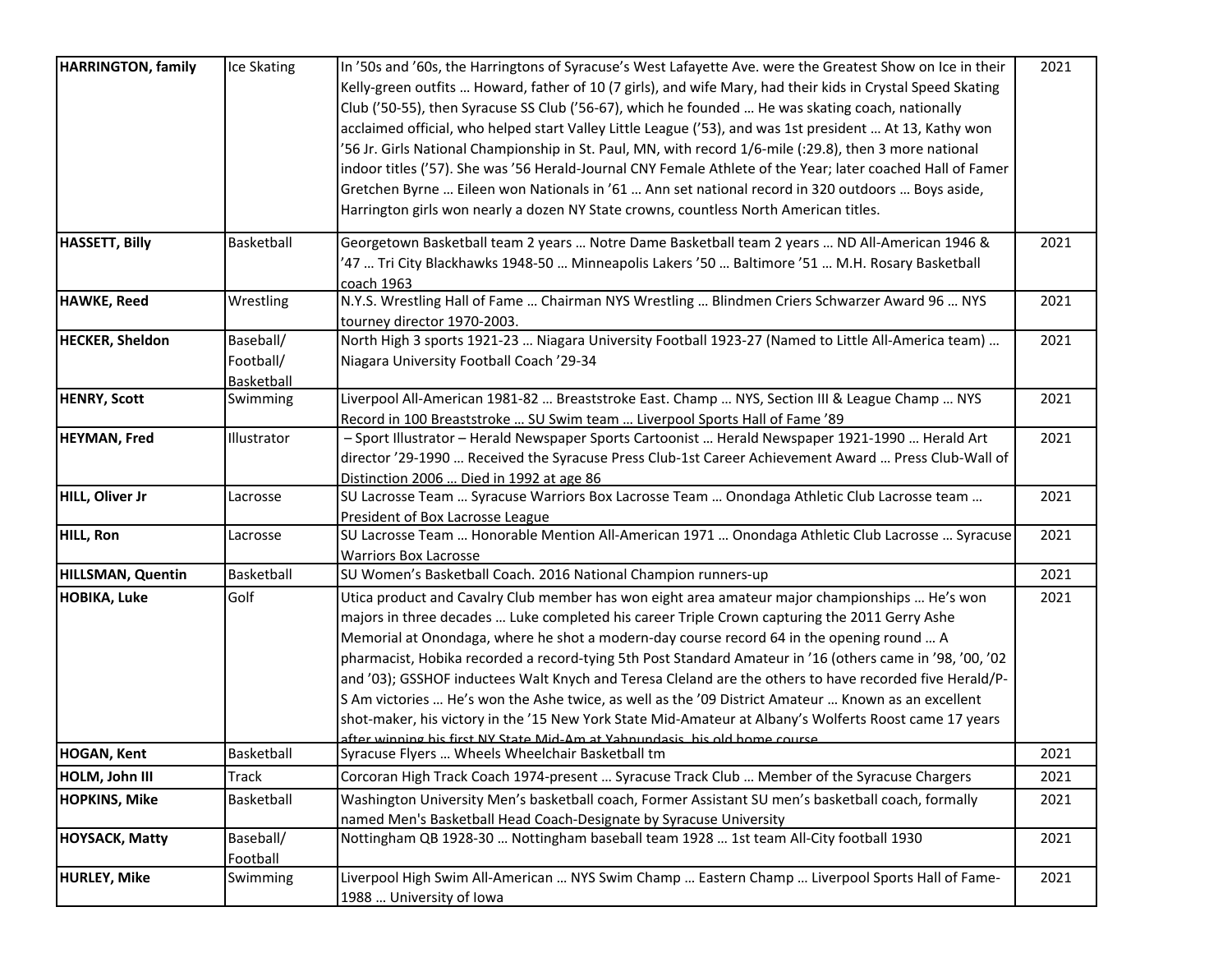| ILACQUA, Tony "Moose" Softball/ |                | Syracuse Bisons football 1943-47  40-year softball player                                                                                                                     | 2021 |
|---------------------------------|----------------|-------------------------------------------------------------------------------------------------------------------------------------------------------------------------------|------|
|                                 | Football       |                                                                                                                                                                               |      |
| JACOBS, David                   | Football       | SU Football Kicker 1975-79  New York Jets NFL '79  1985 Empire Football League Champs (Syracuse<br>Express)  Cleveland Browns NFL'81  USFL 1983  Philadelphia Eagles NFL 1987 | 2021 |
| <b>JACQUES, Lou</b>             | Lacrosse       | OAC Coach Field & Box teams  Box Lacrosse League Coach of the Year  Coach-Syracuse Warriors Box                                                                               | 2021 |
|                                 |                | team  Maker of lacrosse sticks                                                                                                                                                |      |
| <b>JAMES, Loren</b>             | Basketball     | West Genesee Basketball team 1956-59  1st team All-County Basketball '57-58, '58-59  SU fresh                                                                                 | 2021 |
|                                 |                | Basketball 1959-60, Varsity team '60-61                                                                                                                                       |      |
| JANIAK, John                    | Wrestling      | Cicero North Syracuse High (1969-73) 90-12 record  SU Wrestling team ('73-78), 81-9 record  2-time                                                                            | 2021 |
|                                 |                | Wrestling All-American  3-time Eastern Champion (EIWA)  6-time AAU All-American wrestler                                                                                      |      |
| <b>JANIAK, Mike</b>             | Racquetball    | Pro Racquetball Tour-Ranked #5                                                                                                                                                | 2021 |
| JARMAC, Ed                      | Baseball       | Eastwood High baseball team 1962-65  All-City 1st team 3 straight years                                                                                                       | 2021 |
| <b>JENKINS, Billy</b>           | Basketball     | St. Vincent's 1947-49  1st team All-Parochial '46-47  1st team All-Parochial '47-48  1st team All-                                                                            | 2021 |
|                                 |                | Parochial '48-49  3-time 1st team selection  LeMoyne College-1,062 pts (5th)  1951-52, 315pts, 15.7                                                                           |      |
|                                 |                | ppg avg  Drafted by Syracuse Nationals-NBA                                                                                                                                    |      |
| JOHNSON, Dan                    | Contributor    | Played and coached tennis, basketball, baseball, and softball  started over-40 basketball league in                                                                           | 2021 |
|                                 |                | DeWitt, played in Over 50 league  Softball Hall of Fame in 2010. Was instrumental in the creation of the                                                                      |      |
|                                 |                | <b>Ernie Davis Statue</b>                                                                                                                                                     |      |
| JUBINVILLE, Bob                 | Media          | Starting in 1978, was involved in live event coverage of scholastic and Syracuse athletic events for cable TV                                                                 | 2021 |
|                                 |                | Associate producer of sports for Time Warner Sports  produced TV coverage of Empire State Games,                                                                              |      |
|                                 |                | state high school wrestling championships  associate producer for events winning 8 Cable Ace awards                                                                           |      |
|                                 |                | deceased.                                                                                                                                                                     |      |
| JULIAN, "Kid" Michael           | <b>Boxing</b>  | Syracuse Resident pro boxer 1909-1925 (Angelo Giuliano)                                                                                                                       | 2021 |
| <b>KALLETT, A. Harry</b>        | Football       | SU Football 1909-11  Walter Camp All-American 1911  SU Football coach/scout  Coach St. John's                                                                                 | 2021 |
|                                 |                | Military Academy (Manlius School) 1916-25, Manlius Athletic Field named in his honor  SU Letterman of                                                                         |      |
|                                 |                | Distinction 1966                                                                                                                                                              |      |
| <b>KANE, Emmett</b>             | Football       | Football                                                                                                                                                                      | 2021 |
| <b>KATZ, Ev</b>                 | Basketball/    | SU Basketball 1929-31  SU Track  SU Basketball. Reindeer 5-'30  All-American  American Legion                                                                                 | 2021 |
|                                 | <b>Track</b>   | League Syracuse '34-35  Newark Elks-pro Basketball  Cathedral High coach 1936-37  Lou Andreas' All-                                                                           |      |
|                                 |                | time team member  SU Letterman of Distinction                                                                                                                                 |      |
| <b>KAUPP, Hank</b>              | Football/      | Syracuse Bowling Hall of Fame 1965  Pastime City Division Champs '65-66, League Champs '41-42                                                                                 | 2021 |
|                                 | <b>Bowling</b> | Coached All-Schillers Football team  Pastime-Sportsman of Year  President of Pastime Athletic Club                                                                            |      |
| <b>KEARNEY, Ed</b>              | Basketball/    | CBA Basketball Coach 1920-28  Basketball Official  Blind Men & Criers founder  CBA Athletic Hall of                                                                           | 2021 |
|                                 | Administrator  | Fame-2004                                                                                                                                                                     |      |
| <b>KELLY, Michael J.</b>        | Baseball       | Secretary/Owner of Syracuse Stars baseball club 20+ years  Day given in his honor                                                                                             | 2021 |
| <b>KENEFICK, Bob</b>            | Journalist     | Sport Writer                                                                                                                                                                  | 2021 |
| <b>KERR, Neil</b>               | Journalist     | Syracuse Newspapers High School sports  High school sports record keeper  Blindmen Criers Kearney                                                                             | 2021 |
|                                 |                | Award 1995.                                                                                                                                                                   |      |
| KING, Larry E.                  | Football       | SU Football team 1974-77  East-West Shrine Game 1978  Coach Cicero North Syracuse CYO 1978                                                                                    | 2021 |
| <b>KING, Norb</b>               | Baseball       | CBA Baseball  LeMoyne College Baseball  LeMoyne College Hall of Fame                                                                                                          | 2021 |
| <b>KING, Regis</b>              | Basketball     | CBA Basketball/Baseball team  Led Basketball team in scoring 3 years  1st team All-City Basketball '46-                                                                       | 2021 |
|                                 |                | 47, '47-48  Manhattan College Basketball  1960 Olympic Fencing team  CBA Hall of Fame '01                                                                                     |      |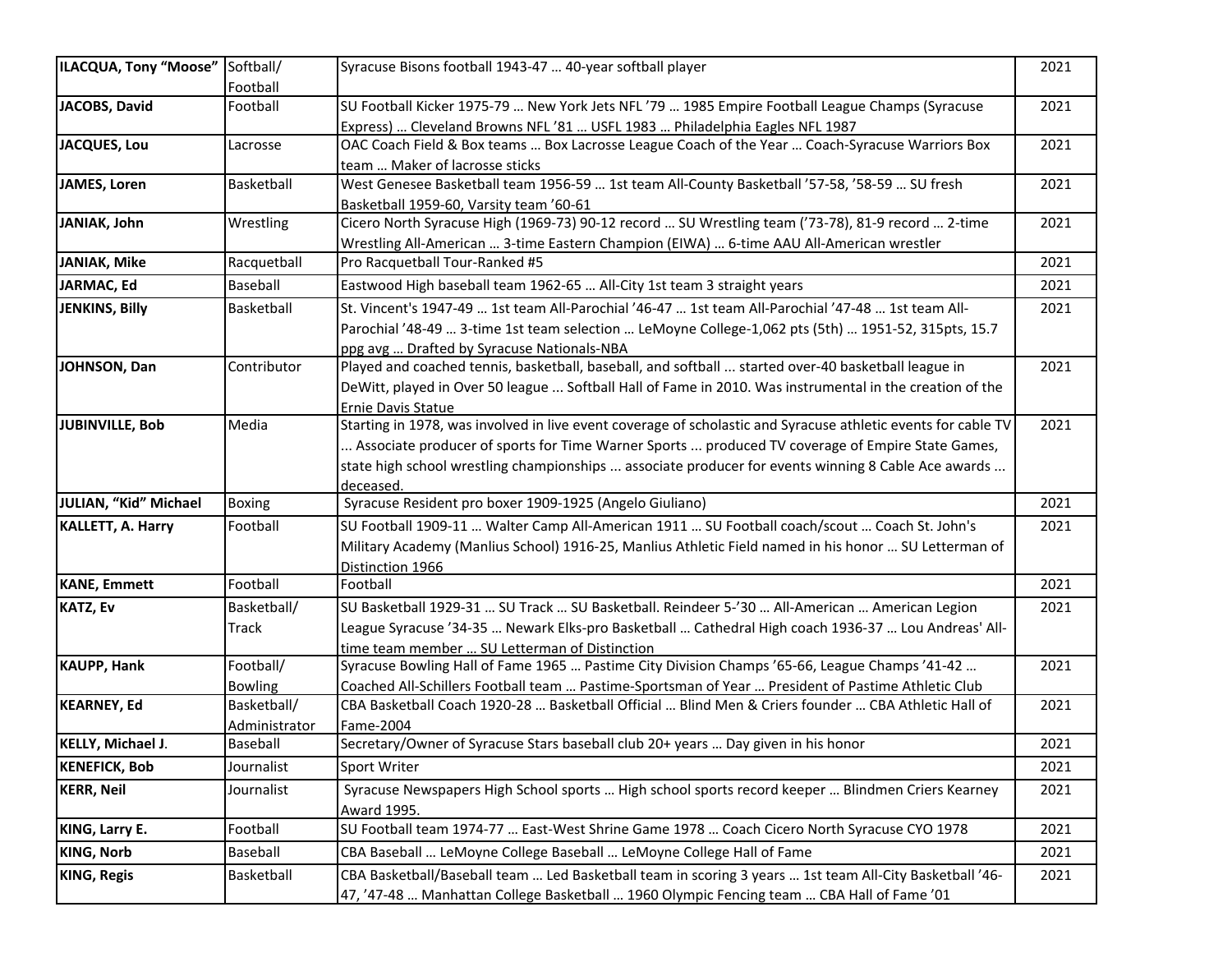| <b>KINSEY, Ken</b>     | Football             | Central Tech football team  SU Halfback 1973                                                              | 2021 |
|------------------------|----------------------|-----------------------------------------------------------------------------------------------------------|------|
| <b>KIRNAN, Don</b>     | Hockey               | Coach/Administrator  Commissioner Junior B Hockey League  Board of Junior Council USA Hockey              | 2021 |
|                        |                      | Vice President Midstate Youth Hockey  Head coach 1st Syracuse Stars Pee Wee team to win Quebec Pee-       |      |
|                        |                      | wee Tourney in 1995  CNY Boys Ch Empire State Games  Syracuse Jr Stars 1986-2019  Started Empire          |      |
|                        |                      | Junior B League 1997-2013                                                                                 |      |
| <b>KITE, Mrs. Mary</b> | <b>Bowling</b>       | SWBA Bowling Hall of Fame 1967                                                                            | 2021 |
| <b>KLAMM, Ted</b>      | Baseball             | High school baseball coach  first team all-league at Bishop Ludden  pitched at Seton Hall, all Big East   | 2021 |
|                        |                      | first team, conference pitcher of year in '92  four years in Pittsburgh Pirates farm system  coached at   |      |
|                        |                      | Bishop Ludden, currently coaches at Westhill, over 300 wins, twice CNY coach of year.                     |      |
| <b>KLEINHANS, Ted</b>  | <b>Baseball</b>      | Philadelphia NL 1934  Cincinnati Reds '34, 37-38  NY Yankees 1936  Newark Bears IL 1935-36                | 2021 |
|                        |                      | Syracuse Chiefs pitcher 1938-41  SU Baseball Coach 1947-66  All-team Chiefs team-1964                     |      |
| <b>KNAPP, Parker</b>   | Baseball/            | North High  North All-City Football 1st team 1913-14  LeMoyne Athletic Club '12-17  Jackson AC 1915       | 2021 |
|                        | Football/Track       | Best Semi- Pro player of '20-30 in Syracuse Indus. Baseball Leagues  Brown-Lipe Chapin '21-24,30          |      |
|                        |                      | New Process Gear BB team '23-28  Named by Syracuse Newspapers to All-Syracuse Native Baseball team        |      |
|                        |                      | 1900-39  St Anthony's baseball Coach                                                                      |      |
| KOBAR, John            | Basketball           | - Basketball - Bishop Ludden Basketball  1st team All-City Basketball '74-75, '75-76                      | 2021 |
| <b>KOHANSKI, Jack</b>  | Coach/Baseball       | Big scorer at Vocational High in Syracuse, record setting scoring leader with 433 points in '55-56 season | 2021 |
|                        |                      | scored 43 points twice and averaged nearly 30 despite diminutive stature  co-captain '56-57 city league   |      |
|                        |                      | all-stars  Fowler High Baseball coach for 25 years  Fowler named its home field after him  died in        |      |
|                        |                      | 2013.                                                                                                     |      |
| KORZENIEWSKI, Susan    | <b>Sailing</b>       | Took up sport while attending Endicott College  has won five North American Hobie Cat championships,      | 2021 |
| Pesane                 |                      | last two with teenage daughter Erika  in 1994, she and friend took 35-foot sailboat from Baltimore to     |      |
|                        |                      | England in 28 days  also 3rd degree Black Belt in karate.                                                 |      |
| KOWALEWSKI, Joe        | Football             | Solvay High, Blair Academy  SU 2001-05  NFL: NY Jets, 2006-08; Miami Dolphins, 2009.                      | 2021 |
| LAMANNA, Frank         | <b>Baseball</b>      | Boston Braves NL 1940-42  Los Angeles Angels PCL 1947  Syracuse Chiefs 1953                               | 2021 |
| <b>LANGAN, Art</b>     | Golf                 | President Syracuse District Golf Association 1968-69  Syracuse District Champ 1942-43, 45  Won NYS        | 2021 |
|                        |                      | Junior Championship 43  Parochial League Team champs 1943  City of Syracuse High School team              |      |
|                        |                      | champ 1943  Won Bell Memorial-Guest 43, 48, 52, 54  Played in US Amateur in '47, '49  Played in           |      |
|                        |                      | French Amateur 1950  Executive Secretary NYS Golf Association 1952-55  Won Bellevue CC Champ              |      |
|                        |                      | 1951  1946-98 won 15 other CNY tourneys  Co-owner of Rogues Roost Golf Course  1986 New York              |      |
|                        |                      | Seniors Golf Champ  Died in 1998                                                                          |      |
| LANGAN, Tony           | Golf                 | Junior Golf Tourneys-60 years  1943 NYS Golf Association Junior team  Won Syracuse District 1946, 51,     | 2021 |
|                        |                      | 52  SU Golf team '47-50 '49 US Amateur-Oak Hill  1950 Played in French Amateur  1955 Won                  |      |
|                        |                      | Bellevue Championship  1986 NYS Seniors Champion                                                          |      |
| LANIGAN, Ernest J.     | Journalist           | Herald-Journal Baseball beat writer  International League Hall of Fame 1947  IL Writers Association 25    | 2021 |
|                        |                      | years  Born-Jan 4, 1873 Chicago  Died- Feb 8, 1962 Philadelphia                                           |      |
| LaROSE, George         | Horseshoes           | Onondaga County & City Champion  SU Basketball scoring table  Blindmen Criers Schwarzer Award 95          | 2021 |
|                        |                      | Blindmen Criers Kearney Award 1999                                                                        |      |
| LATOCHA, Mike          | <b>Trap Shooting</b> | NYS Trapshooting "Hall of Fame"                                                                           | 2021 |
| LeBLANC, J.P.          | Hockey               | Chicago Black Hawks-'68-69  Detroit Red Wings '75-78                                                      | 2021 |
| LEE, Charlie           | Basketball           | SU Basketball Team 1925-27  SU 1925 National Champions  President-Industrial Horseshoe League             | 2021 |
|                        |                      | SU Letterman of Distinction 1971  Former Chiefs & Nationals board member                                  |      |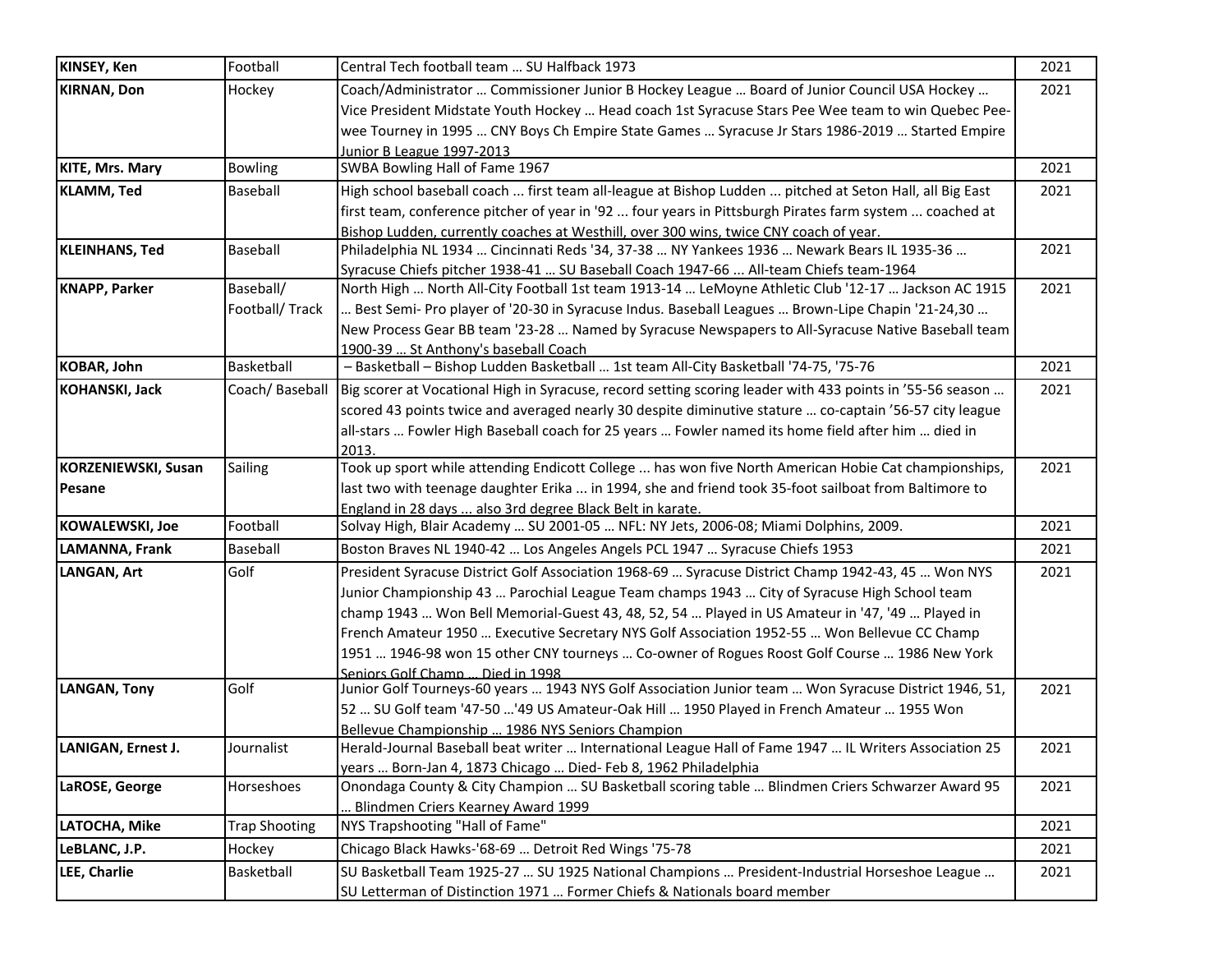| LEGETTE, Ron                      | Basketball              | Nottingham High Basketball 3 years  1st team All-City Basketball 1979-80, 1980-81, 1981-82  3-time 1st     | 2021 |
|-----------------------------------|-------------------------|------------------------------------------------------------------------------------------------------------|------|
|                                   |                         | team all-city player  All-CNY selection 1981, 1982                                                         |      |
| LEGG, Frank                       | Basketball              | West Genesee High  1st team All-County Basketball 1956-57, 1957-58, 1958-59  3-time 1st team All-          | 2021 |
|                                   |                         | County selection                                                                                           |      |
| LeMURA, Linda Dr.                 | Basketball/             | St. John the Baptist transfer was Bishop Grimes' No. 2 scorer as a senior (17 ppg)  1978 grad's all-around | 2021 |
|                                   | Administrator           | play helped team to OHSL Central co-championship  Only 3rd female from Grimes to receive athletic          |      |
|                                   |                         | college scholarship  Linda played 4 years at Niagara ('82); consummate team player, drive and dish, hit    |      |
|                                   |                         | outside set shot  Entertaining player who let game come to her  Ph.D. from Syracuse U. in applied          |      |
|                                   |                         | physiology  Was research consultant for U.S., Italian Olympic Committees  Athletic career served her       |      |
|                                   |                         | well in field of college administration  Was LeMoyne College Dean of Arts and Sciences, then Provost and   |      |
|                                   |                         | Vice President of Academic Affairs before being named President of LeMoyne  Linda is the world's 1st       |      |
|                                   |                         | female lavnerson leading a lesuit college or university                                                    |      |
| LESICKI, Frank                    | <b>Pistol Shooting</b>  | Competed in pistol shooting tournaments  Syracuse Police Sergeant                                          | 2021 |
| LEVANDOWSKI, Tom                  | Swimming                | Liverpool All-American 1981,82,83  NYS Swimmer of Year 1983  Section III Champ 1981, 82, 83  NYS,          | 2021 |
|                                   |                         | County & School records  Liverpool Sports Hall of Fame 1995                                                |      |
| LEVY, Harvy                       | Basketball/             | Central High Football/Basketball '19-22  Basketball-All-City selection  NYS All-State Basketball selection | 2021 |
|                                   | Football                | Football-1st tm All-City tackle 1921  SU Football 1924-26  SU Lacrosse All-American 1926  Schlitz          |      |
|                                   |                         | Brewery Bears Football 1934  SU Letterman of Distinction 1979                                              |      |
| <b>LINARES, Mario</b>             | Soccer                  | Ex-pro soccer player of Italy  Garibaldi's Italian Soccer coach 58-59  Syracuse Turner Club soccer team    | 2021 |
|                                   |                         | Town of Salina field named in his honor in 1976  Help create the Syracuse-Onondaga Inter-County            |      |
|                                   |                         | <b>Soccer Amateur Association</b>                                                                          |      |
| LINCOLN, Bob                      | Basketball              | Vocational High School Basketball  1st team All-City Basketball 1960-61, 1961-62                           | 2021 |
| LIVINGSTON, Don "Brud"   Baseball |                         | Coach CNY Senior Babe Ruth League  All-Star team for 19 years  Senior BRL World Series-4 times             | 2021 |
| LIZZIE, Michael                   | Gymnastics              | 73 total 1st places Liverpool 1969-72  Five Onondaga County League titles  2 Section III titles Rings, P-  | 2021 |
|                                   |                         | Bar  NYS Intersectional title in 1972  1st NYS Champ in Rings in Section III                               |      |
| LOCKWOOD, Charlie                 | Lacrosse                | West Genesee Lacrosse 1987-90  West Genesee All-American 1990  SU Lacrosse '91-94  All-American            | 2021 |
|                                   |                         | 3rd team '91  All-American 1st team '92  All-American 2nd team '93 & '94  SU Basketball '94  NY            |      |
|                                   |                         | Saints Pro Box Lacrosse  Syracuse Smash Box Lacrosse 1998-99                                               |      |
| LOWE, Don                         | <b>Athletic Trainer</b> | Syracuse University/Georgia Tech Athletic Trainer                                                          | 2021 |
| LUKASIEWICZ, Mark                 | Baseball                | Baseball Star  Syracuse Chiefs, Played two seasons for the Anaheim Angels                                  | 2021 |
| LUNDBLAD, Randy                   | Lacrosse                | West Genesee All-American '79-'80  SU Lacrosse '81-84  All-American Honorable Mention-1983  All-           | 2021 |
|                                   |                         | American 3rd team 1984                                                                                     |      |
| LUTTINGER, Bill                   | Gymnastics              | Founding member of CNY/NYS Gymnastics Judging Association  1 of 6 Eastern VPs for National's  1st          | 2021 |
|                                   |                         | President CNY Gymnastic Judging Association                                                                |      |
| MACLAUGHLIN, Bill                 | Baseball/               | Nottingham Baseball & Basketball 1954-56  Hurled 3 high school no-hitters  SU Baseball team 1957-60        | 2021 |
|                                   | Basketball              |                                                                                                            |      |
| MALLETTE, Mal                     | Baseball                | Cicero North Syracuse High Baseball  League Champ  Pitched 2 no-hitters in high school  SU Fresh           | 2021 |
|                                   |                         | Baseball 1941, Varsity Base '42  Post Standard League top pitcher  Signed with NY Yankees-Newark           |      |
|                                   |                         | Bears-International League  Norfolk, Kansas City, Memphis, PCL-Led league in strikeouts  Brooklyn          |      |
|                                   |                         | Dodgers-NL '50  Montreal Royals International League  1951 record 10-2, 1952 record 13-2                   |      |
| MANCINI, Angelo                   | Coach/Official          | North High Football 1943, Basketball '43-44  Ithaca College Football/Basketball  Vocational High           | 2021 |
|                                   |                         | Baseball coach ('54-56) & Basketball coach ('53-56)  North High Football coach '56-64  Scholastic          |      |
|                                   |                         | Official-Basketball ('56-02) & Football ('64-02)  3 Major Awards                                           |      |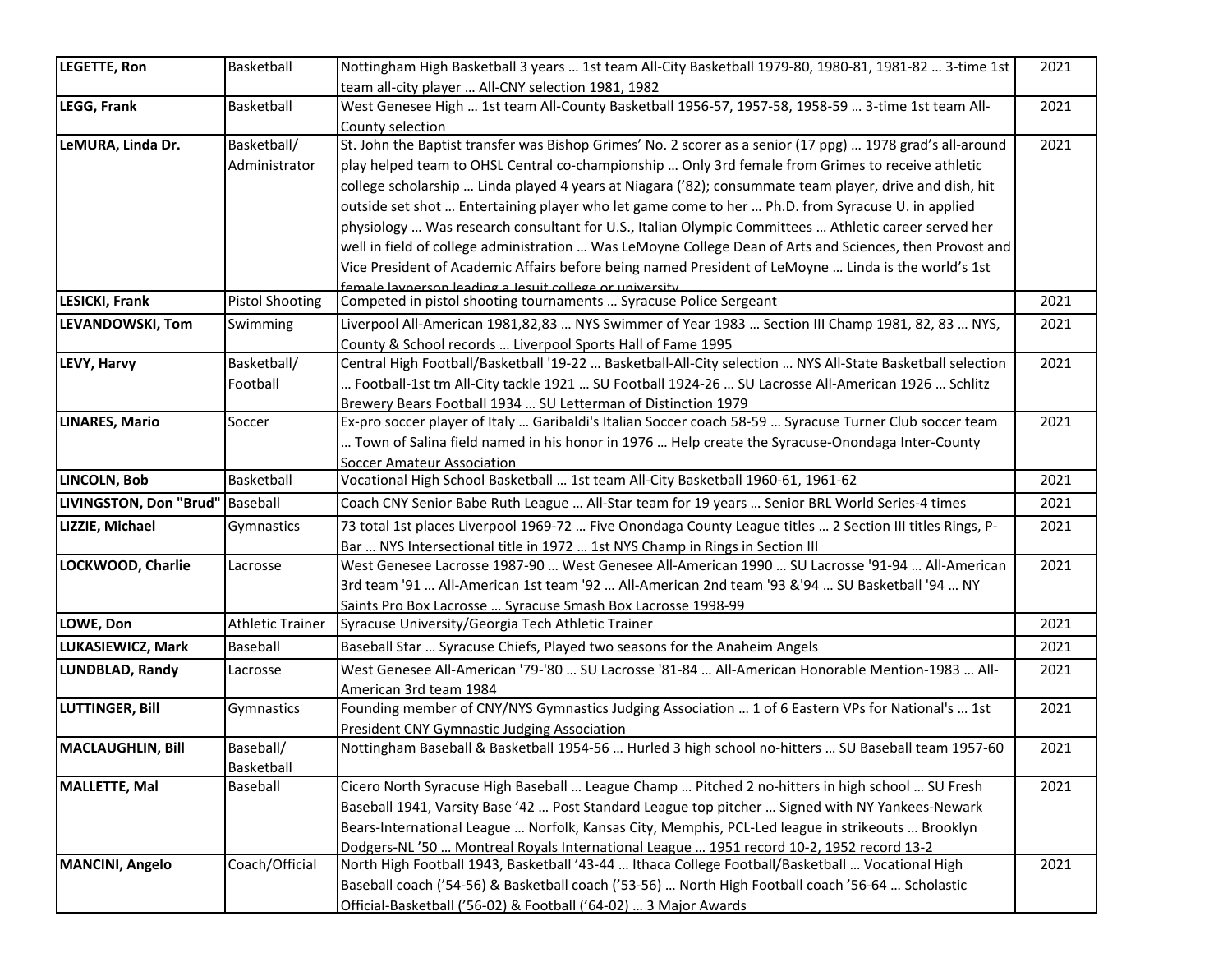| MANGICARO, George      | Football/          | Played 2 years of football at North High (Class of'60), 1 at Ithaca College ('65 grad). Earned Master's from                                              | 2021 |
|------------------------|--------------------|-----------------------------------------------------------------------------------------------------------------------------------------------------------|------|
|                        | Administrator      | Syracuse, Cortland State, CAS from SU, taught/coached at ES-M, Bishop Grimes  Inherited winless Grimes                                                    |      |
|                        |                    | football program, but won'77 OHSL crown, Grimes' 1st title in any sport  From 1980-2002 at Liverpool,                                                     |      |
|                        |                    | George's teams won 12 league, 5 sectional, 2 regional titles;'82 and'87 were No. 1 in NY,'87 ranked 20th                                                  |      |
|                        |                    | nationally. Coached 50-plus state all-stars, 2 NFL players (Tim Green, Chris Gedney). His NY team beat NJ                                                 |      |
|                        |                    | in'05 Governors Bowl  Coached Little League 20-plus years, was trend-setting Liverpool Athletic Director                                                  |      |
|                        |                    | (1993-2014), twice NYS coach of the year, and won '07 National Football Foundation 'Outstanding                                                           |      |
|                        |                    | Contribution to Amateur Football' Award  NYSHSFCA president 1999-2001.                                                                                    |      |
| <b>MAREINISS, Joel</b> | <b>Broadcaster</b> | Voice of the Orange' for 14 seasons on WSYR radio, a WSYRTV sports announcer, 25-year host of                                                             | 2021 |
|                        |                    | 'Syracuse Bowls,' Chiefs' play-by-play 7 seasons  Here's a sample of the Newark, NJ, native and Syracuse                                                  |      |
|                        |                    | alum's 46-year radio-TV career: "Dirty, but good;" "Up the invisible ladder;" "Trolley line jumper," "Hicker                                              |      |
|                        |                    | flicker;" "Bouie boomerang" "The Braintree Butcher" - but a few Joel-isms  Began career at station in                                                     |      |
|                        |                    |                                                                                                                                                           |      |
|                        |                    | Fulton, where he met Georgiana, his wife of 65 years  Taught first sports broadcasting course at                                                          |      |
|                        |                    | Newhouse  Mentored voices Bob Costas, Dave Cohen, John Nicholson  So, how's this for a day-night                                                          |      |
|                        |                    | doubleheader? He flew to State College, Pa., to broadcast SU-Penn State football on a December '68                                                        |      |
|                        |                    | afternoon, then flew to Niagara Falls to air SU-Niagara hoops  A Chiefs' 2016 Wall of Fame inductee, Joel                                                 |      |
| <b>MARKLE, Jack</b>    | Hockey             | TR ape te aseasib a'rusail ar a al 1 an Al' ai haik<br>Syracuse Stars hockey team 1930-41  Stars team captain '35-36  Led AHL in scoring 1937-38  Died at | 2021 |
|                        |                    | age 49, June 22, 1956                                                                                                                                     |      |
| MARKOWSKI, Jody        | Baseball/          | Sacred Heart Baseball/Basketball - 1st team All-Par Basketball '62-63, '63-64  All-Par 1st team                                                           | 2021 |
|                        | Basketball         | Baseball1963-64  1964 IAAC Award                                                                                                                          |      |
| <b>MARTINEAU, Zeke</b> | Baseball/          | St. Bonaventure 4 sports '19-24  Coached 3 sports Most Holy Rosary during 1920's  MHR-1926 NYS                                                            | 2021 |
|                        | Basketball/        | Football Champs  Coached MHR Basketball to national tourney  St Bonaventure Sports Hall-'73                                                               |      |
|                        | Football           |                                                                                                                                                           |      |
| <b>MARTINEZ, Manny</b> | Basketball/        | Basketball/Soccer Coach 25 years '55-71                                                                                                                   | 2021 |
|                        | Soccer/Coach       |                                                                                                                                                           |      |
| <b>MASSA, Lou</b>      | Basketball         | College Basketball official for 34 years. Played football, basketball, baseball at Jamesville High. First team                                            | 2021 |
|                        |                    | all-county in all 3 sports (1947-48) Inaugural inductee into JD Athletic Hall of Fame '00. Signed in '49 by                                               |      |
|                        |                    | Brooklyn Dodgers to Johnstown (PA) farm club; Attended one spring training, then served in Air Force                                                      |      |
|                        |                    | base in Newfoundland '51-'53; After honorable discharge, played third base for '53 NY State champs with                                                   |      |
|                        |                    | Larry Costello. Founded State League '56, was commissioner until '75; Was NY's largest semi-pro hardball                                                  |      |
|                        |                    | league at the time. Scouted for Cincinnati Reds '65-'75. First president, Rolling Hills Little League.                                                    |      |
| MATUSZAK, Walt         | Football           | Born/resident Fayetteville  Cornell Football All-American  Cornell 1938-40 record 19-3-1  Played in                                                       | 2021 |
|                        |                    | famous 5th down game  Cornell U Hall of Fame  Died November 18, 2001                                                                                      |      |
| <b>MAURER, Kermit</b>  | <b>Bowling</b>     | A Central Tech product, Maurer attended Syracuse University  He made his athletic name on the bowling                                                     | 2021 |
|                        |                    | lanes  Along with brother Bernie, Kermit is a Syracuse Bowling Association Hall of Famer  In 1929, he                                                     |      |
|                        |                    | was among 30 U.S. bowlers (6 from Syracuse) selected to compete in the World Cup matches in                                                               |      |
|                        |                    | Stockholm, Sweden, but because of business restraints was unable go  In 1930, he bowled a match                                                           |      |
|                        |                    | against famed Joe Falcaro and beat him  At the time, he had the third-highest American Bowling                                                            |      |
|                        |                    | Congress tournament average among those having bowled 90 games or more (201.9)  Died in 2004 at                                                           |      |
|                        |                    | 20 Aga                                                                                                                                                    |      |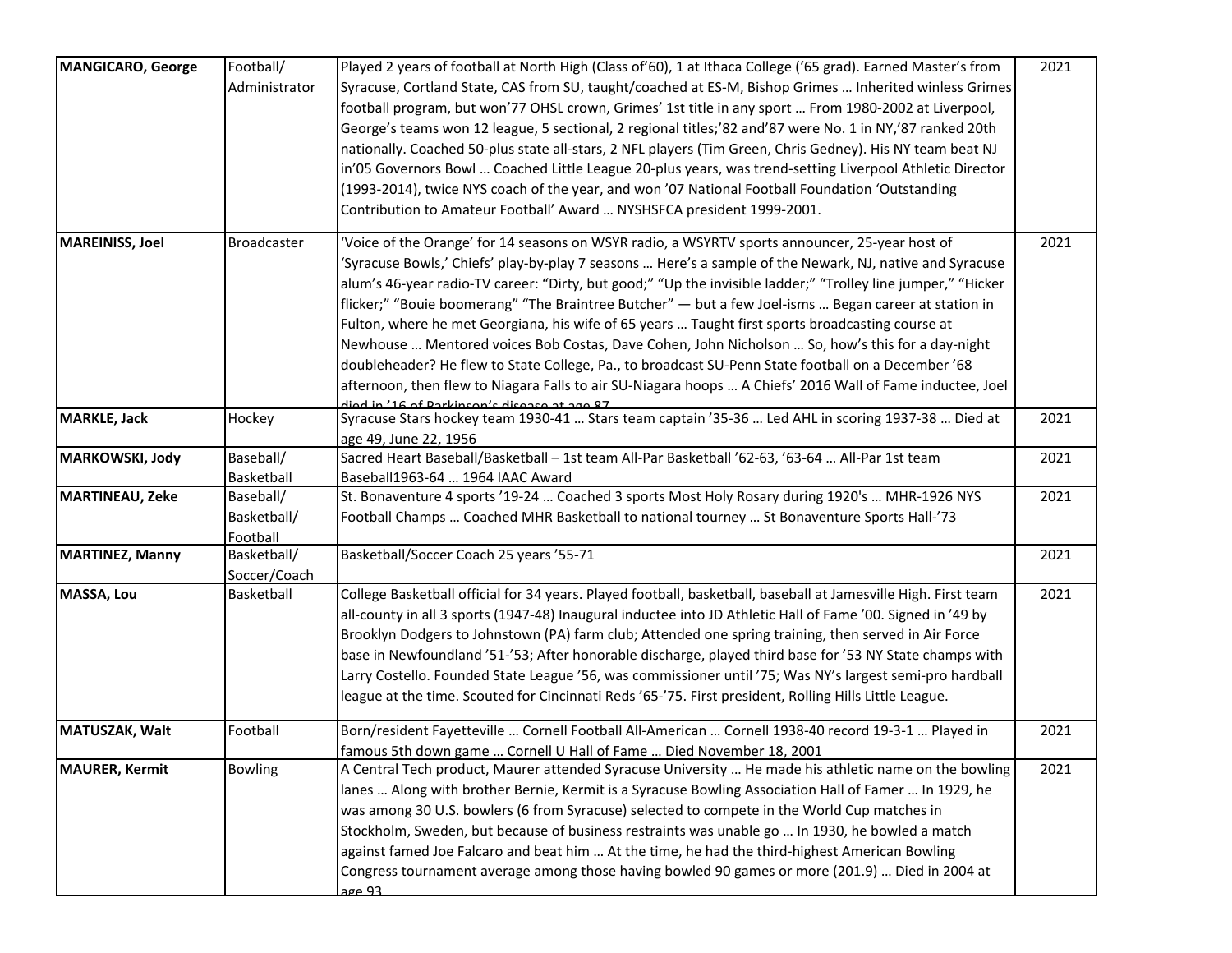| MAURO, John              | Rugby              | SU '69-74  '74 Syracuse Chargers, Syracuse Rogues  Founded Syracuse Rugby Club in '69  Syracuse                        | 2021 |
|--------------------------|--------------------|------------------------------------------------------------------------------------------------------------------------|------|
| MAUTINO, Fred            | Football           | Old Boys Alumni team<br>SU Football End 1958-60  1959 SU National Champs  SU All-American End 1959  1960 Academic All- | 2021 |
|                          |                    | American                                                                                                               |      |
| McARDELL, Johnny         | <b>DIRT Racing</b> | Liverpool resident who worked at Crucible  Was a dominant DIRT track driver in the 1960's  Began in                    | 2021 |
|                          |                    | 1952 at Lafayette  Johnny had a big year in '64, winning 27 feature races at Weedsport, Waterloo and                   |      |
|                          |                    | Canandaigua, and is the only Central New Yorker to win championships at was called the 'Big Four' -                    |      |
|                          |                    | Waterloo, Weedsport, Canandaigua, and Rolling Wheels  Over his long career, he won well over 100                       |      |
|                          |                    | features  Was 1974 Driver of the Year at Rolling Wheels  In 1995, McArdell was inducted into the DIRT                  |      |
|                          |                    | Motorsports Hall of Fame  And as a bowler, he once rolled a 299 game.                                                  |      |
| McCARTHY, Dan            | Golf Amateur &     | CBA grad., LeMoyne grad. Syracuse native. Mackenzie Tour (PGA Canada) Player of the Year, tops Order of                | 2021 |
|                          | Pro                | Merit, four wins and all-time record for single-season earnings in 2016. Won Freedom 55 Open, Golf-BC                  |      |
|                          |                    | Championship, Players Cup and Cape Breton Open. First player to win four times in a season in Mackenzie                |      |
|                          |                    | Tour history. Set records for largest margin of victory (seven strokes) and low 72-hole score (259) at the             |      |
|                          |                    | Players Cup and Golf-BC Championship. Has fully exempt status on the web.com Tour in 2017.                             |      |
|                          |                    |                                                                                                                        |      |
| McCARTHY, Joe N.         | Baseball           | St. Cecilia's 1901  Malone Foresters  St. Louis Cardinals 1905  Syracuse Stars 1906-07  Minor                          | 2021 |
|                          |                    | Leagues 14 years                                                                                                       |      |
| <b>McCARTHY, Patrick</b> | Football/          | Solvay-born Nottingham grad ('44) starred in football, baseball; Nottingham Alumni Wall of Fame ('11)                  | 2021 |
|                          | Baseball           | Missed senior season; paralyzed from the waist down. Registered to join the Marines, Patrick became                    |      |
|                          |                    | Navy test case for penicillin  Syracuse U. ('48)  Was area's dominant senior male athlete, winning more                |      |
|                          |                    | than 100 titles in tennis, badminton, horseshoes. Since 2000, he won 44 golds in Empire State Senior                   |      |
|                          |                    | Games (2 golds in '14 at age 88)  2-time National Senior Olympic qualifier; tied for 3rd in '03 (lost bronze           |      |
|                          |                    | on criteria by .25)  Financed start of Oneida Pop Warner football  Community civic leader for decades                  |      |
|                          |                    | This year, Patrick (owned Oneida car dealership '51-99) and wife Pat (HOF '07) celebrate 93rd birthday,                |      |
|                          |                    | 71st wedding anniversary                                                                                               |      |
| McINTYRE, John F.        | Baseball/          | Clarkson College  Canadian Pro Football League                                                                         | 2021 |
|                          | Football           |                                                                                                                        |      |
| McKENNA, Lou             | Football/          | Official  Manhattan College Coach/Official  Blindmen Criers Schwarzer Award 78  Blindmen Criers                        | 2021 |
|                          | Basketball         | Kearney Award 88                                                                                                       |      |
| McKIE, Dave              | Hockey             | At Liverpool High, he was an honor student and captain/MVP in football, hockey, baseball  At LeMoyne,                  | 2021 |
|                          |                    | McKie was a catcher-DH, cog in taking Dick Rockwell's Dolphins to post-season play every year (182-49                  |      |
|                          |                    | record), including two Division II World Series. His junior year, LeMoyne (51-8) placed third in the CWS; as           |      |
|                          |                    | a sophomore, he homered off future Cy Young winner Steve Bedrosian in the CWS; as a frosh, bases-                      |      |
|                          |                    | clearing, pinch-hit triple kept NCAA hopes alive  Hard-nosed, scrappy, in-your-face, nicknamed 'Thurm'                 |      |
|                          |                    | Among others, caught future big leaguers Jim Deshaies and Tom Browning  After brief fling in pro ball                  |      |
|                          |                    | and accounting, joined the family business, growing McKie Sports into regional player in sports equipment              |      |
|                          |                    | field  Fine golfer, ex-Senior champ at Cavalry Club, Dave's longtime coach, sponsor, supporter of Little               |      |
|                          |                    | agging and wouth hockey livernool and LeMoyne Hall of Famer                                                            |      |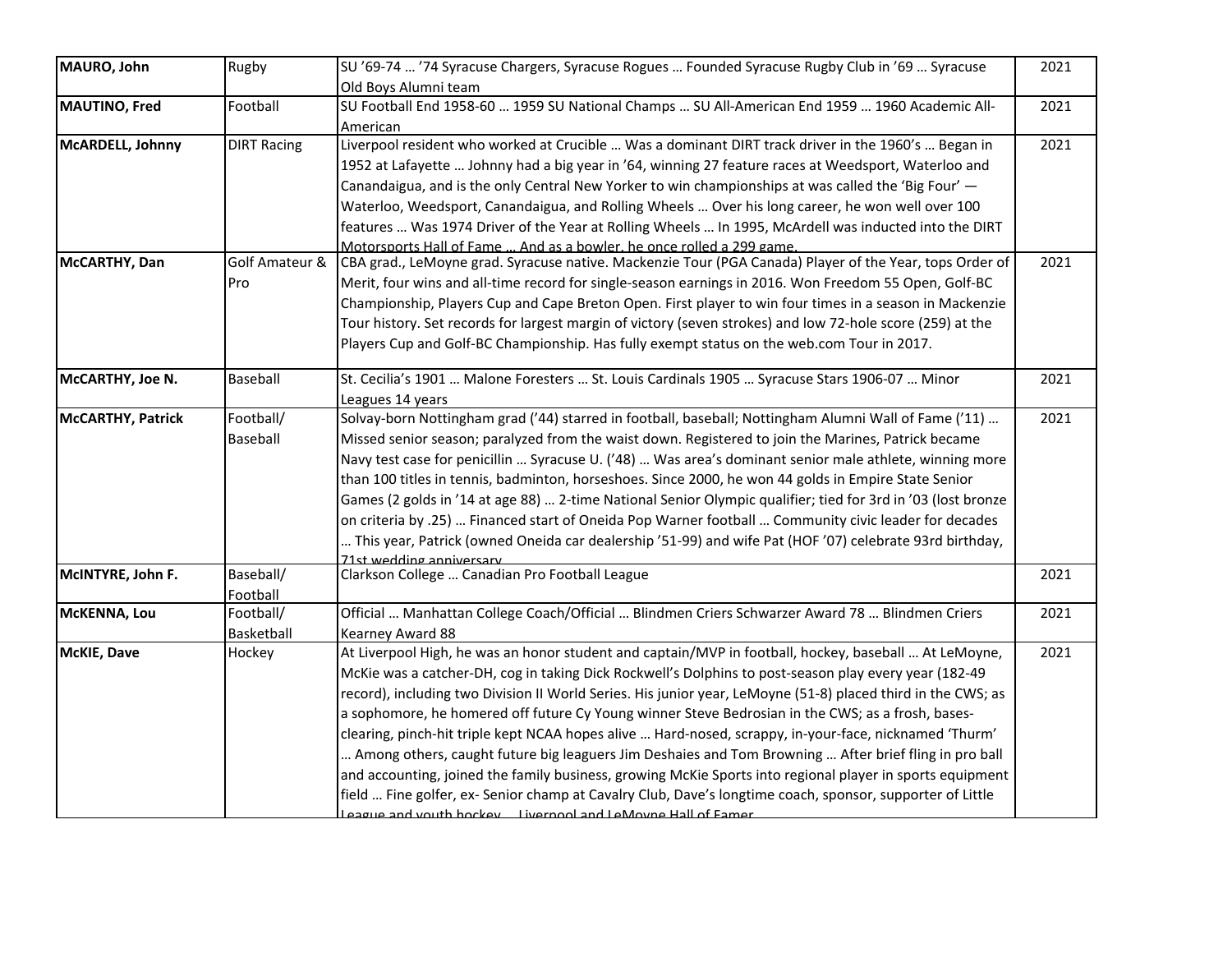| <b>McNAMARA, Gerry</b> | Basketball               | From Scranton to Syracuse, busloads traveled Route 81, carrying 'McNamara's Band' to watch No. 3  The        | 2021 |
|------------------------|--------------------------|--------------------------------------------------------------------------------------------------------------|------|
|                        |                          | Bishop Hannan High product didn't disappoint in an Orange uniform  AP Pennsylvania state Player of the       |      |
|                        |                          | Year ('01, '02), he scored 2,917 points in high school, 55 in a state tourney game (41 1st half)  At SU, No. |      |
|                        |                          | 3 shot 3's and never missed a start in 135 games ('02-06), SU posting 4-year mark of 103-32 (.763) — and,    |      |
|                        |                          | of course, the National Championship as freshman in '03  He nailed 6 1st-half 3's vs. Kansas in the title    |      |
|                        |                          |                                                                                                              |      |
|                        |                          | game  As a frosh, he hit 9 3's (43 points) vs. BYU in NCAAs  McNamara scored 2,099 points, had 648           |      |
|                        |                          | assists, played 4,781 minutes in a career filled with so many buzzer-beaters  Big East 1st team as jr., sr., |      |
|                        |                          | honorable mention All-American in '06  Degree in Communications & Rhetorical Studies  Played pro             |      |
|                        |                          | ball in Greece and D-League  SU assistant coach since 2011.                                                  |      |
| <b>MELYNK Andy</b>     | <b>Bowling</b>           | He started bowling in the late 1960s in a junior league at Ukrainian Bowling Center. And for the past 40     | 2021 |
|                        |                          | years, Andy Melnyk has become synonymous with Syracuse bowling  He's the only Post-Standard                  |      |
|                        |                          | Masters 3-time champion and runner-up  Has averaged 200 in 333 games in the American Bowling                 |      |
|                        |                          | Congress tournaments  He's rolled more than 25 perfect 300s, more than 15 800 series  Andy won the           |      |
|                        |                          | NY state singles here in '77 (724), '94 NY state all-events (9 game total of 2,012) and '07 NY state doubles |      |
|                        |                          | (1,459 with Ted Melnyk)  A member of the '99 & '01 Syracuse Bowling Association. 5-man team scratch          |      |
|                        |                          | champs, his 238 average led the SBA in '05-06  He won the '10 & '11 Van Wie Doubles (a major)  Andy          |      |
|                        |                          | is a NY state ('04) and SRA ('01) Hall of Famer                                                              |      |
| <b>MERO, Marc</b>      | Wrestling                | Liverpool High Football/Hockey  Syracuse Stars Hockey  Pro Wrestler in WCW and WWF                           | 2021 |
| <b>MESMER, Ed</b>      | Tennis/                  | CBA /All-City/City Tennis Champ  CBA Basketball team 1943-44                                                 | 2021 |
|                        | Football/                |                                                                                                              |      |
|                        | Basketball               |                                                                                                              |      |
| <b>MESMER, Fred</b>    | Baseball/                | CBA Baseball/Basketball  1st team All-City Basketball 1925  CBA Baseball 1926-27  Georgetown                 | 2021 |
|                        | Basketball               | Basketball Coach  Inducted-CBA Hall of Fame-2000                                                             |      |
| <b>MESMER, George</b>  | Tennis/Baseball          | CBA Baseball/tennis 1927 grad  Head coach Freeville Institute                                                | 2021 |
| METZ, Bill             | <b>Athletic Director</b> | ESM, coached all sports                                                                                      | 2021 |
|                        | and Coach                |                                                                                                              |      |
| <b>MICHAELS, Jack</b>  | <b>Boxing</b>            | Noted Boxing referee 1920's-30's                                                                             | 2021 |
| MICHO, Ron             | Basketball               | Sacred Heart star among Parochial League's best players  Unanimous Parochial League 1st team captain         | 2021 |
|                        |                          | (1973-74, '74-75)  All-Upstate, All-CNY selection  2nd team All-New York state ('75)  SU Hardwood            |      |
|                        |                          | Club 'Most Outstanding Parochial League Senior' in '75  Hearts' all-time top 10 players; Parochial League    |      |
|                        |                          | all-time top 200  Won '74 PL playoffs  In '75, Hearts were undefeated league and playoff champs              |      |
|                        |                          | Won '75 NY state championship (small schools) - the only Parochial League team to ever win States            |      |
|                        |                          | Amazingly, Ron scored in double figures in every Parochial League game played from 1972-75  Averaged         |      |
|                        |                          | 14.4 as a sophomore, 19.9 as a junior, 21.0 as a senior  Also an all-league selection as 3-year starter in   |      |
|                        |                          | haseball                                                                                                     |      |
| MILLER, Don            | <b>Baseball</b>          | Central High Baseball Champs 3 years  18 k's vs. Cortland 4/16/21  19 k's vs. Geneva 6/4/21  Central         | 2021 |
|                        |                          | High Basketball  NY Yankees-1927, World Champs  Star pitcher in Post Standard League  Pitcher in             |      |
|                        |                          | Journal-American League  Byrne Siebelings NYS Semipro '31  CNYs Greatest Pitcher 20-30s                      |      |
| MILLER, Hy             | Baseball/                | Nottingham football/baseball  Honorable Men All-City Baseball 1940  Western Maryland College 1941-           | 2021 |
|                        | Football                 | 43  Football/Baseball/ Basketball  Freshman fullback 8 TD's  Sky Chiefs Board of Directors                   |      |
| MILLIMAN, John         | Baseball                 | Baseball                                                                                                     | 2021 |
| MINGOLELLI, Gerald II  | Handball                 | Syracuse Y.M.C.A City Handball Champion 1970's to 1980's                                                     | 2021 |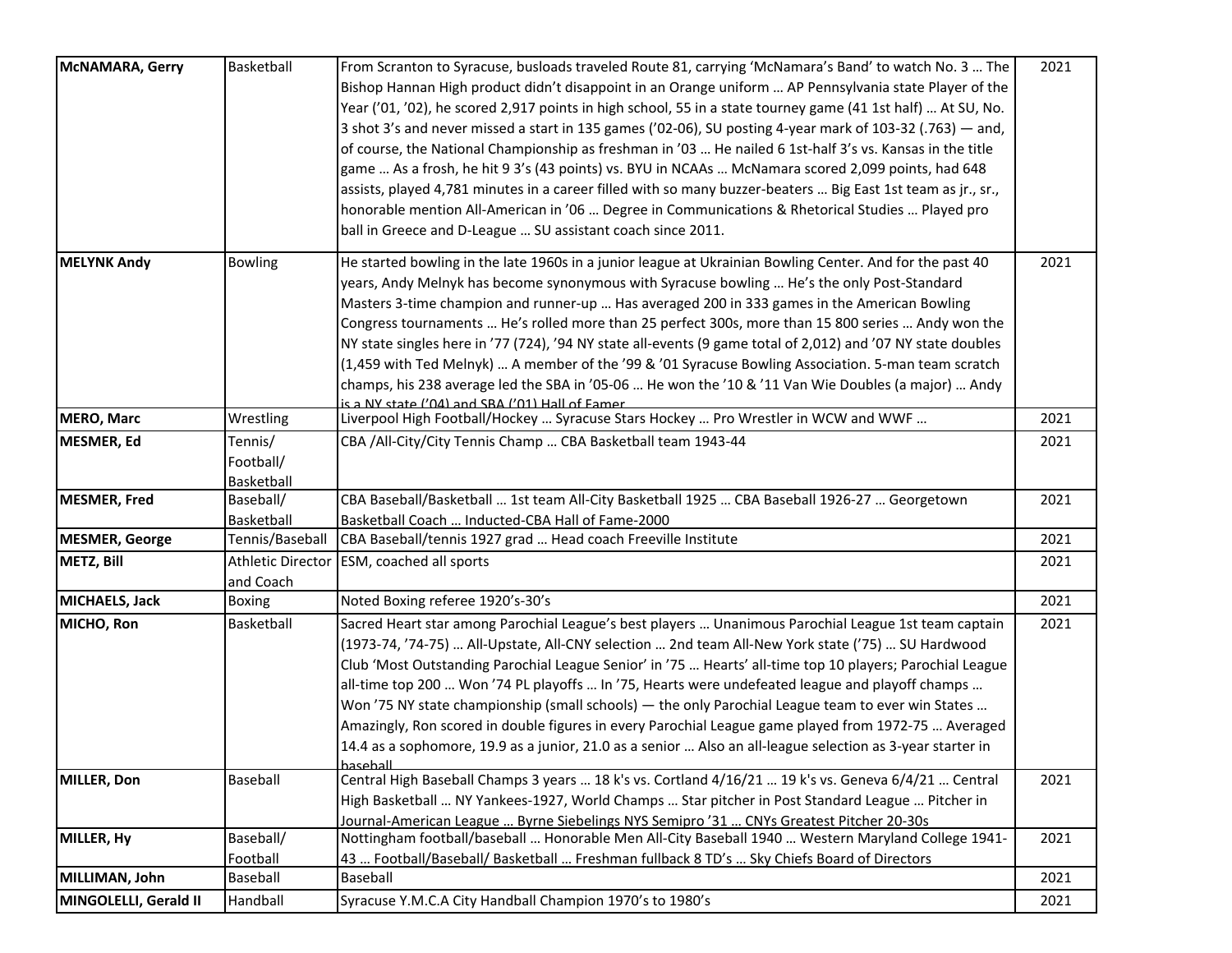| <b>MINNEGAN, Tom</b>     | Bowler              | Has rolled 29 perfect 300 games, six 299s, two 298s eight 800 series  has won two NYS teams titles, two           | 2021 |
|--------------------------|---------------------|-------------------------------------------------------------------------------------------------------------------|------|
|                          |                     | mixed crowns  Syracuse Bowling Association Hall of Fame, NY State Hall of Fame inductee in                        |      |
|                          |                     | "outstanding ability" category                                                                                    |      |
| MINOR, Hank              | <b>Water Skiing</b> | NYS Water Skiing Champion                                                                                         | 2021 |
| <b>MODAFERRI, Angela</b> | Volleyball/         | Solvay Female Athlete of Year 1993  3 sports '89-93  IACC Female Athlete of Year 1993  St John Fisher             | 2021 |
|                          | Softball/Soccer     | Volleyball 4-year starter  Fisher all-time assist record  JV Volleyball coach Solvay '97-present                  |      |
| <b>MONI MAKER</b>        | Horse               | Harness racing's winningest horse.                                                                                | 2021 |
| <b>MONTI, Pat</b>        | Basketball          | Played basketball and baseball at St. Patrick's  graduate of Niagara  coached LaSalle High School in              | 2021 |
|                          |                     | Niagara Falls, 423-122  won State Federation titles, three state public high school crowns, six state final       |      |
|                          |                     | fours  State Basketball Hall of Fame, Greater Buffalo Sports Hall of Fame.                                        |      |
| MORGAN, Louis "Doc"      | Baseball            | Oakwood AC 1910  Syracuse Industries Leagues '20-30's  Byrne Sieberlings NYS Semi-professional                    | 2021 |
|                          |                     | Champions in 1931                                                                                                 |      |
| <b>MORRISON, Art</b>     | Football            | Center High Football halfback  All-City 1st team Football '31, '32, '33  SU Football Halfback '36-38  SU          | 2021 |
|                          |                     | Lax All-American '37,39                                                                                           |      |
| <b>MORSE, Jack</b>       | <b>Broadcaster</b>  | Broadcaster WOLF & WHEN Radio  TV Sports on WHEN-5, WIXT-9  Known for coverage of scholastic                      | 2021 |
|                          |                     | sports Athlete of Week Awards  Give "his" day at P&C Stadium 1998  WIXT named award after Jack                    |      |
|                          |                     | Section III Hall of Fame 1996  Blindmen Criers Kearney Award 1993                                                 |      |
| MOTTO, William           | Contributor         | At Solvay, 1 <sup>st</sup> team All-County baseball (league's top hitter), HM basketball (1968); played both at U | 2021 |
|                          |                     | Albany  Syr. Sports Corp. (1987-2017), pres. ('91-11)  GSSHOF ('89-present), pres. ('00-02), longtime             |      |
|                          |                     | dinner chm.  Chaired Syr. Sr. Pro Golf Classic tourn. oper. ('83-90)  Tourn. Dir. Credit Union Cl. (LPGA          |      |
|                          |                     | Symetra Tour, '12-14)  C of C Sports Advisory Comm. ('81-17; chm. '91-93)  Syr. Conv. & Visitors Bureau           |      |
|                          |                     | ('91-93/'97-11)  Coached Skaneateles Youth basketball/baseball  Asst. men's hoop coach at Oneonta                 |      |
|                          |                     | ('76-78), head women's coach at Cazenovia Coll. (2003-07), women's asst. at top 10-ranked OCC (2010-21)           |      |
|                          |                     | Low-handicap golfer (Links at Erie Village, earlier Radisson Greens)  Partner, Motto LaGuardia.                   |      |
| <b>MOYER, Hugh</b>       | Wrestling           | Wrestling coach at Lafayette 26 years                                                                             | 2021 |
| <b>MUELLER, Brian</b>    | Hockey              | Midstate Hockey League  Clarkson University Hockey  2-time All-American 1994-95  Signed pro                       | 2021 |
|                          |                     | contract with Hartford Whalers of NHL  Springfield of AHL 1995-97                                                 |      |
| MUNZE, Walt              | Basketball/         | Sacred Heart star among Parochial League's best players  Unanimous Parochial League 1st team captain              | 2021 |
|                          | Lacrosse            | (1973-74, '74-75)  All-Upstate, All-CNY selection  2nd team All-New York state ('75)  SU Hardwood                 |      |
|                          |                     | Club 'Most Outstanding Parochial League Senior' in '75  Hearts' all-time top 10 players; Parochial League         |      |
|                          |                     | all-time top 200  Won '74 Parochial League playoffs  In '75, Hearts were undefeated league and playoff            |      |
|                          |                     | champs  Won '75 NY state championship (small schools) — the only Parochial League team to ever win                |      |
|                          |                     | States  Amazingly, Ron scored in double figures in every Parochial League game played from 1972-75                |      |
|                          |                     | Averaged 14.4 as a sophomore, 19.9 as a junior, 21.0 as a senior  Also an all-league selection as 3-year          |      |
|                          |                     | starter in hasehall                                                                                               |      |
| MURPHY, Ed               | Basketball          | Head Coach at West Alabama (1978-83), Delta State (1983-86), Ole Miss (1986-1992), West Georgia (1993-            | 2021 |
|                          |                     | 2007)  Athletic Director at West Georgia (1994-2009).                                                             |      |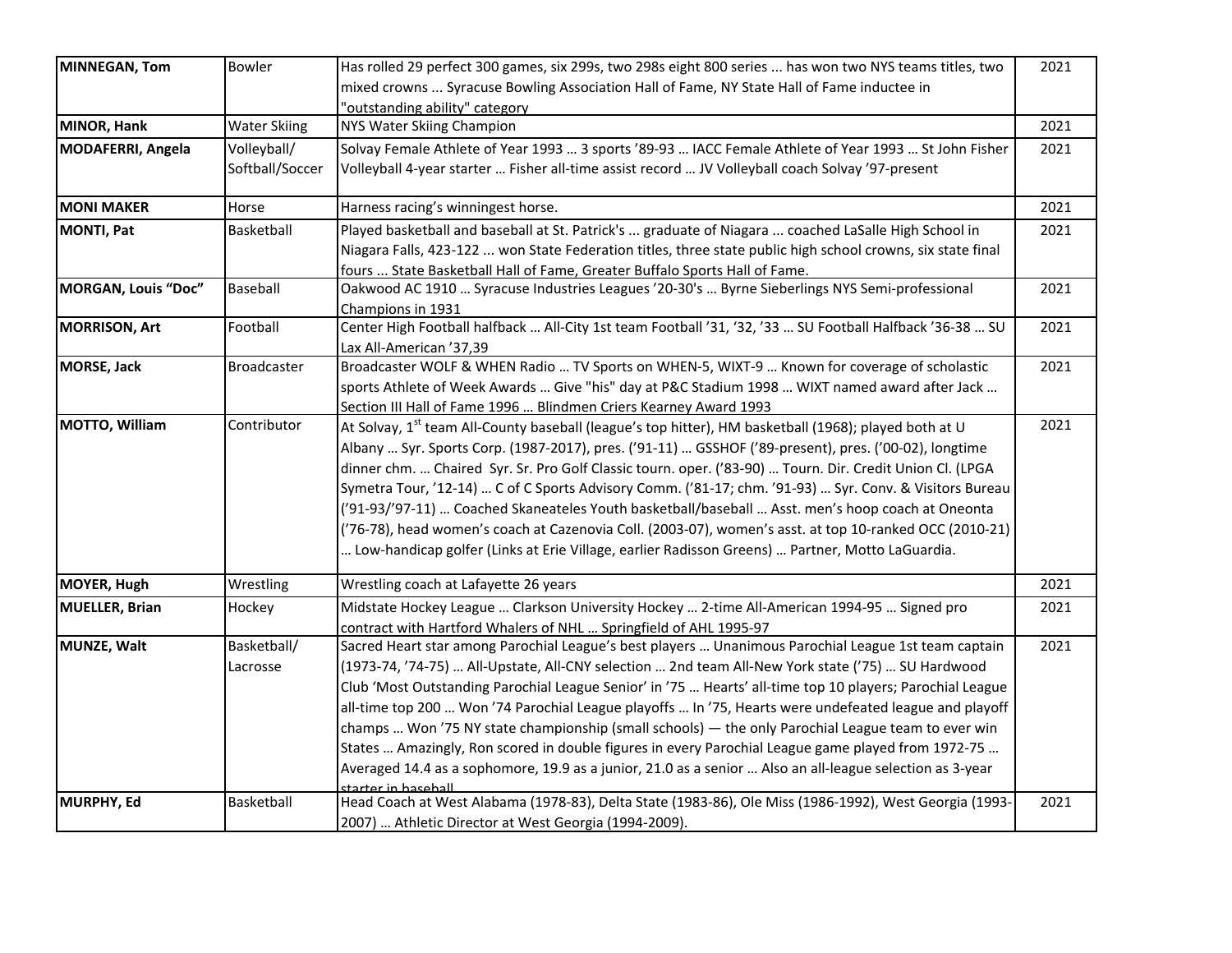| MURPHY, Pat                   | Baseball            | Eastwood native, CBA grad, attended LeMoyne College, then played for Florida Atlantic  In minors, was 7-<br>10, 4 saves; never got out of A ball  Built Notre Dame program ('88-94); was 1 win from '94 College<br>World Series  At Arizona State ('95-09), record of 629-284-1; was 4-time Pac-10 Coach of the Year with<br>CWS teams in '00,'07-09, National COY in '98  Youngest to win 500 Div. I games and among trio winning<br>1,000 by age 50  Craig Counsell (ND), Dustin Pedroia and Andre Ethier (ASU) among 119 of his players<br>drafted  Fired in '09 amid NCAA probe leading to ASU probation for major, secondary violations<br>Coached Dutch National Team  Managed in A and AAA (241-199), was '15 San Diego interim manager<br>(42-54), now Counsell's bench coach in Milwaukee  FAU Hall of Famer; also honored by ASU.                                                                                                                                  | 2021 |
|-------------------------------|---------------------|------------------------------------------------------------------------------------------------------------------------------------------------------------------------------------------------------------------------------------------------------------------------------------------------------------------------------------------------------------------------------------------------------------------------------------------------------------------------------------------------------------------------------------------------------------------------------------------------------------------------------------------------------------------------------------------------------------------------------------------------------------------------------------------------------------------------------------------------------------------------------------------------------------------------------------------------------------------------------|------|
| <b>MURRAY, Latavius</b>       | Football            | Born in Florida, Latavius was a 3-sport high school star at Onondaga (football, basketball, track & field)<br>All-CNY three consecutive years on the gridiron: 3rd team All-State as a sophomore (1,609 yards, 11 TDs<br>rushing), 1st team as a junior (2,030 yards, 30 TDs), 1st team/2007 Gatorade NY State Player of the Year as<br>a senior. Those 3 years, he amassed 5,833 yards on the grounds, 72 rushing TDs  At University of Central<br>Florida, he ran for 2,424 yards (5.4 per carry) and 37 TDs, despite torn ACL after his 1st year. His final<br>season, he gained 1,106 ground yards, had 15 TDs, caught 27 passes  Not invited to the NFL Combine, he<br>was Oakland's 6th round pick in 2014 and had a 90-yard TD run vs. Kansas City  The 6-3, 230-lb. Murray<br>is currently in the third year of 4-year, \$14,400,000 deal with New Orleans. His NFL career stats: 4,991<br>yards (4.2 average), 43 TDs rushing, 185 receptions, only 8 lost fumbles. | 2021 |
| MUSACCHIO, Peter              | Karate              | Karate                                                                                                                                                                                                                                                                                                                                                                                                                                                                                                                                                                                                                                                                                                                                                                                                                                                                                                                                                                       | 2021 |
| <b>NAGY, Dick</b>             | Basketball          | Central High Basketball  1st team All-City Basketball 1959-60  Assistant coach University of Illinois<br>(1979-1996)  Assistant coach at Illinois-Chicago (1996-2001)                                                                                                                                                                                                                                                                                                                                                                                                                                                                                                                                                                                                                                                                                                                                                                                                        | 2021 |
| <b>NATALIZE, Bart</b>         | Football            | Central High football tackle  3-time 1st team All-City 1938, 39, 40                                                                                                                                                                                                                                                                                                                                                                                                                                                                                                                                                                                                                                                                                                                                                                                                                                                                                                          | 2021 |
| NEAGLE, John "Black<br>Jack"  | Baseball            | Cincinnati Reds pitcher 1879  Pittsburgh Pirates Amateur Association 1883  Baltimore Orioles 1883<br>Philadelphia Phillies 1883                                                                                                                                                                                                                                                                                                                                                                                                                                                                                                                                                                                                                                                                                                                                                                                                                                              | 2021 |
| <b>NELSON, Wyatt</b>          | Powerboat<br>Racing | Has won national championships in three categories (Stock, Outboard, Pro Outboard, OPC Formula<br>II/Formula I/Mod 'U' won three consecutive championships in fastest competitive outboard class (Mod<br>'U')  American Power Boat Association Hall of Fame inductee, year he set a world speed record  career<br>ended in 2007 after serious race injury  architecture practice in Syracuse.                                                                                                                                                                                                                                                                                                                                                                                                                                                                                                                                                                                | 2021 |
| NEMECEK, Jerry                | Basketball          | Captain NYU Basketball/football                                                                                                                                                                                                                                                                                                                                                                                                                                                                                                                                                                                                                                                                                                                                                                                                                                                                                                                                              | 2021 |
| <b>NICHOLS, Cristen Barry</b> | Baseball            | Had 34-9 record, 0.40 ERA while pitching for West Genesee  294 strikeouts, 5 no-hitters  52-5, 0.70,<br>324 strikeouts, 9 no-hitters at Onondaga Community College  won scholarship to University of Iowa<br>Onondaga Community College Hall of Fame  runs marathons, coaches Little League softball.                                                                                                                                                                                                                                                                                                                                                                                                                                                                                                                                                                                                                                                                        | 2021 |
| <b>NOEL, Bill</b>             | Basketball          | Central Tech Basketball 63-65  1st team All-City basketball 63-64                                                                                                                                                                                                                                                                                                                                                                                                                                                                                                                                                                                                                                                                                                                                                                                                                                                                                                            | 2021 |
| NOSTRANT, John                | Lacrosse            | Baldwinsville product played football, basketball, and lacrosse for the Bees  Concentrated on lacrosse at<br>Washington College (1986); 4-year midfielder played in 3 NCAA Division III championship games  3-time<br>2nd-team All-American, team MVP as senior  all-pro in MLL, on 3 world champs with Philly Wings<br>Coached Philly (MLL)  Current head coach, Haverford (Pa.) School, since '91; has won more than 300<br>games  Was nation's No. 1 team (23-0) in '11, won state titles in '00 and '05  Coached gold medal-<br>winning US Under-19 team '08  Washington College Hall of Fame'02; also Eastern Pennsylvania Chapter<br>of U.S. Lacrosse Hall of Fame  Prostate Cancer survivor co-founded 'Checking for Cancer' tourney '11.                                                                                                                                                                                                                             | 2021 |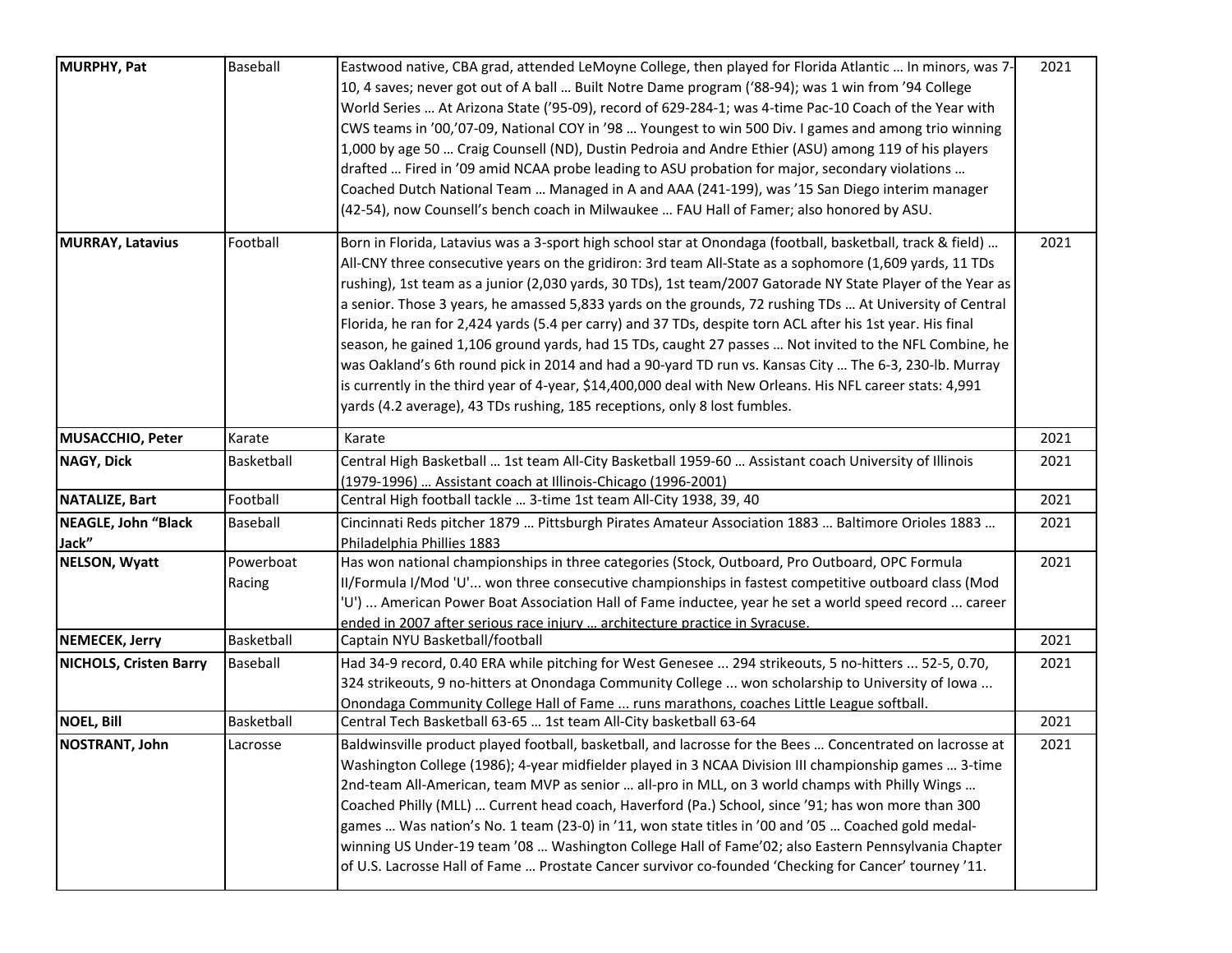| O'BRIEN, Billy            | Baseball           | St. Cecilia's City Champs 3B 1900  Fordham University Baseball 1902-04  Signed with Philadelphia                                         | 2021 |
|---------------------------|--------------------|------------------------------------------------------------------------------------------------------------------------------------------|------|
|                           |                    | Athletics  Voted to All-Time Syracuse Native Baseball Team 1900-39                                                                       |      |
| O'DONNELL, Bill           | <b>Broadcaster</b> | WSYR TV & Radio sports  Voice of Chiefs  Voice SU sports Basketball/football  Voice of Baltimore<br><b>Orioles</b>                       | 2021 |
| O'HARA, B.J.              | Lacrosse           | West Genesee All-American '69  Hobart Lacrosse '71-75  Division III All-American 2 years  Dartmouth                                      | 2021 |
|                           |                    | Lax Coach  Hobart Lax Coach '90-01  Inducted Hobart Hall Fame '98  Inducted Upstate NY Lacrosse                                          |      |
|                           |                    | Hall Fame 1995  '02 SU Assistant Lax coach                                                                                               |      |
| OGLESBY, Sid              | Gymnastics         | SU Gymnastics  first African-American to earn All-America honors and to be an NCAA champion (in 1964)                                    | 2021 |
|                           |                    | Two-time All-American NCAA Champion (vault)  three-time ECAC champion  three-year                                                        |      |
|                           |                    | letterwinner  Ogelsby, along with 17 other African-American student-athletes at SU, as a group, publicly                                 |      |
|                           |                    | supported a University Senate proposal, backed by the Faculty Senate and Equality Committee, to ban                                      |      |
|                           |                    | further interscholastic competition with segregated schools in 1964. The proposal was subsequently                                       |      |
|                           |                    | adopted by the University and put into effect for the 1970 school year. Ogelsby earned a B.A. in education                               |      |
|                           |                    | and an M.A. in Counseling and Rehabilitation in 1968  For the 15 years, Ogelsby served as the Onondaga                                   |      |
|                           |                    | County Commissioner of Jurors, in addition to serving stints on the Syracuse Common Council and the                                      |      |
|                           |                    | Onondaga County Legislature. The jury room at the Onondaga County Criminal Courthouse now bears his                                      |      |
|                           |                    | name  2012 Syracuse University LetterWinner of Distinction.                                                                              |      |
| OJA, Dave                 | Running            | CNY's Mr. Running  SU product  Founder/Race Director., Syracuse Festival of Races (1993-2017, among                                      | 2021 |
|                           |                    | USA's fastest record-eligible 5K events)  Race Coordinator., Syracuse edition of Corp. Challenge (since'91,                              |      |
|                           |                    | area's largest road race field; 162,282 entrants in 26 years)  Race Director of countless area charity races                             |      |
|                           |                    | Cazenovia College men's/women's x-country coach ('02-06); coach of Syracuse Chargers' women's                                            |      |
|                           |                    | program ('79-02)  USA Track & Field Masters Long Distance Running Executive Committee ('09-13)  35-                                      |      |
|                           |                    | year member, 11-year president of Syracuse Chargers Track Club  Analyst for Boilermaker Road Race                                        |      |
|                           |                    | (since'93); creator/host/executive producer of Central New York Running ('88-94); written for numerous                                   |      |
|                           |                    | magazines  Owner/president of CNY Running, LLC (since'88)  Received '09 USA Track & Field's Essig                                        |      |
| <b>OSTERHOUT, Charles</b> | Baseball           | Award (service to masters long distance running)<br>Syracuse Stars 1879, 82-85  Bare-handed catcher  15-year pro baseball player 1876-93 | 2021 |
| <b>OSTUNI, John</b>       | Softball           | Softball great pre-WWII                                                                                                                  | 2021 |
| <b>OWENS, Billy</b>       | Basketball         | Central Tech Basketball  1st team All-City Basketball '60-61                                                                             | 2021 |
| <b>PARIS, Anthony</b>     | <b>Boxing</b>      | <b>Boxing</b>                                                                                                                            | 2021 |
| <b>PARKER, Steve</b>      | Coach/             | As SU's chief sports photographer for more than 30 years (1978-2010), he recorded achievements of SU's                                   | 2021 |
|                           | Photographer       | athletes, coaches and programs  Steve made famous the photo of 'Air Gait,' the airborne move to the                                      |      |
|                           |                    | goal by lacrosse Hall of Famer Gary Gait to which a bronze statue was created based on that image                                        |      |
|                           |                    | Parker covered numerous bowl games, Big East and ACC championships, and the 2003 men's basketball                                        |      |
|                           |                    | tournament won by the Orange  As a freelancer, he's covered the '95 Atlanta Challenge Cup, '96                                           |      |
|                           |                    | Olympics in Atlanta, '97 Pan-Am Games in Winnipeg, and was the photographer for the New York State                                       |      |
|                           |                    | Wrestling Championships for 33 years  At Fayetteville-Manlius, he coached wrestling seven years, won                                     |      |
|                           |                    | four sectional titles with girls' soccer, coached boys' soccer and had state champs in track and field.                                  |      |
| PAUSSA, Joe Jr            | <b>Bowling</b>     | Syracuse Bowling Hall of Fame 1974  NYS Bowling Hall of Fame  ABC Board of Directors                                                     | 2021 |
| <b>PERKINS, Bill</b>      | Football           | Central High halfback 1931-34  three-time 1st team All-City 1931, 32, 33                                                                 | 2021 |
| PETERS, Mrs. Mary         | <b>Bowling</b>     | SWBA Bowling Hall Fame  NYS Bowling Hall Fame                                                                                            | 2021 |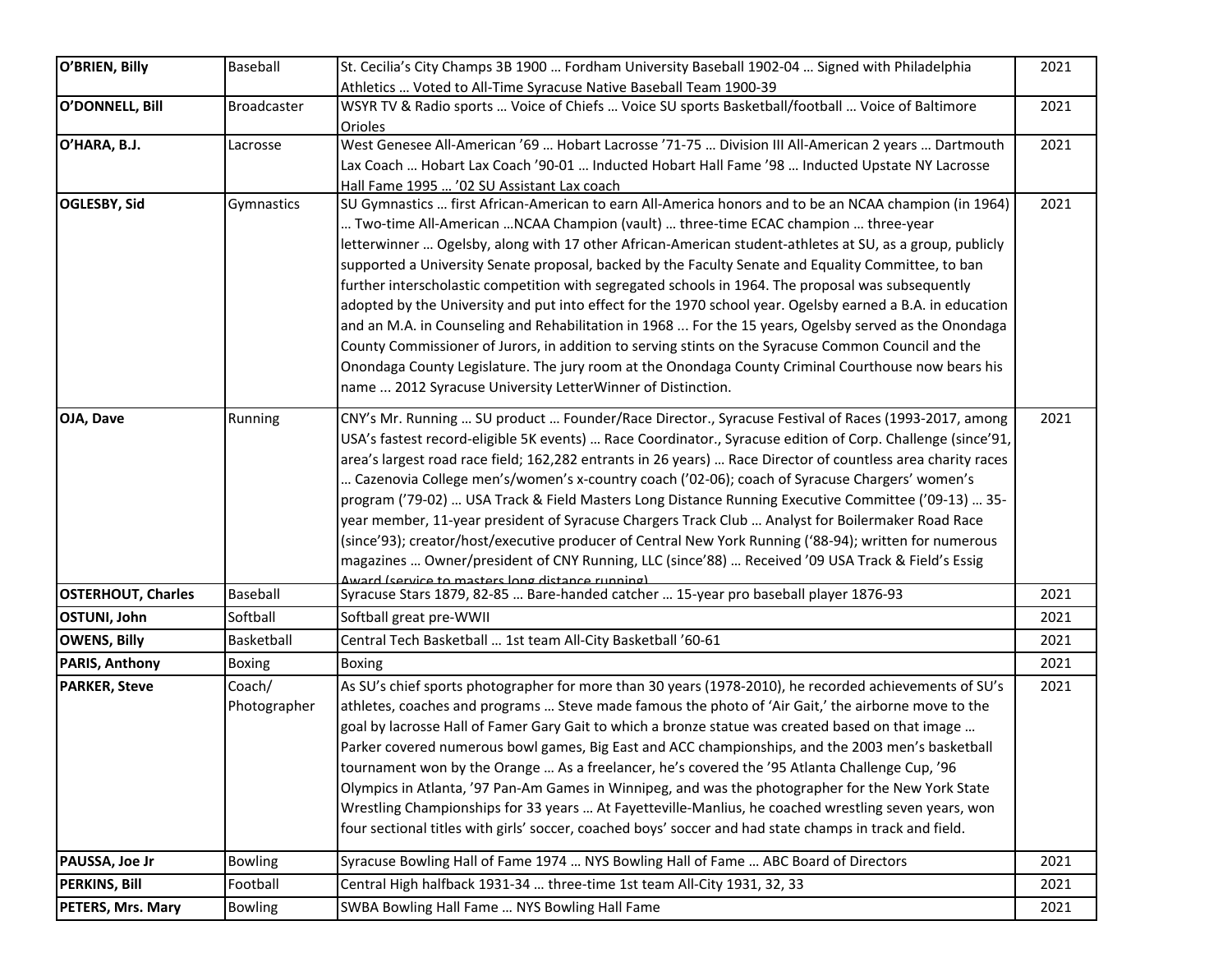| <b>PETERSON, Ed</b>    | Basketball                            | Syracuse Nationals 1948-51  Cornell University SID  Blindmen Criers Andreas Award 1984                                                                                                                                                                                                                                                                                                                                                                                                                                                                                                                                                                                                                                                                                                                                                                                                                                                                    | 2021 |
|------------------------|---------------------------------------|-----------------------------------------------------------------------------------------------------------------------------------------------------------------------------------------------------------------------------------------------------------------------------------------------------------------------------------------------------------------------------------------------------------------------------------------------------------------------------------------------------------------------------------------------------------------------------------------------------------------------------------------------------------------------------------------------------------------------------------------------------------------------------------------------------------------------------------------------------------------------------------------------------------------------------------------------------------|------|
| PHILLIPS, Ron          | Basketball                            | Central High three-sport star  SU Basketball 1932-34  Syracuse Amateur Legion Pro League 1934-35<br>Coach North High 1937-47  Owner Syracuse Stars semi-pro hockey team at Coliseum in 1960's                                                                                                                                                                                                                                                                                                                                                                                                                                                                                                                                                                                                                                                                                                                                                             | 2021 |
| PIERCE, Buffalo        | Football/<br>Lacrosse                 | Most Holy Rosary Football 1926 NYS champs  Oakwood Knights Football  Red Devils Football/Lacrosse<br>. Syracuse's Most Fit Athlete-1927  CNY Lacrosse Hall of Fame 2000                                                                                                                                                                                                                                                                                                                                                                                                                                                                                                                                                                                                                                                                                                                                                                                   | 2021 |
| PIKE, Dick             | Basketball/<br>Baseball/<br>Football  | North Syracuse High 3 sports  1st team All-County Basketball 1956-57                                                                                                                                                                                                                                                                                                                                                                                                                                                                                                                                                                                                                                                                                                                                                                                                                                                                                      | 2021 |
| PINCHBECK, Val         | Administration                        | SU SID 1956-66  AFL Director of Special Events 1966-69  NFL Chief Administrator 1970 77  NFL's<br>Broadcasting Dept 1978-98  1998 Pete Rozelle Radio & TV Award  SU Letterman of Distinction 1987<br>Passed away Mar 6, 2004                                                                                                                                                                                                                                                                                                                                                                                                                                                                                                                                                                                                                                                                                                                              | 2021 |
| PIRAINO, Andy I        | <b>Bowling</b>                        | Syracuse Bowling Hall of Fame '56  1st President Syracuse Bowling Association  Helped bring 1st ABC<br>Tourney in '35  1935 had 7 consecutive 3-game 700 series or better in city league play  Managed<br>Drumlins, Hiawatha, Strike N Spare, Industrial Club, Palace, Ukrainian and advisor at Fairmont<br>Captained New Process team that won 11 City titles in 12 years  Note-brother of Sam Piraino                                                                                                                                                                                                                                                                                                                                                                                                                                                                                                                                                   | 2021 |
| PIRAINO, Sam           | <b>Bowling</b>                        | Born in Italy, Andy was the Syracuse Bowling Association's 1st president  He helped bring 1st ABC<br>tournament to Syracuse in 1935  That year, he set world record rolling 7 consecutive 700 series in City<br>League  Had 30 strikes at the Palace Alleys, breaking City record with an incredible 824 series (299, 279,<br>246), mark that stood for 43 years  Organizer/captain of New Process Gear team that won 11 City<br>League titles in 12 years and NY state crown in 1945  Won City doubles titles with John Martino, Greg<br>Griffo, Frank Liss and Stan Deptula  Bowled exhibitions vs. national stars Jimmy Smith, Joe Falcaro, Hank<br>Marino and Andy Varipapa  A noted bowling proprietor, he ran Palace Alleys, Syracuse Industrial Club,<br>Strike'n Spare, Drumlins Lanes, Hiawatha Lanes  Patriarch of bowling Pirainos, he's an SBA Hall of Famer<br>('56); later joined by brothers Sam and Pete, nephews Marty, Andy II and Sam. | 2021 |
| PLUMMER, Bill III      | Softball<br>Administration/<br>Writer | Herald-Journal high school writer  PD of NYS Amateur Softball Association  ASA softball National office-<br>Kansas City  80's-USA Olympic president/media liaison. D. 2106`                                                                                                                                                                                                                                                                                                                                                                                                                                                                                                                                                                                                                                                                                                                                                                               | 2021 |
| PODBIELAN, Bud         | Baseball                              | Fort Worth Texas League 1947  Montreal Royals IL 1948-49,51  Cincinnati Reds-1954 55,57  Brooklyn<br>Dodgers NL 1949-52  Seattle PCL 1956  Cleveland Indians AL-1959  San Diego PCL '58-60  Buffalo IL<br>1960 Portland PCL 1961  Hawaii '61                                                                                                                                                                                                                                                                                                                                                                                                                                                                                                                                                                                                                                                                                                              | 2021 |
| POLIQUIN, Arthur 'Bud' | Journalist                            | Born in Chicago, raised in Iowa and a University of Connecticut graduate, Bud joined The Post-Standard in<br>75 out of college, went to the San Diego Tribune in '78 and returned here, with the Herald-Journal in '84.<br>Has been with Syracuse Newspapers ever since  Has covered events in nearly every state, and some<br>abroad: more than 20 Final Fours and bowl games, 7 World Series, 2 Olympiads, 3 Grand Slam golf<br>tournaments, NBA playoffs, Indy 500, numerous title fights, even political conventions  Has been on<br>Associated Press lists identifying top sports columnists  Co-host of 'Bud and the Manchild' radio talk<br>show (since '02)  Authored three books: 'Purely Poliquin' ('96), 'Tales From the Syracuse Hardwood'<br>('03), 'Tales From the Syracuse Orange's Locker Room' ('14)  Has coached youth baseball.                                                                                                        | 2021 |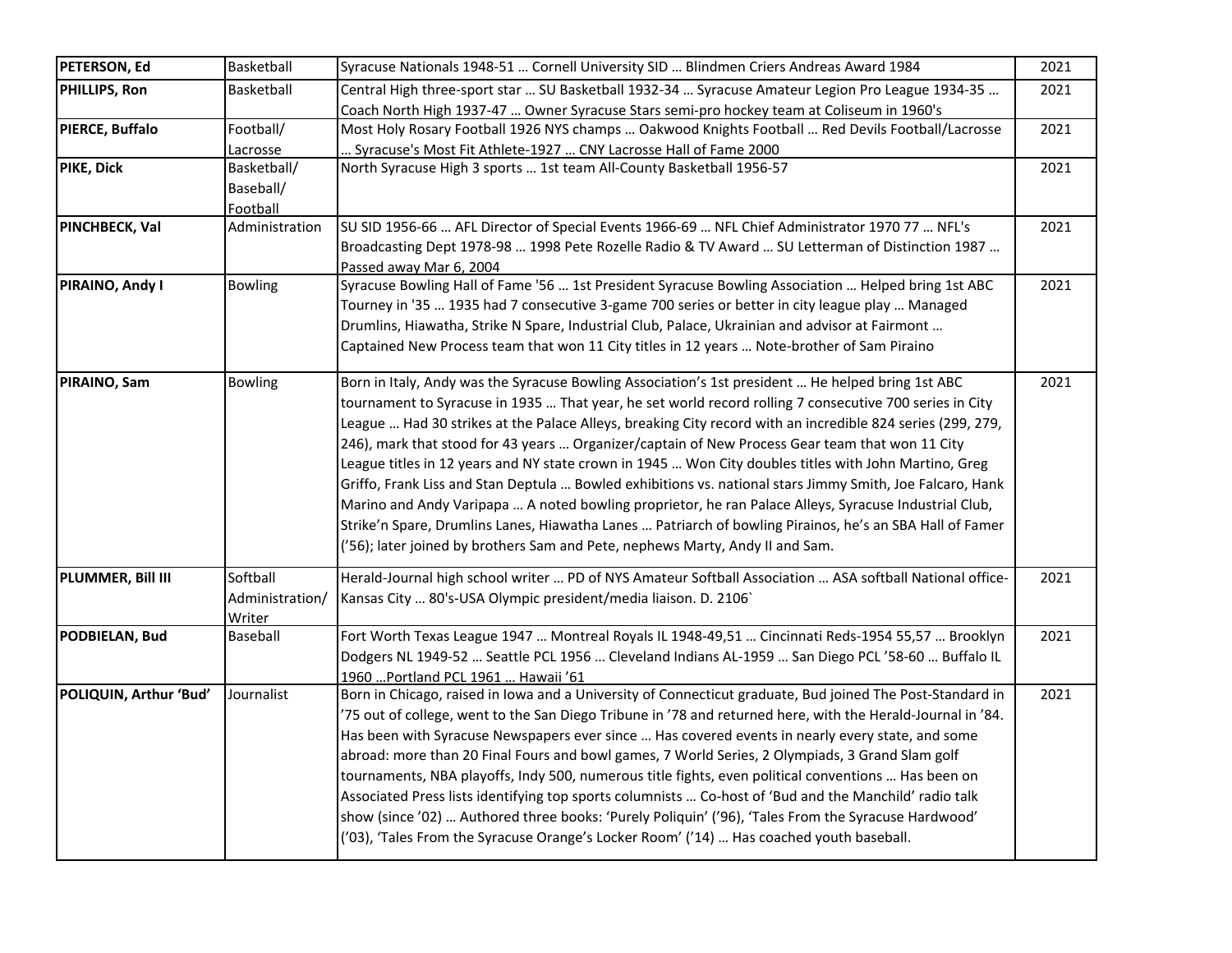| <b>PONTI, Henry</b>         | Basketball/    | Officiating career began with IAABO Board 38 in 1946  did early years of Carrier Classic at SU  Harlem                                                                                          | 2021 |
|-----------------------------|----------------|-------------------------------------------------------------------------------------------------------------------------------------------------------------------------------------------------|------|
|                             | Official       | Globetrotters at War Memorial  coached Biddy basketball for more than 25 years, ran Solvay Tigers                                                                                               |      |
|                             |                | intramurals for 40 years, trained many whistle-blowers working today  Board 38 president, 50-year Al Di                                                                                         |      |
|                             |                | Staola Silver Whistle Award winner.                                                                                                                                                             |      |
| <b>PORTER, George</b>       | Baseball       | Central City Baseball Club-1858-67  Longtime umpire 1870s                                                                                                                                       | 2021 |
| POWELL, Ryan                | Lacrosse       | Middle one of three Powell brothers from Carthage who starred for Syracuse  In the 2000 NCAA                                                                                                    | 2021 |
|                             |                | Championship win over Princeton, Powell assisted on Ethan Mills' game-winner for Ryan's 96th point and                                                                                          |      |
|                             |                | record-287th of his career (tying brother Casey). That mark would be surpassed by brother Michael                                                                                               |      |
|                             |                | Considered the least-talented of the Powells, he exhibited a toughness that earned him the nickname                                                                                             |      |
|                             |                | Rhino.'  Won prestigious Enners Award (top player), Turnbull Award (attackman)  After SU, played                                                                                                |      |
|                             |                | with Casey in the MLL's initial season  Was on U.S. teams in 2006 and '10 World Championships; he                                                                                               |      |
|                             |                | captained gold medal-winning team in '10  Has been involved with Rhino Lacrosse and Powell Lacrosse                                                                                             |      |
|                             |                | Joined Cazenovia College coaching staff in 2014 and is now part of the SU lacrosse family, dealing with                                                                                         |      |
|                             |                | camps, clinics, and player identification.                                                                                                                                                      |      |
| <b>PREGNAR, Alex</b>        | Power Lifting  | AAU Power lifting 1975-85                                                                                                                                                                       | 2021 |
| <b>PRIOLO, Mrs. Francis</b> | <b>Bowling</b> | <b>SWBA Bowling Hall of Fame</b>                                                                                                                                                                | 2021 |
| <b>PROKOPIAK, Alex</b>      | Handball       | An outstanding scholastic swimmer at Central, Prokopiak played six games for Syracuse University's post-                                                                                        | 2021 |
|                             |                | World War II basketball programs  He ran the physical education program and coached                                                                                                             |      |
|                             |                | basketball/baseball at Smith Tech in the '50s, elevating doormat programs to respectability  He was                                                                                             |      |
|                             |                | among the City League's outstanding bowlers for decades  And don't forget that Alex was a single-digit                                                                                          |      |
|                             |                | handicap on the golf course  But it's handball at which he was among this city's best to ever play the                                                                                          |      |
|                             |                | game. He ruled the roost the entire decade of the '50s. In'61, for example, he was seeking his 12th                                                                                             |      |
|                             |                | consecutive City championship. And even 10 years later, when Prokopiak was nearly 50, he was still a                                                                                            |      |
| <b>QUIGLEY, Terry</b>       | Athlete/Coach  | finalist in the City-County handball chamnionshin Alex died in 2015 at the age of 93<br>Lettered in basketball at SU  coach of first Bishop Ludden team to go undefeated (1968 69), assisted by | 2021 |
|                             |                | Hall of Famer Jerry Wilcox  coached Mark Wadach and Phil Harlow  also coached at Westhill and                                                                                                   |      |
|                             |                | Bishop Grimes  ran youth camps at SUNY Morrisville and the Youth Activity Center at New York State                                                                                              |      |
|                             |                | Fair.                                                                                                                                                                                           |      |
| <b>QUILTY, Kerry</b>        | Lacrosse/      | Liverpool Lacrosse Coach  250 wins/17 years, 7 All-Americans  2 League Champs, 1 Section III Title                                                                                              | 2021 |
|                             | Swimming       | Liverpool Girls Swim Coach-207 wins                                                                                                                                                             |      |
| <b>RAASCH, Nick</b>         | Golf           | Star of Jamesville-DeWitt High School golf team ('64-67), Nick was one of Central New York's greatest                                                                                           | 2021 |
|                             |                | teenage players ever  He not only won the New York State Junior Amateur championship in '65, but one-                                                                                           |      |
|                             |                | upped that a year later  In '66, the J-D schoolboy and NY state high school champion went on to win the                                                                                         |      |
|                             |                | New York State Men's Amateur crown  An outstanding student-athlete, he captained Penn State's golf                                                                                              |      |
|                             |                | team ('67-71)  In '71, he was selected as the sole winner of the Nittany Lions' Ernie McCoy                                                                                                     |      |
|                             |                | Academic/Athletic Award  That same year, he captured the Syracuse District Golf Association title                                                                                               |      |
|                             |                | 'Doc' Raasch has won the club championship at Onondaga Golf and Country Club 11 times and countless                                                                                             |      |
| <b>RAFFERTY, Steele</b>     | Baseball       | other tournament titles in Syracuse and Central New York<br>Player/Manager Jackson's 1890-1905                                                                                                  | 2021 |
| RAKOV, Dr. Phil             | Basketball     | SU Basketball 1925-27  NCAA National Basketball Champ                                                                                                                                           | 2021 |
| <b>RALEIGH, Stuart</b>      | Tennis         | Many time City Tennis Champions                                                                                                                                                                 | 2021 |
| <b>RAPHAEL, Nick</b>        | <b>Bowling</b> | Syracuse Bowling Hall of Fame 1984                                                                                                                                                              | 2021 |
|                             |                |                                                                                                                                                                                                 |      |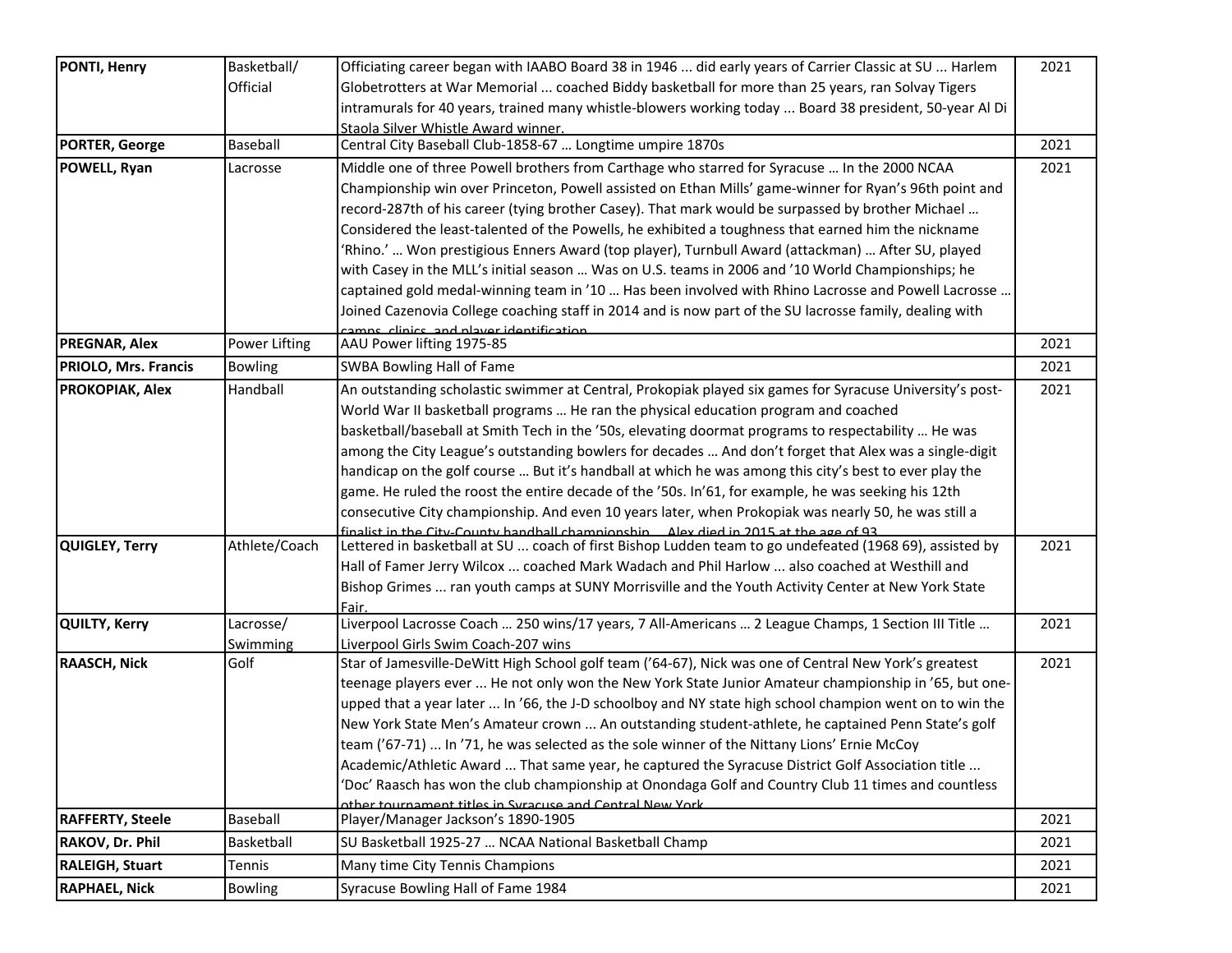| <b>RATLIFF, Jon</b>       | Baseball       | From Seneca River North Little League to the major leagues  Ratliff was a 3-time all-leaguer for Liverpool   | 2021 |
|---------------------------|----------------|--------------------------------------------------------------------------------------------------------------|------|
|                           |                | High  He starred in the Onondaga Senior League and Mickey Mantle League  Pitched 3 years for Dick            |      |
|                           |                | Rockwell at LeMoyne, was an All-American  Chicago Cubs made him a first-round pick in the major              |      |
|                           |                | league draft. In the Cubs' organization, he hurled his way up the ladder from Geneva (NY-Penn League) to     |      |
|                           |                | Orlando (Southern) to Iowa (American Association)  He also pitched for Richmond (International) and          |      |
|                           |                | Sacramento (Pacific Coast), before making it to the major leagues in 2000 with the Oakland A's  Pitched      |      |
|                           |                | for the Syracuse Chiefs in '02  Coached collegiately at St. Rose  Inducted into LeMoyne Gold Wave Hall       |      |
|                           |                | of Fame ('O6) Syracuse Chiefs' Wall of Fame ('O9)                                                            |      |
| <b>RAULLI, Daniel</b>     | Soap Box Derby | He began racing at age 10 in 2008 and three years later became the first Syracuse area competitor to win     | 2021 |
|                           |                | the world championship in Akron, Ohio  That year, he won the Super Stock Rally world title, defeating 54     |      |
|                           |                | cars in his division  And in '14, Daniel bettered 48 cars in his division to capture the Rally Masters world |      |
|                           |                | crown  Representing Region 9, he has surpassed the achievements of any local product in the past 80          |      |
|                           |                | years of derby racing  In '09, he started Rally racing around the state and received his first invitation to |      |
|                           |                | the world championships  He competed in the Worlds six consecutive years, winning twice and finishing        |      |
|                           |                | second once ('15 Masters Division, when he had to win Rochester's qualifier, because Syracuse did not        |      |
|                           |                | have one) Retired from racing in '17 at age 19                                                               |      |
| <b>RAUTINS, Leo</b>       | Basketball     | University of Minnesota Basketball '78-79  SU Basketball '81-83  NBA Philadelphia 76'ers, '83-84,            | 2021 |
|                           |                | Atlanta Hawks, '84-85  Broadcaster SU Sports Channel 13  Broadcaster Toronto Raptors NBA                     |      |
| <b>REDDY, Ed</b>          | Journalist     | Syracuse Newspaper Sport Writer 60 years  Wrote-bowling, golf, harness racing  Blindmen Criers               | 2021 |
|                           |                | Kearney Award '92  President of Syracuse Bowling Association  President Bowlers Writers Association          |      |
|                           |                | America  Member Harness Writers Hall Fame  Inducted NYS Bowling Hall of Fame  Co Director Win                |      |
|                           |                | Scheduling Doubles Tourney  Died-1/18/08 at age 96                                                           |      |
| <b>REINSMITH, Francis</b> | Baseball/      | Central High football/Baseball late 20's  Central Baseball pitcher '27-29  Central High Football '29         | 2021 |
|                           | Football       | Iowa State Football  Syracuse Bowling Hall Fame '89  Champion in 5000 meters                                 |      |
| <b>RHODES, Damien</b>     | Football       | FM Graduate. Star high school football player. Played for SU and NFL.                                        | 2021 |
| <b>RICCELLI, Frank</b>    | Baseball       | Played baseball and basketball at CBA and was 2nd-team all-CNYCL for Bobby Felasco as a senior. But it       | 2021 |
|                           |                | was as a pitcher that he starred for the Brothers  The left-hander was an All-City 1st-team selection in     |      |
|                           |                | 1969-70-71  As a junior, he had a 0.74 ERA  He began his senior year tossing a no-hitter on the road         |      |
|                           |                | and struck out 139 batters (20 in one game) in 65 innings  Riccelli was a 1st-round Draft pick (19th player  |      |
|                           |                | overall) of the San Francisco Giants  The major league portion of his pro career was with the Giants         |      |
|                           |                | (1976) and Houston Astros ('78-79). He was 3-3, 4.39  His first big-league win came in '76 vs. San Diego     |      |
|                           |                | (1 run, 3 hits, 7 innings)  In'78, he led all AAA pitchers with a 2.78 ERA, hurling for Charleston  Frank,   |      |
|                           |                | who had Tommy John surgery, pitched for the '82 Syracuse Chiefs and in the Chiefs' Over-30 league            |      |
|                           |                | Riccelli was inducted into CRA's Athletic Hall of Fame in '04                                                |      |
| <b>RICHARDSON, Todd</b>   | Basketball/    | Liverpool High '82-83  All-NYS Football '82 & '83  HM All-American Football 1984  Liverpool High Hall        | 2021 |
|                           | Football       | of Fame 1994                                                                                                 |      |
| <b>RILEY, John</b>        | Basketball     | St John Baptist Basketball '59-62  1st team All-Parochial Basketball 1960-61, 1961-62  IAAC Scholarship      | 2021 |
|                           |                | Award winner 1962                                                                                            |      |
| <b>ROBINSON, Mandel</b>   | Basketball/    | Cicero North Syracuse High School football/Basketball  2nd team All-County Basketball '75-76  1st            | 2021 |
|                           | Football       | team All-County football '74  SU Football #44 1976-77  University of Wyoming Football Team  All-             |      |
|                           |                | Conference player  GP Syracuse Express semi-pro football                                                     |      |
| <b>ROE, Matt</b>          | Basketball     | FM Basketball '83-86 (1127 pts)  1st team OHSL Basketball '84-85  All-CNY North Basketball '84-85            | 2021 |
|                           |                | 1st team OHSL North 85-86 (23.6 pts)  All-CNY North Basketball '85-86  All-CNY Basketball 86  SU             |      |
|                           |                | Basketball '87-89  University of Maryland Basketball '91  Pro Basketball in Europe                           |      |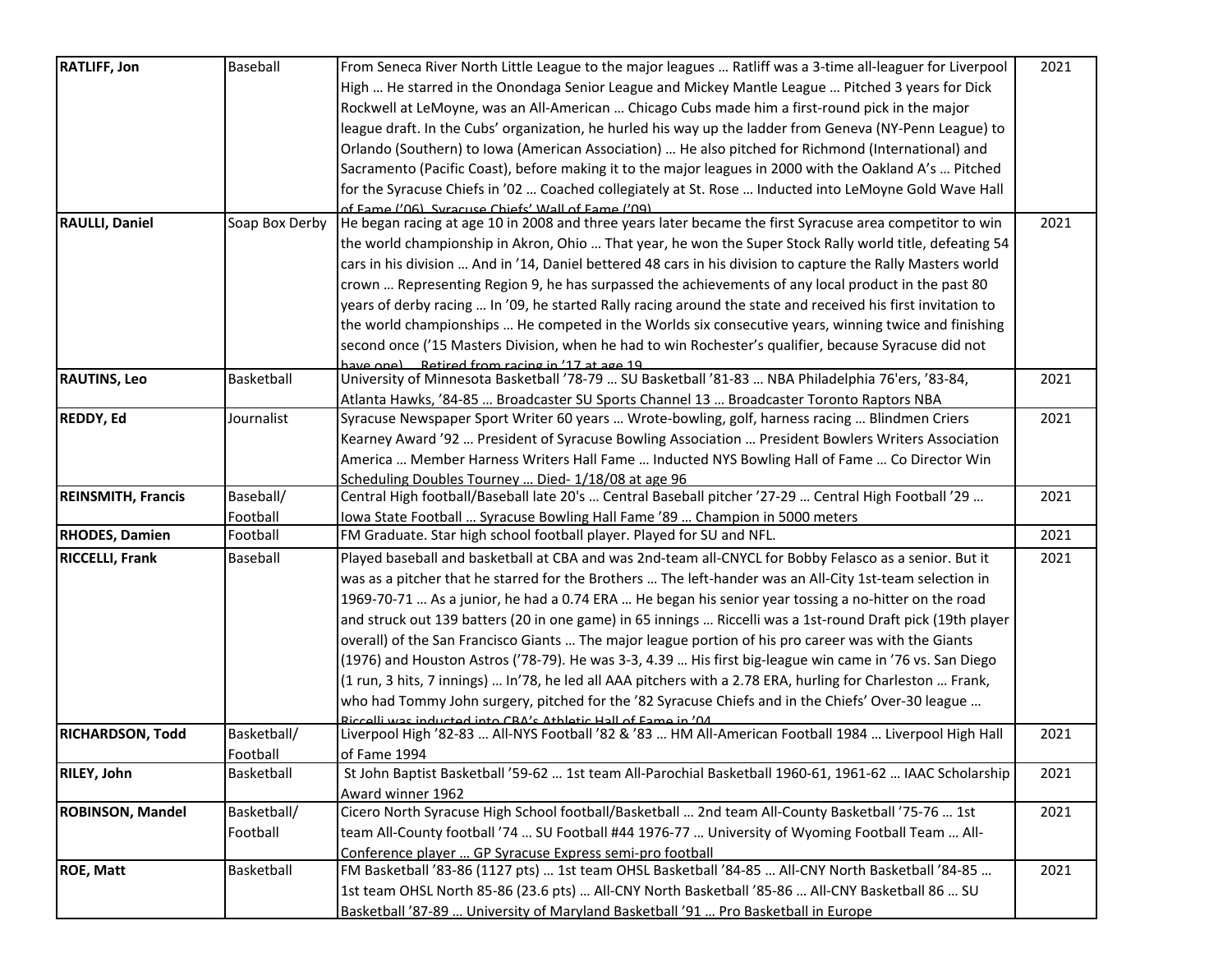| <b>ROMANO, Tom</b>     | Baseball        | Henninger High star played for the Syracuse Jr. Chiefs, attended Coastal Carolina and had a distinguished,<br>decade-long minor league career  Romano signed with the Kansas City Royals in 1980  He was NY-Penn                                                                                                                                                                                                                                                                                                                               | 2021 |
|------------------------|-----------------|------------------------------------------------------------------------------------------------------------------------------------------------------------------------------------------------------------------------------------------------------------------------------------------------------------------------------------------------------------------------------------------------------------------------------------------------------------------------------------------------------------------------------------------------|------|
|                        |                 | League Player of the Year in '81 when he batted .337 for Utica  Had a massive '82 Midwest League                                                                                                                                                                                                                                                                                                                                                                                                                                               |      |
|                        |                 | season with the Madison Muskies. Fans called him 'Big Cheese' - the league MVP putting up stats of                                                                                                                                                                                                                                                                                                                                                                                                                                             |      |
|                        |                 | .340/26/98 and stealing 66 bases  He hit .320 for Albany (Eastern) in '83  His 10-year career — 6 in                                                                                                                                                                                                                                                                                                                                                                                                                                           |      |
|                        |                 | Triple-A - produced a batting average of .289, 122 homers, 250 stolen bases  Tom only had 3 at-bats in                                                                                                                                                                                                                                                                                                                                                                                                                                         |      |
|                        |                 | the major leagues, with Montreal in '87, but scored a run as a pinch-runner  Then he wound up his                                                                                                                                                                                                                                                                                                                                                                                                                                              |      |
|                        |                 | career playing for Buffalo ('88-89) and Rochester ('89) in the International League.                                                                                                                                                                                                                                                                                                                                                                                                                                                           |      |
| <b>ROMEO, Paul</b>     | Gymnastics      | SU Gymnastics Coach 1948-78  Started the SU program in 1947  Coached five individual NCAA                                                                                                                                                                                                                                                                                                                                                                                                                                                      | 2021 |
|                        |                 | Champions and 27 Eastern Intercollegiate Gymnastics League champions  1937 Gymnastics Regional                                                                                                                                                                                                                                                                                                                                                                                                                                                 |      |
|                        |                 | Champion in the all-around for the Turners Club  deceased.                                                                                                                                                                                                                                                                                                                                                                                                                                                                                     |      |
| <b>RUDY, John</b>      | Archery/Trap    | Archery/Trap Shoot                                                                                                                                                                                                                                                                                                                                                                                                                                                                                                                             | 2021 |
|                        | Shoot           |                                                                                                                                                                                                                                                                                                                                                                                                                                                                                                                                                |      |
| Russo Jr., Joe         | Golf            | For over 50 years, Joe Russo Jr. has won golf tournaments, starting with the 1960 Sunnycrest Jr. Crowning<br>moments: Post-Standard Amateur ('96), District Amateur ('72), P-S Senior ('07) and District Jr. ('68)                                                                                                                                                                                                                                                                                                                             | 2021 |
|                        |                 | Russo won multiple County Juniors, was scholastic player of the year ('67), when Central High won the                                                                                                                                                                                                                                                                                                                                                                                                                                          |      |
|                        |                 | sectionals  He caddied for Jack Nicklaus when Jack played in the U.S. Open at Oak Hill; Russo wrote                                                                                                                                                                                                                                                                                                                                                                                                                                            |      |
|                        |                 | about it for the Herald-Journal  He played for junior college champ Miami-Dade and earned a                                                                                                                                                                                                                                                                                                                                                                                                                                                    |      |
|                        |                 | scholarship at Louisiana (New Orleans)  Joe set still-standing records at 5 local courses (scores of 61, 64,                                                                                                                                                                                                                                                                                                                                                                                                                                   |      |
|                        |                 | 64, 65, 66). His 352-yarder won the '76 CNY-PGA Long Drive title. He's won 18 club championships, 17                                                                                                                                                                                                                                                                                                                                                                                                                                           |      |
|                        |                 | member-guests. Called 'The Prince,' he and his father, Joe Sr. ('The King'), won 10 District Father-Sons.                                                                                                                                                                                                                                                                                                                                                                                                                                      |      |
| <b>RUSSO, Andy</b>     | Baseball/       | Cathedral/St. John the Evangelist  1st team All-Parochial Baseball 1969  LeMoyne College Baseball                                                                                                                                                                                                                                                                                                                                                                                                                                              | 2021 |
|                        | Basketball      | Signed by Philadelphia Phillies  Minor League Pro Baseball '70-75  LeMoyne College Hall of Fame '89                                                                                                                                                                                                                                                                                                                                                                                                                                            |      |
| RUSSO, Dan             | Collector/Coach | Pop Warner Football Coach  Inducted Syracuse Urban Sports Hall 1999                                                                                                                                                                                                                                                                                                                                                                                                                                                                            | 2021 |
| <b>RUSTON, John</b>    | Horshoes        | County Horseshoe Champ 1963-71  Horseshoes City Champ 1964-71                                                                                                                                                                                                                                                                                                                                                                                                                                                                                  | 2021 |
| <b>SALERNO, Paul</b>   | <b>Boxing</b>   | (Kid Polo) Syracuse Boxer over two decades 30-40's (On list twice.)                                                                                                                                                                                                                                                                                                                                                                                                                                                                            | 2021 |
| <b>SALIBA, Cliff</b>   | <b>Bowling</b>  | Son of the late Dick Saliba, a New York State and Syracuse Bowling Association Hall of Fame, Cliff operated<br>Lakeview Bowling Center and has been among the area's top bowlers for decades  Coming out of the<br>losers' bracket, he won the 1992 Herald Masters and went back-to-back in the Post-Standard Masters ('04-<br>05)  Only the second Syracuse bowler to win an ABC title, as a member of Doug Heim's Bowling Supply<br>(3,286 team total) in '83  Cliff has 26-300 games, a high triple of 847 in the '98-99 season, and a high | 2021 |
|                        |                 | season average of 234 in the '95-96 season (the latter two rolled at Strike 'n Spare)  He and Dan Smith                                                                                                                                                                                                                                                                                                                                                                                                                                        |      |
|                        |                 | teamed to win the 2002 NY State Doubles crown with a total pinfall of 1,596  Like his dad, Cliff has been                                                                                                                                                                                                                                                                                                                                                                                                                                      |      |
|                        |                 | enshrined in the New York State and Syracuse Bowling Association halls of fame.                                                                                                                                                                                                                                                                                                                                                                                                                                                                |      |
| <b>SALISBURY, Eric</b> | Softball        | Recreational softball player                                                                                                                                                                                                                                                                                                                                                                                                                                                                                                                   | 2021 |
| Sanfilippo, Carl       | Football        | A physical education teacher at Baldwinsville since 1984  His Bees have won 213 games, 9 league titles, 4<br>section crowns, 3 regional titles, made 2 state semifinal appearances, one New York State Gatorade payer<br>of the year, 5 Post-Standard players of the year  On many Section 3 football committees                                                                                                                                                                                                                               | 2021 |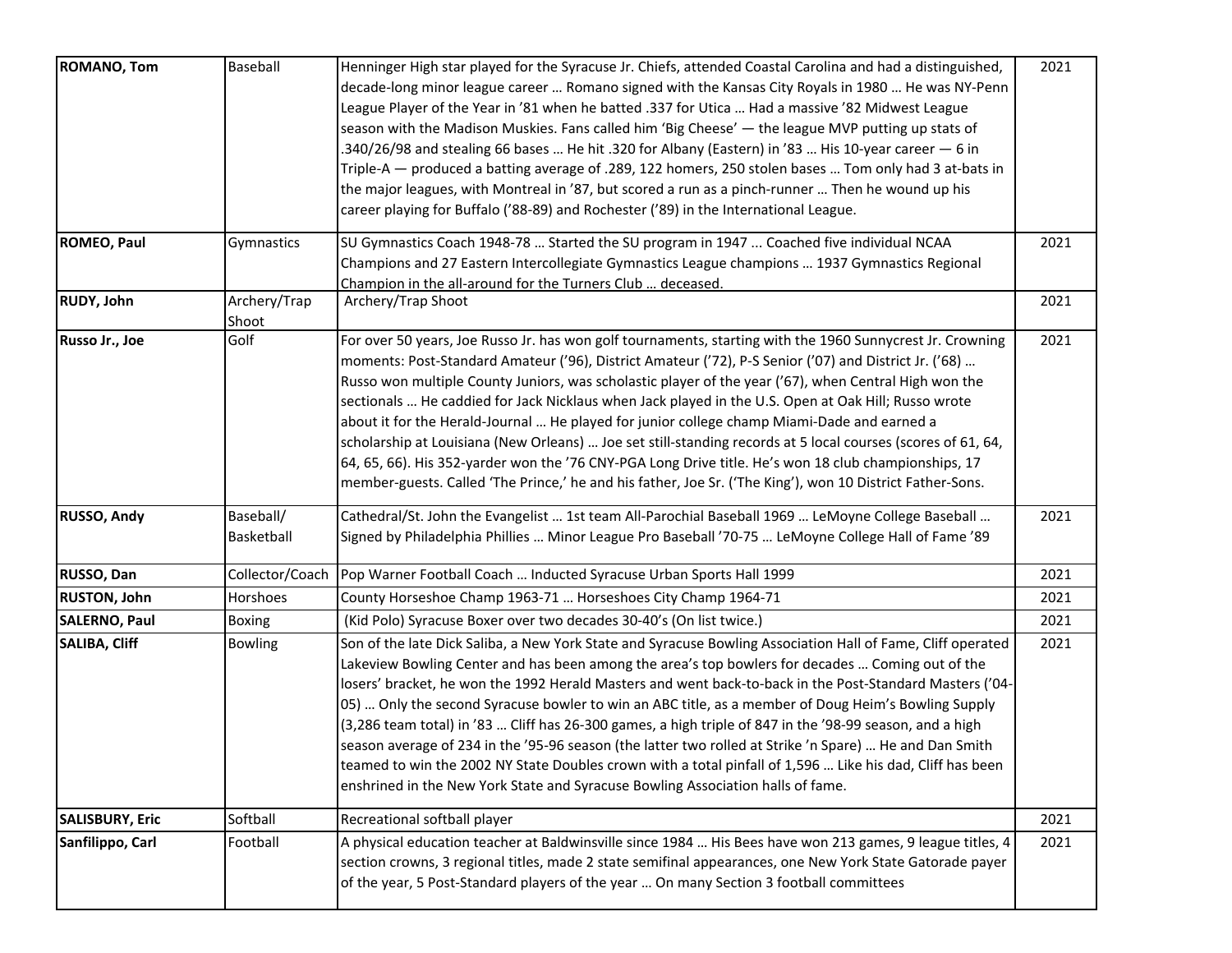| <b>SANFORD, Bill</b>      | Rowing             | Oarsman and longtime Syracuse University crew coach  'National Championship'- winning coach                | 2021 |
|---------------------------|--------------------|------------------------------------------------------------------------------------------------------------|------|
|                           |                    | Politician at state and county levels  Co-founder of Syracuse Chargers  Sanford family involved in         |      |
|                           |                    | rowing more than 50 years, Bill rowing until he was 70  At SU, he rowed all positions on the starboard     |      |
|                           |                    | side and captained the '63 team  He became SU's 1st frosh coach and moved up to the head-coaching          |      |
|                           |                    | job in'68  Highlight of his SU tenure was winning the IRA on Onondaga's waters in '78. But he considers    |      |
|                           |                    | his major accomplishment to be founding $-$ with Jon Buzzard and Al Bonney $-$ the Chargers program,       |      |
|                           |                    | providing inner-city kids with an incentive to be involved in rowing, swimming, track  Blind Men & Criers' |      |
|                           |                    | Kearney Award winner ('79): SII LetterWinner of Distinction ('90)                                          |      |
| <b>SANTELLO, Pat</b>      | <b>Auto Racing</b> | Started Syracuse Chargers  Sprint Car Designer  Indianapolis 500 Car Designer  Owned the City of           | 2021 |
|                           |                    | Syracuse car                                                                                               |      |
| SARDELLA, John            | Lacrosse/          | Founder/organizer of the Brine Upstate Lacrosse League, 1994-2002  US Lacrosse, Board Member 2001-         | 2021 |
|                           | Administrator      | 02                                                                                                         |      |
| <b>SARNO, Bernard Sr</b>  | <b>Bowling</b>     | Syracuse Bowling Association Secretary 1965-82  Instrumental in getting ABC's to Syracuse  Syracuse        | 2021 |
|                           |                    | Bowling Hall of Fame 1968                                                                                  |      |
| <b>SATALIN, Frank Jr.</b> | Baseball/          | St. John Baptist Baseball/Basketball  2nd team All-Parochial Basketball 1961-62  1st team All-Parochial    | 2021 |
|                           | Basketball         | Baseball 1962-63  1st team All-Parochial Basketball 1962-63  LeMoyne Freshman Basketball coach             |      |
|                           |                    |                                                                                                            |      |
| <b>SCANLON, Frank</b>     | Baseball           | Syracuse High baseball 1906  Notre Dame University 1907-09  Philadelphia Nationals NL 1909  Played         | 2021 |
|                           |                    | 9 years in minor leagues.                                                                                  |      |
| <b>SCHALK, Robert</b>     | Basketball         | St. Bonaventure 1951-1955  Averaged 12.5 PPG his junior year.                                              | 2021 |
| SCHMIDT, John S.          | Baseball/          | St John the Baptist '32-35 (3 sports)  Georgetown University 1936-40 (Basketball, Baseball, foot)  Coach   | 2021 |
|                           | Basketball         | at Assumption 1942-58  Syracuse Senior Cyclones 1978-00                                                    |      |
| Schneible, Jim            | Baseball/          | St Anthony High 2 sports  1st team All-Parochial Basketball '39-40  St Anthony All-City Baseball 1939 &    | 2021 |
|                           | Basketball         | 40  St Anthony All-City Basketball 1940  CBA All-City Baseball 1940-41  SU Fresh Baseball 1941-42  7       |      |
|                           |                    | years pro Minor League Baseball  Syracuse Chiefs                                                           |      |
| <b>SCHOENWALD, Linda</b>  | Tennis/Official    | USTA Official all US Tournaments  ETUA Tennis Umpire of the Year 1990                                      | 2021 |
| <b>SCHULTE, Herb</b>      | Baseball/          | North 1st team All-City baseball 1933                                                                      | 2021 |
|                           | Football/          |                                                                                                            |      |
|                           | Basketball         |                                                                                                            |      |
| <b>SCHULTZ, Mike</b>      | Baseball/          | Central High Baseball/Basketball  All-City Basketball 1940  All-City Baseball 1938-39  Syracuse Chiefs     | 2021 |
|                           | Basketball         | 1941, '43, '46-47, '49  Rochester Red Wings IL 1949-51  Cincinnati Reds NL 1947                            |      |
| <b>SCHWEDES, Scott</b>    | Football           | Led J-D to sectional titles in football, lacrosse  Speed on the gridiron took him to the pros  Dick        | 2021 |
|                           |                    | MacPherson first saw Schwedes score 4 TDs in the sectional title win over Holland Patent  With             |      |
|                           |                    | Syracuse, Scott held most receiving and punt return records. He's lone SU player to be invited to 3 senior |      |
|                           |                    | all-star games (East-West Shine, Blue-Grey, Senior Bowl), setting Senior Bowl record with 91-yard TD       |      |
|                           |                    | kickoff return  had a catch in 40 consecutive games; only receiver at the time to throw, catch, run for a  |      |
|                           |                    | TD in a single game (vs. Temple)  His 249 receiving yards vs. BC an SU record that stood for 31 years  SU  |      |
|                           |                    | career stats: 139 catches for 2,111 yards, 16 TDs (21 total TDs)  His 10.2 yards-per-play tops at SU       |      |
|                           |                    | Miami's 2nd round NFL pick. Played 4 years with Dolphins, San Diego  All-Rookie team  Special teams        |      |
|                           |                    | cantain 1 000 vards nlus return vards as nro                                                               |      |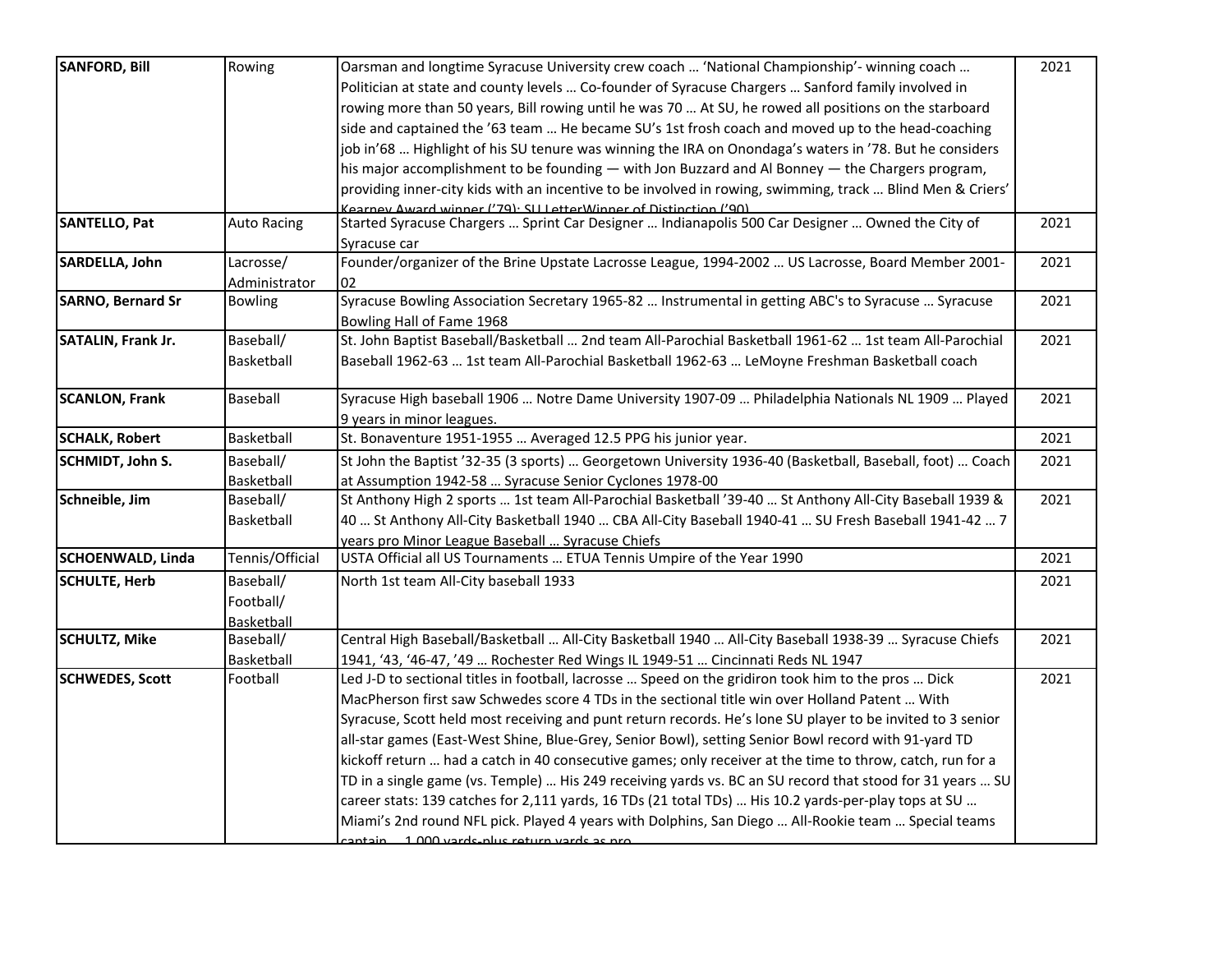| <b>SCOTT, Bonnie (Ellis)</b> | Gymnastics      | Syracuse, Fawnettes  West Genesee High School  OHSL Champ, Section III Champ  Balance beam,                            | 2021 |
|------------------------------|-----------------|------------------------------------------------------------------------------------------------------------------------|------|
|                              |                 | Floor ex, & all around  Syracuse Chamber Female Athlete of Year  NYS Champ-balance beam                                |      |
|                              |                 | Michigan State gymnastics  1980 Big Ten Champ-balance beam  Michigan State Outstanding Gymnast                         |      |
|                              |                 | 1980 & 1983 SEARS, Kyla - Lacrosse - Skaneateles ('17)  fifth year student at Princeton 2021-22  Was 3-                |      |
|                              |                 | time scholastic All-American, National Player of the Year, played five years (282 goals, 138 assists)  As a            |      |
|                              |                 | senior, registered 100 points (65 goals)  On 2 NY State championship teams, 3 runners-up and was                       |      |
|                              |                 | selected a State Championship MVP  Collegiately, she set Princeton and Ivy League freshman scoring                     |      |
|                              |                 | records (64 goals, 83 points)  As sophomore, attack made 2nd team All-American, was unanimous 1st                      |      |
|                              |                 | team All-har (55 goals, 40 assists, 95 noints)                                                                         |      |
| <b>SEARS, Kyla</b>           | Lacrosse        | Skaneateles ('17)  fifth year student at Princeton 2021-22  Was 3-time scholastic All-American, National               | 2021 |
|                              |                 | Player of the Year, played five years (282 goals, 138 assists)  As a senior, registered 100 points (65 goals)          |      |
|                              |                 | On 2 NY State championship teams, 3 runners-up and was selected a State Championship MVP                               |      |
|                              |                 | Collegiately, she set Princeton and Ivy League freshman scoring records (64 goals, 83 points)  As                      |      |
|                              |                 | sophomore, attack made 2nd team All-American, was unanimous 1st team All-Ivy (55 goals, 40 assists, 95                 |      |
|                              |                 | points)                                                                                                                |      |
| <b>SEYBOLT, Carlton</b>      | Baseball/       | Central High football/Basketball 1919-22  Central Basketball City Champ 1920-22  Central NYS                           | 2021 |
|                              | Basketball/     | Basketball Champs 1921  All-CNY Football 1st team 1921  All-City Football team 1921  Central                           |      |
|                              | Football        | Baseball team 1922  Colgate University football team 20's  Coached at Vocational many years                            |      |
| <b>SHAVERS, Mo</b>           | Softball        | Blindmen & Criers member<br>1st pitcher to use windmill style  Hoffman softball team 1937  Hillside softball team 1938 | 2021 |
|                              |                 |                                                                                                                        |      |
| <b>SILVERTHORN, Dick</b>     | Softball        | Softball Pitcher w/ Easy Washer, Highways Motors, Solvay teams                                                         | 2021 |
| <b>SIMMONS, Art</b>          | Hockey          | A 4-sport high school athlete at Nottingham, Simmons was the All-City hockey team Most Valuable Player                 | 2021 |
|                              |                 | in 1935-36  Art was a big right wing who - after playing for the EHL's Hersey Bears, played for the                    |      |
|                              |                 | Syracuse Stars (AHL) in '39-40  He was also with the Buffalo Bisons ('40-42) and Syracuse Stars' AAU                   |      |
|                              |                 | team ('48-49)  He also played with the Clinton Comets  Art ended his career in '53  He died in 1974.                   |      |
| <b>SIMS, Lazarus</b>         | Basketball      | SU Basketball Star. Syracuse Community Leader & Parks Commissioner                                                     | 2021 |
| <b>SKIDDY, Lawrence</b>      | Journalist      | Herald Journal Sport Writer  Syracuse Baseball Wall Fame-1999                                                          | 2021 |
| <b>SMARRELLI, Tony</b>       | Basketball/Golf | Henninger High grad ('67) coached scholastic basketball at Nottingham and Bishop Grimes  His teams                     | 2021 |
|                              |                 | won 390 games  Tony's Nottingham team was New York State Class B champion in '82  Named Section                        |      |
|                              |                 | 3 Coach of the Year in '95; retired in '06  A low-handicap golfer, he was among the area's better amateur              |      |
|                              |                 | players, winning countless tournaments at Drumlins East  He won the '05 Post-Stand Senior                              |      |
|                              |                 | Tournament, shooting two round total of 140 (rounds of 66-74 at Liverpool, Rogues Roost)  After moving                 |      |
|                              |                 | to Pinehurst, NC, Tony won the Senior Club Championship at fabled Pinehurstb  Now a devotee of                         |      |
|                              |                 | hickory golf (playing with wooden-shafted clubs a la the 1920s and '30s, he captured the U.S. Hickory                  |      |
|                              |                 | Open ('12) at French Lick, Ind., in a playoff  NY State Basketball Hall of Fame inductee.                              |      |
| SMITH, Bill                  | Basketball      | Central Tech Basketball 1960-62  1st team All-City Basketball 1962  Niagara University Basketball 1963-                | 2021 |
|                              |                 | 65                                                                                                                     |      |
| SMITH, Jerry                 | Cross Country/  | Syracuse Track Club founder 1977  Coach at F-M, youth programs                                                         | 2021 |
|                              | Long Distance   |                                                                                                                        |      |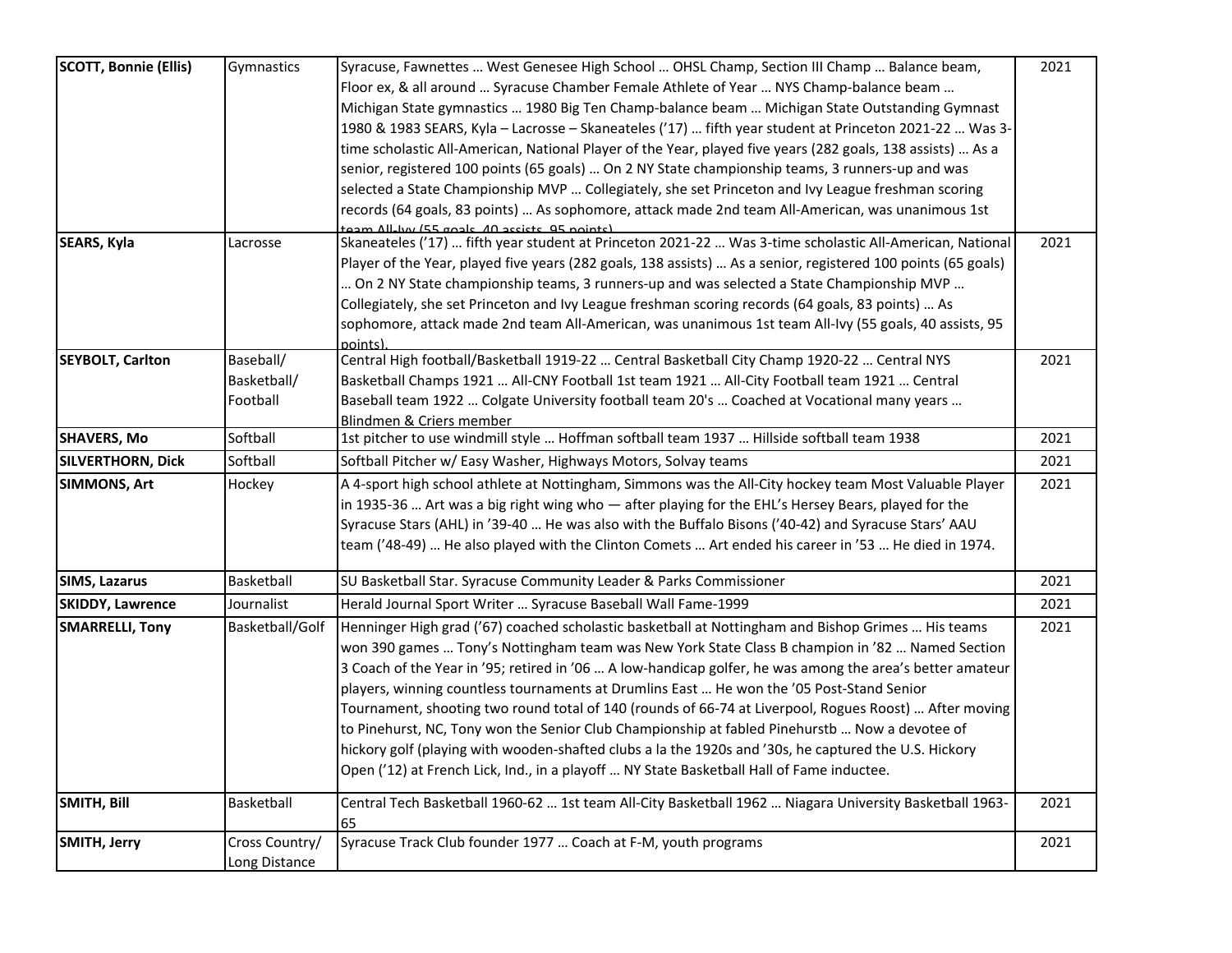| SMITH, John C. Jr        | Contributor        | Born, raised, and still living in Eastwood  From Lincoln Grammar School, he went to graduate from           | 2021 |
|--------------------------|--------------------|-------------------------------------------------------------------------------------------------------------|------|
|                          |                    | Christian Brothers Academy ('48)  In '61, he founded the Eastwood Bears Football and Cheerleading           |      |
|                          |                    | Association, and has coached ever since  John was still coaching last year (his 55th) at age 86  He         |      |
|                          |                    | served as volunteer president/board member  More than 11,000 youngsters have gone through the               |      |
|                          |                    | program he founded  He also began other Eastwood sports organizations  Started J.C. Smith, Inc.             |      |
|                          |                    | (industrial construction equipment) in '76  The company expanded to six venues in New York state,           |      |
|                          |                    | involving the family's third generation, and John still serves as a consultant  His alma mater, CBA,        |      |
|                          |                    | annored him with its Distinguished Alumni Award in '15                                                      |      |
| <b>SNYDER, George</b>    | Softball           | NYS ASA Softball Hall Fame '03  Syracuse Cyclones Softball team starting '84  Played 11 Senior Softball     | 2021 |
|                          |                    | World Series                                                                                                |      |
| <b>SORRENTINO, Greg</b>  | <b>Boxing</b>      | 33 pro fights between 1975-84  NYS Heavyweight champ  NYS Golden Gloves champ                               | 2021 |
| <b>SPEARS, Johnny</b>    | Football           | Most Holy Rosary football 1925-28  All-Schiller's 1925 Amateur champs  NYS High School Football             | 2021 |
|                          |                    | Champs  All-Schiller Football 1925 League champ  Niagara University football lineman                        |      |
| <b>SPENCER, Diana</b>    | Basketball         | Not many scholastic athletes played five (5) years on the varsity, but Diana did  Not only did she play on  | 2021 |
|                          |                    | F-M's varsity basketball team, but she averaged 7.6 points, 8.0 rebounds  She was second at F-M to          |      |
|                          |                    | score 1,000 career points (school-record 1,860 and F-M record 1,223 rebounds)  A 3-time first team all-     |      |
|                          |                    | league selection, Spencer also set a single-game mark scoring 47 vs. C-NS as a junior and season high 59 as |      |
|                          |                    | a senior, when she was 1999 OHSL American Player of the Year  Diana was a heralded recruit at               |      |
|                          |                    | University of Colorado, where she played a reserve role on teams earning 3 consecutive days NCAA            |      |
|                          |                    | berths, 2 straight Sweet 16s and the Elite 8 in 2002  Diana was team captain her senior year, when she      |      |
|                          |                    | was recipient of the Coaches Award (attitude, leadership, desire, commitment) and painted the cover of      |      |
|                          |                    | Colorado's media quide                                                                                      |      |
| SPRAGUE, Howard          | Golf               | – Golf                                                                                                      | 2021 |
| <b>STARK, Bill</b>       | Golf               | - Golf                                                                                                      | 2021 |
| <b>STEFANELLI, Dom</b>   | Baseball/          | North High 3 sport star 1925-28  SU Football 1932  SU Baseball 1931-33                                      | 2021 |
|                          | Football/          |                                                                                                             |      |
|                          | Basketball         |                                                                                                             |      |
| <b>STEIN, Joe</b>        | Tennis             | Promoted Tennis youth programs                                                                              | 2021 |
| <b>STEINBERG, Paul</b>   | Basketball/        | Central High Football/Basketball  Early pro Basketball player YMCA Leagues 1898-99  Philadelphia            | 2021 |
|                          | Football/ Official | Athletics Football 1903-04  1st Football World Champ 1902  Canton Bulldogs Pro Football 1906                |      |
|                          |                    | Umpire/High & College Official * Greatest of All-Officials*                                                 |      |
| <b>STEMMLER, Nick</b>    | <b>Broadcaster</b> | North High graduate  Syracuse Radio Sports broadcaster 1930-40's on WSYR  Radio voice of Syracuse           | 2021 |
|                          |                    | Chiefs                                                                                                      |      |
| <b>STETHERS, Howie</b>   | Baseball           | Eastwood Baseball/Football 1957-59  3-time 1st team All-City Baseball 57-59  1st CNY Bonus Baby-sign        | 2021 |
|                          |                    | with Baltimore Orioles for \$30,000  Played 5 years in minor leagues                                        |      |
| <b>STEVENSON, Robert</b> | Photographer       | Baldwinsville High 1946-51  Baldwinsville High Baseball pitcher  Syracuse Nationals photographer 1954-      | 2021 |
|                          |                    | 63                                                                                                          |      |
| <b>STROH, Bill</b>       | Baseball           | Shamrocks 1898  Syracuse Stars NYSL 1904-05  Eastern League  Tri State League  Boston Nationals             | 2021 |
|                          |                    | NL  Boston Red Sox Scout                                                                                    |      |
| <b>STROH, George</b>     | Baseball           | Shamrocks Baseball club 1899  Syracuse Stars-1899, 1905  St Cecilia's indoor team 1900  AJ&G- NYS           | 2021 |
|                          |                    | 1905,07  Elmira-1908  30-year pro baseball player  Major League scout w/ Boston Red Sox                     |      |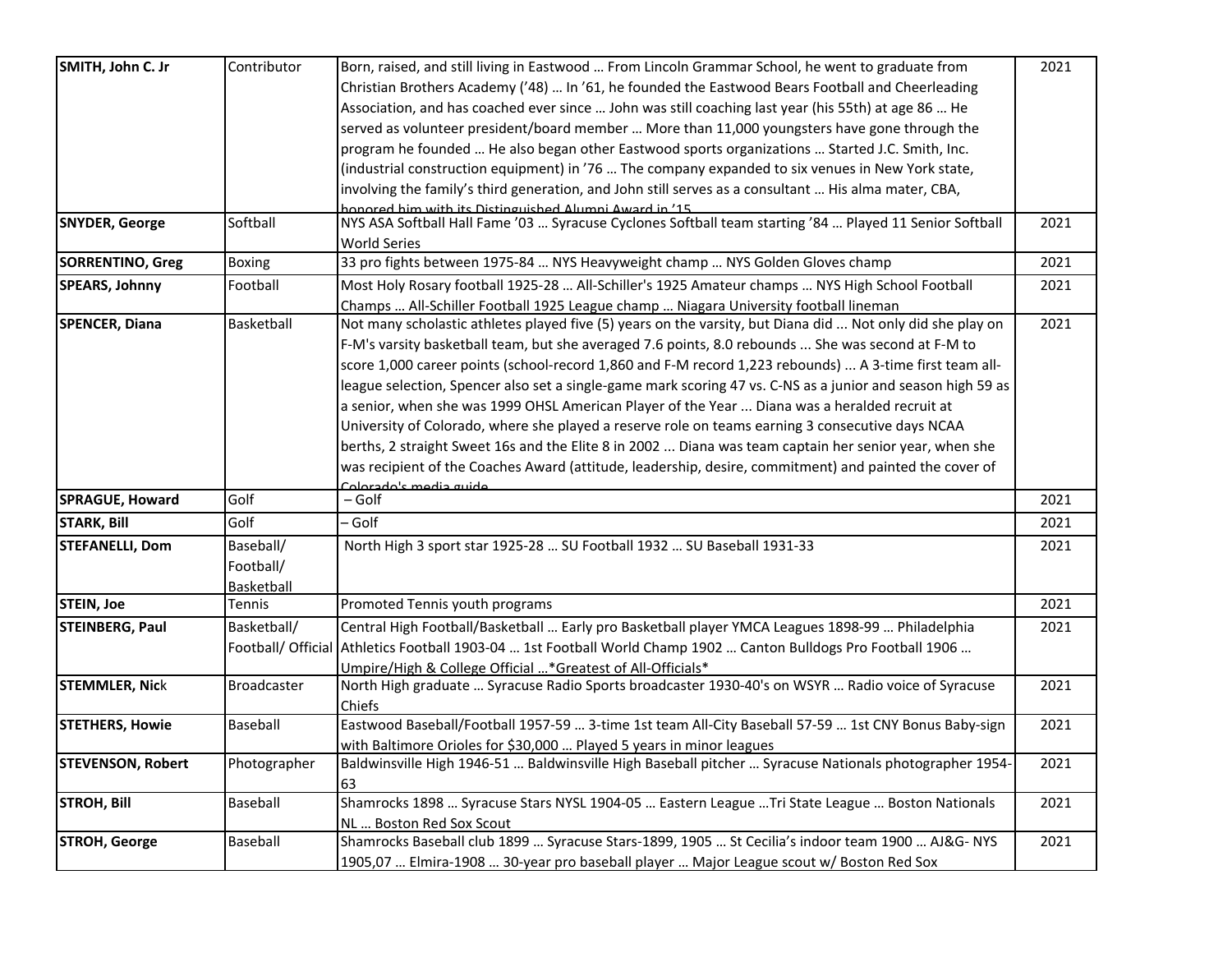| <b>SZOMBATHY, Joe</b>                        |               | Football/ Coach/ SU Football End 1950-52  Played '53 Orange Bowl  1952 SU's Bill Horr Award  Coached high school in | 2021 |
|----------------------------------------------|---------------|---------------------------------------------------------------------------------------------------------------------|------|
|                                              | Administrator | Pennsylvania  SU end/linebacker coach '57-73  SU's Orange Pack Director and SU Associate Director of                |      |
|                                              |               | Athletics (1974 to 1999)  SU Letterman of Distinction 1989  deceased (2019).                                        |      |
| <b>TANGUAY, Jim</b>                          | Baseball/     | Central High Football late 20's  All-City Football Team  Central baseball team 1928  NYU Football star              | 2021 |
|                                              | Football      |                                                                                                                     |      |
| <b>TARBELL, Greg</b>                         | Lacrosse      | SU Lacrosse 1980-81  All-American 3rd team 1981  All-American HM 1982  Holds SU record most                         | 2021 |
|                                              |               | goals game-9  3rd SU most points in game-11                                                                         |      |
| <b>TEARNEY Judy Modafferi   Martial Arts</b> |               | Among nation's top master instructors; recognized as Grand Master  1st adult CNY woman promoted to                  | 2021 |
|                                              |               | Black Belt ('77), Judy began training in '74 under Hall of Famer Greg Tearney, was all-City karate Grand            |      |
|                                              |               | Champion ('76), instructed SU football players ('87-98)  Won over 20 Grand Championships in                         |      |
|                                              |               | international tournaments in both forms - weapons and fighting  Kyoshi Modafferi Tearney developed                  |      |
|                                              |               | (Karate Aerobics' video ('86)  Holds rank of 9th Degree Black Belt (highest-ranked CNY woman)  Judy,                |      |
|                                              |               | husband Greg, daughter Alexis Tearney-Kuhl oversee hundreds of students at Tearney Martial Arts  Judy               |      |
|                                              |               | ('16) & Greg only husband-wife inducted into Who's Who in American Martial Arts Hall of Fame  Among                 |      |
|                                              |               | awards: TV5 Woman of the Year ('90)                                                                                 |      |
| <b>THOMA, Bern</b>                           | Football      | All-Schiller's Quarterback 1926-28                                                                                  | 2021 |
| <b>TILL, Bob</b>                             | Basketball    | St. Vincent's Basketball  1st team All-Parochial '53-54, '54-55                                                     | 2021 |
| <b>TINDALL, Frank</b>                        | Football/     | Born in Solvay (1908) and a multi-sport athlete at Solvay High, Frank played football/basketball at                 | 2021 |
|                                              | Basketball    | Syracuse ('28-32), although unlisted among lettermen  Played pro ball in Canadian Football League; all-             |      |
|                                              |               | conference rookie for '33 Grey Cup champion Toronto Argonauts  Named Argos' all-time tackle from '21-               |      |
|                                              |               | 41 era  Coached football (1946 to 1975, 106-74-2) and basketball (26) at Queen's University in Kingston,            |      |
|                                              |               | Ontario  His football teams won a Canadian national championship ('68 Vanier Cup, 11-1 record) and 8                |      |
|                                              |               | Yates Cup conference titles, 7 in 14-year span  Frank Tindall Trophy awarded yearly to Canadian                     |      |
|                                              |               | Interuniversity Athletic Union football coach of the year  A Queens University football hall of famer (1st          |      |
|                                              |               | class in '83), he was Canadian Football Hall of Fame inductee ('85)  Died in '93.                                   |      |
| <b>TITONE, Frank</b>                         | Official      | NYS Softball Hall of Fame 1993  Blindmen Criers Schwarzer Award '98                                                 | 2021 |
| <b>TOBIN, Walter</b>                         | Baseball      | All-Syracuse Native Baseball team 1939  Yale Rifles baseball 1903  Clipper Baseball team 1903                       | 2021 |
|                                              |               | Holihan's Pets Baseball team 1910                                                                                   |      |
| TORMEY, Jim Sr.                              | Basketball    | Born in Syracuse in 1889, Jim was one of the city's earliest stellar athletes, a three-sport star at CBA (1906)     | 2021 |
|                                              |               | In 1909, he enrolled at Syracuse University; he played freshman football, captained basketball/baseball             |      |
|                                              |               | teams  In 1910, he went to Dean Academy (Mass.); was again a three-sport star on New England Prep                   |      |
|                                              |               | School championship teams  In 1912, he transferred to Georgetown; he earned seven letters  While                    |      |
|                                              |               | working for the FBI during World War I, he played for the (Original) Basloe Globetrotters, traveling                |      |
|                                              |               | throughout the Midwest  In 1919, he began playing center for the All-Syracuse team (including Joe                   |      |
|                                              |               | Schwarzer, Wilbur Crisp), which won more than 80 percent of its games from 1919-24  Played over 1,000               |      |
|                                              |               | games  Was City of Syracuse Corporation Counsel  Received Georgetown's Medal of Honor (1969).                       |      |
| <b>TRAINOR, Dick</b>                         | Baseball      | Syracuse Stars catcher 1904-07  Selected to All-Syracuse native team by Syracuse Newspapers in 1939                 | 2021 |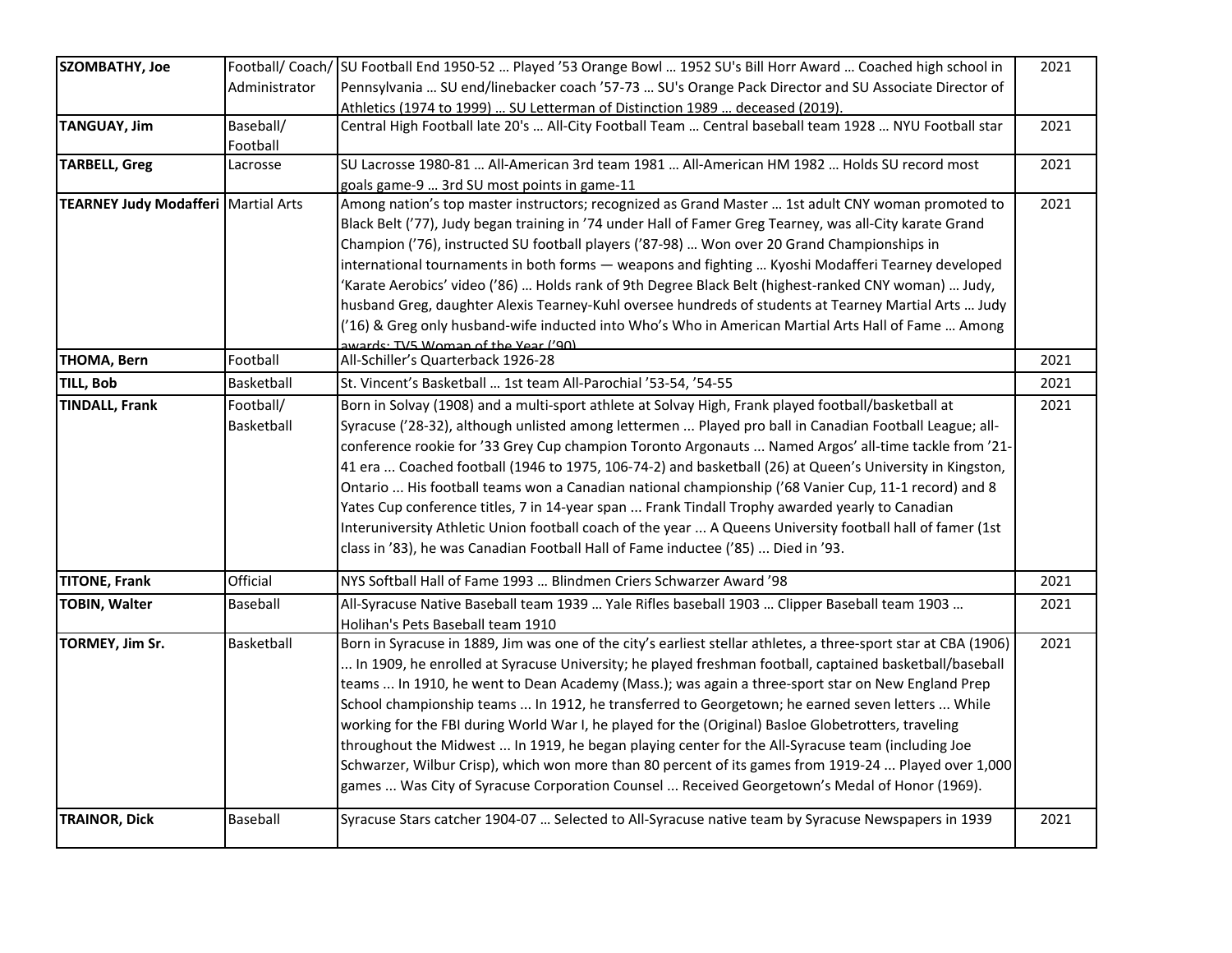| <b>TRETOWICZ, Mark</b>              | Baseball/              | Liverpool High 3 sports '82-85  Hockey/soccer/baseball  Liverpool Baseball All-Star '83-85  Liverpool                                          | 2021 |
|-------------------------------------|------------------------|------------------------------------------------------------------------------------------------------------------------------------------------|------|
|                                     | Hockey/                | NYS Hockey champs '85  1st team hockey All-Star '83,84  Division I, Section III scoring champ '84-85                                           |      |
|                                     | Soccer                 | Clarkson College Hockey '85-89  Draft-NHL's LA Kings  Roanoke ECL 1989  Liverpool Sports Hall of                                               |      |
|                                     |                        | Fame '92                                                                                                                                       |      |
| <b>TRICHE, Howard</b>               | Basketball             | Corcoran High Basketball 1982, 83  All-CNY selection 1981-82  1st team All-CNY Metro 1982-83                                                   | 2021 |
|                                     |                        | Selected to All-NYS Basketball team  SU Basketball 1984-87 (Final 4-1987)                                                                      |      |
| <b>TRIPOLI, Paul</b>                | Football               | Born in Utica, Paul starred at Liverpool High on the gridiron, also in basketball, golf, and track  The 1980                                   | 2021 |
|                                     |                        | grad was inducted into the school's Athletic Hall of Fame with a Class of '89 that included Hall of Famer                                      |      |
|                                     |                        | Tim Green He played collegiately at Alabama  A 6-foot, 197-pound defensive back, Tripoli played pro                                            |      |
|                                     |                        | football in the NFL for the Tampa Bay Buccaneers ('87) and in Canada for the Toronto Argonauts ('86-87)                                        |      |
|                                     |                        | In '86, he had three interceptions in nine games as the Argos won the CFL East. In '87, he played two                                          |      |
|                                     |                        | games for the Argos (who reached the Grey Cup), returning three missed field He played collegiately at                                         |      |
|                                     |                        | Alabama  A 6-foot, 197-pound defensive back, Tripoli played pro football in the NFL for the Tampa Bay                                          |      |
|                                     |                        | Buccaneers ('87) and in Canada for the Toronto Argonauts ('86-87)  In '86, he had three interceptions in                                       |      |
|                                     |                        | nine games as the Argos won the CFL East. In '87, he played two games for the Argos (who reached the<br>Frou Cup) returning three missed field |      |
| <b>TUCCI, Rudy</b>                  | Baseball               | Cicero North Syracuse High School Coach 31 years, Record 301-85  1980 Outstanding High School                                                  | 2021 |
|                                     |                        | Baseball Coach of Year Award at AAC Con  Co-Director of LeMoyne Baseball Camp  16-year assistant                                               |      |
|                                     |                        | baseball coach at LeMoyne                                                                                                                      |      |
| <b>TUCH, Alex</b>                   | Hockey                 | Born in Syracuse, raised in Baldwinsville, was already a stud on the ice as a 15-year-old scoring 101 points                                   | 2021 |
|                                     |                        | in 40 games for the Syracuse Jr. Stars  Alex won a Bronze medal in 2013 World Under-17 team, Gold in                                           |      |
|                                     |                        | 14 with Under-18 team, scoring 64 points in 61 games  Was 18th overall pick in 1st round of '14 NHL'                                           |      |
|                                     |                        | Entry Draft by Minnesota Wild  Led Boston College to the Frozen Four as a sophomore. Scored 62 points                                          |      |
|                                     |                        | (32 goals) in 77 games for Boston College  Minnesota dealt Tuch to Las Vegas, where his NHL career has                                         |      |
|                                     |                        | taken off at an early age. He's already accounted for 139 points (61 goals) in four seasons with the Golden                                    |      |
|                                     |                        | Knights, who reached the 2018 Stanley Cup finals. In 20 playoff games that year, he scored 10 points                                           |      |
|                                     |                        | Amid a 7-year, \$33,25 million contract                                                                                                        |      |
| <b>UFFER, Dennis</b>                | Handball               | Won four consecutive 50 and over titles in World Handball Championship  doubles and one and four-                                              | 2021 |
|                                     |                        | wall single crowns  motto is "any ball, any wall, anywhere."                                                                                   |      |
| <b>UNGER, John</b>                  | Baseball/              | Cicero-North Syracuse 2 sports  Basketball score 1,021 pts '64-67  1st team All-County Basketball 1966-                                        | 2021 |
| <b>VAN LENGEN, Robert</b>           | Basketball<br>Football | 67  1st team All-County baseball  SU Basketball team                                                                                           | 2021 |
|                                     |                        | Princeton University Football team  Football Referee  Blindmen & Criers Award 1976                                                             |      |
| <b>VASSENELLI, Nick</b><br>"Pepper" | Basketball             | Easy Washer Softball Team  NYS ASA Softball Hall of Fame 1990  Softball umpire                                                                 | 2021 |
| <b>VENTURA, Sam</b>                 | <b>Bowling</b>         | In first-ever event at age 13, Utica native won Junior City tourney all events. Sam bowled for Utica Proctor                                   | 2021 |
|                                     |                        | High, Herkimer/Mohawk Valley CC teams  Many times King of the Hill in over 100 TV appearances                                                  |      |
|                                     |                        | Topped 800 entries to win '85 Herald Masters; won inaugural NY State Masters ('89); only repeat champ                                          |      |
|                                     |                        | ('90)  Has more than 50-300's, plus 12-299's, 18-800 3-game series  Won 2 Syracuse Bowling                                                     |      |
|                                     |                        | Association team titles, 2 doubles crowns  Empire State Games: 1 Gold, 2 Silver  Silver medal, '92                                             |      |
|                                     |                        | Olympic Festival  Ohio amateur champ ('92, '93)  On Senior Tour, 1st to top world's No. 1, Walter Ray                                          |      |
|                                     |                        | Williams  Won 7 PBA50 Senior regional titles despite having Bell's palsy  Regional Bowler of the Year                                          |      |
|                                     |                        | ('11, '14)  Led '12 U.S. Open qualifying after 18 games  NY State, Syracuse Bowling Association Hall of                                        |      |
|                                     |                        | famer                                                                                                                                          |      |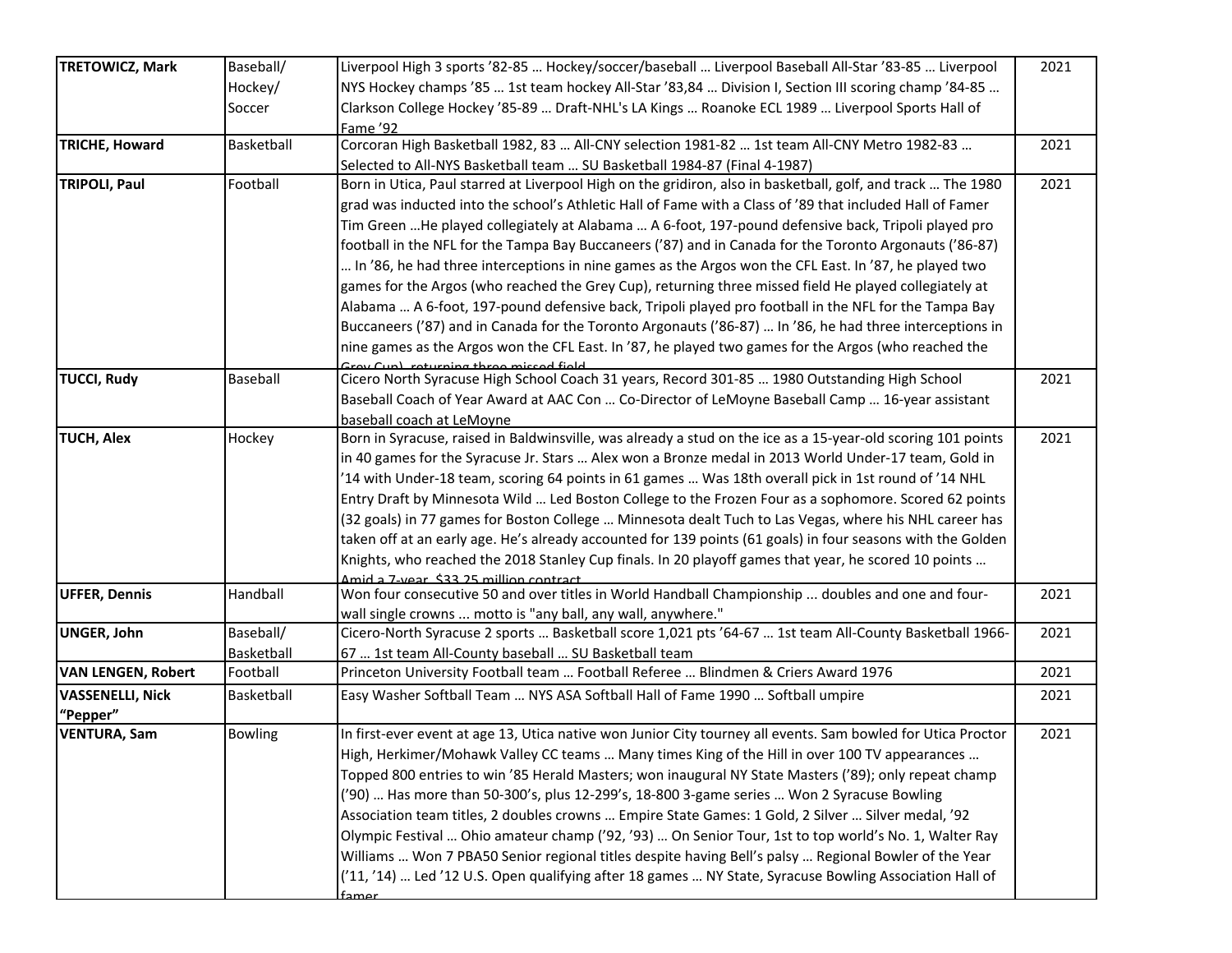| <b>VERCILLO, Pete</b>    | Basketball      | North High grad 1951  Morrisville College  Assistant coach CBA under Capelletti  CBA Head coach                           | 2021 |
|--------------------------|-----------------|---------------------------------------------------------------------------------------------------------------------------|------|
|                          |                 | 1967  '67 Catholic Coach of Year for CNY  Coach Syracuse Bisons semi-pro football 10 years  Coach 2                       |      |
|                          |                 | years at Bishop Ludden late 80's  CBA defensive coach in 1995  Morrisville Athletic Wall of Fame 2005                     |      |
|                          |                 |                                                                                                                           |      |
| <b>VETTER, AI</b>        |                 | Football/Lacross  Born 4/2/1930  Staunton Military Academy HS 1949  3-sport athlete, all-state Basketball  Colgate        | 2021 |
|                          |                 | University foot 3 years, grad 1953  Helped establish FM Little League  Coach Manlius Military Academy                     |      |
|                          |                 | Football/baseball/track  FM High Varsity Football/Basketball/lacrosse coach many years  Retired from                      |      |
|                          |                 | FM 1984  Served Section 3, Foot Chairman  Colgate University Lacrosse coach  Hamilton College                             |      |
|                          |                 | football coach  Co-founded & President CNY Chapter of National Football Foundation  US Football                           |      |
|                          |                 | Association 1st rep NYS  Outstanding Contributor to Amateur Football Award  US Air Force-Japan &                          |      |
|                          |                 | Germany Died 5/19/2005 in CNY                                                                                             |      |
| <b>VILLEMAN, George</b>  | Baseball        | Shamrocks 1897  Syracuse Stars pitcher '98-99  Utica EL '99-00  Schenectady '01-02  Minnesota '04                         | 2021 |
|                          |                 | AJ&G NYS League '05                                                                                                       |      |
| <b>VREDENBURG, Jerry</b> |                 | Soccer/Lacrosse Athlete, teacher, coach, administrator  Lettered in three sports at Baldwinsville  Lettered in two sports | 2021 |
|                          |                 | at Oswego State  National Soccer Coaches Association  All-America honors as a goalie  Had 29 saves                        |      |
|                          |                 | when Oswego won its only SUNY title  Honored by US Lacrosse Coaches Association Century Club                              |      |
|                          |                 |                                                                                                                           |      |
| <b>WALL, Bill</b>        | Baseball/       | Skaneateles High School 2 sports  1st team All-County Basketball 1967-68  1st team All-County Baseball                    | 2021 |
|                          | Basketball      | Pitched many no-hitters                                                                                                   |      |
| <b>WALLACE, Bob</b>      | Baseball/       | Central Square Assistant Football Coach 20 years, Softball Coach 2 years                                                  | 2021 |
|                          | Football        |                                                                                                                           |      |
| <b>WALLACE, Robert</b>   | Coach/Football/ | Valley High '41-45, 3 sports Football/Basketball/Baseball '43 City League Football Champs  Colgate                        | 2021 |
|                          | Basketball/     | University '47 fresh football  Cortland State lettered 3 years football  Coach-Painted Post High '53-56,                  |      |
|                          | <b>Baseball</b> | Cortland State '56-85  Cortland State Baseball Coach '58-82, 25 years  Varsity Basketball Coach 1957-58                   |      |
|                          |                 | Ladies Softball Coach '84- 85  Inducted Cortland State-Club Hall '79  Cortland Baseball field named                       |      |
|                          |                 | Wallace                                                                                                                   |      |
| <b>WARD, Vandy</b>       | Tennis          | City Tennis Champion                                                                                                      | 2021 |
| <b>WEATHERUP, Paul</b>   | Contributor     | Scholastic football official 1958-93  college official '65-'74  Executive Secretary of the NY State                       | 2021 |
|                          |                 | Association of Certified Football Officials since 1968, chairman of NYSPHSAA Officials Coordinating                       |      |
|                          |                 | Federation since 1973  Secretary-Treasurer of Blindmen and Criers, 1968-2008  NY State Public High                        |      |
|                          |                 | School Athletic Association Hall of Fame.                                                                                 |      |
| <b>WEBSTER, Marshall</b> | Hockey/Coach    | Valley High '39-42  Syracuse Stars '45-50  Valley High Coach '46  Eastwood Rockets '52-55                                 | 2021 |
|                          |                 | Electricians '56-66  Come Back Inn '67-79  Tracy Construction '80-85  Syracuse Kings '86-90                               |      |
|                          |                 | Whelens Pub '90-98  Syracuse Gray Wolves '96-present (confirmed up to 2018)  Midstate Youth hockey                        |      |
|                          |                 | coach 1963-70                                                                                                             |      |
| <b>WEGERSKI, Spig</b>    |                 | Football/Coach/ Vocational High '31-33  All-City End '32/'33  St. Bonaventure University  Coached at St. Anthony's,       | 2021 |
|                          | Official        | Split Rock and North Syracuse  Collegiate Official  Blindmen-Joe Schwarzer Award 79                                       |      |
| <b>WEISMORE, Bob</b>     | Baseball        | Corcoran High Baseball '68-70  1st team All-City pitch '69-70  Signed pro contract w/ Chicago Cubs                        | 2021 |
|                          |                 | Minor league '70-73  '72-GCL League, 6-3, 1.89 era  1973-Quincy, Midwest League, 6-6, 3.58  OCC                           |      |
|                          |                 | pitch coach  Corcoran High pitch coach  Westhill Baseball coach 2000-2016  2 Section Titles, 4 league                     |      |
|                          |                 | titles  2004 NYS Class B final four                                                                                       |      |
| <b>WESSINGER, Jim</b>    | Baseball        | LeMoyne College shortstop '73-75  1st LeMoyne player to play majors  Signed with Atlanta Braves '76                       | 2021 |
|                          |                 | Minor leagues '76-80  Richmond Braves International League '78-80  Atlanta Braves NL 1979                                 |      |
|                          |                 | LeMoyne College Sport Hall of Fame                                                                                        |      |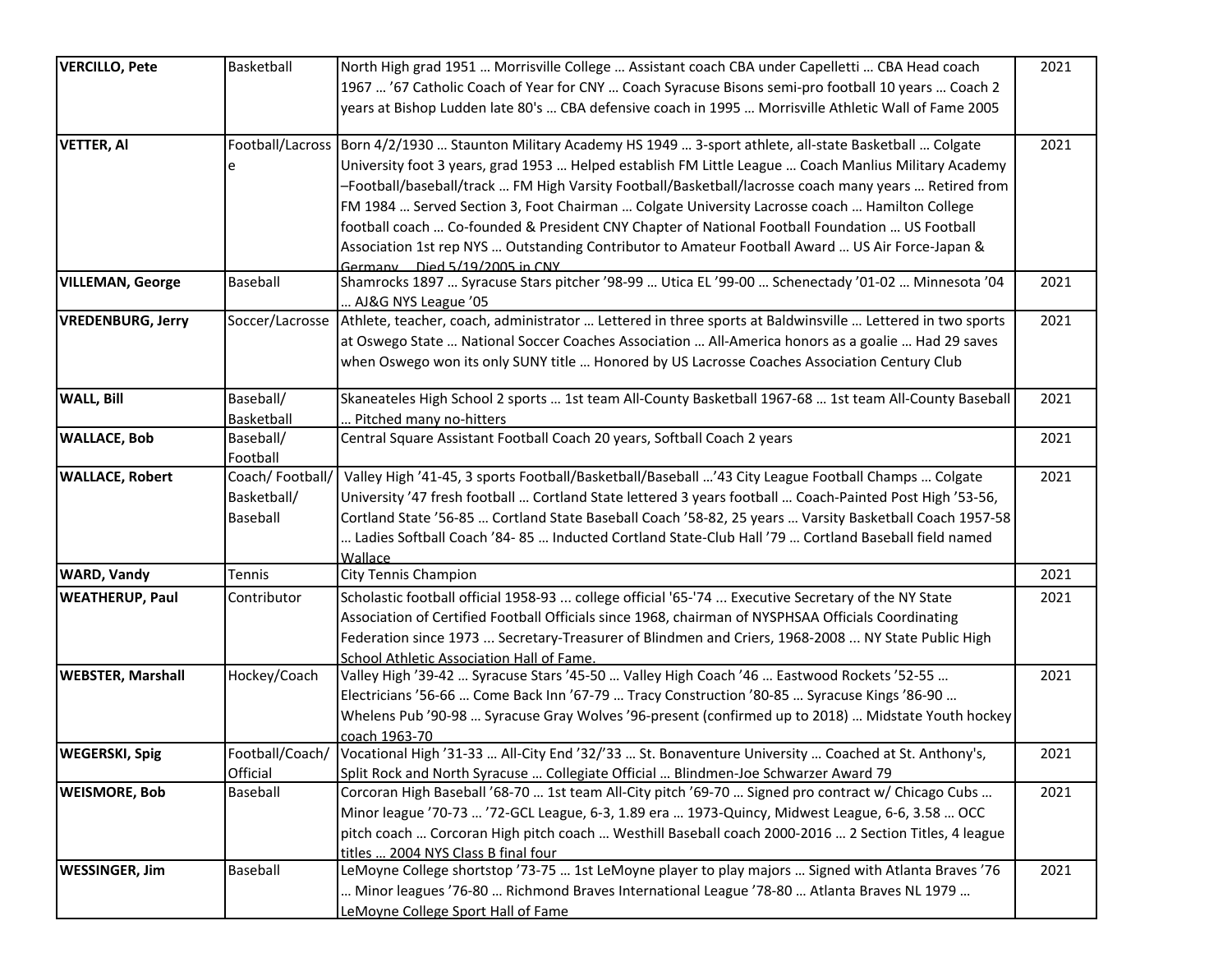| WIEGAND, "Speedy"                        | Softball     | Great softball pitcher 1935-50's  w/ Easy Washer NYS Champs  Haberles, Hoffman others                              | 2021 |
|------------------------------------------|--------------|--------------------------------------------------------------------------------------------------------------------|------|
| <b>WILCOX, Ron</b>                       | Basketball   | Cathedral High Basketball 1943-47  1st team All-Parochial selection 1946-47  All Syracuse high school<br>team 1947 | 2021 |
| <b>WILEY, George</b>                     | <b>Track</b> | 1904 St Louis Summer Olympic  Silver & bronze medal in 5mi & 25mi bike race  Featured in MSG  6-                   | 2021 |
|                                          |              | day pro bike race  Both indoor & outdoor races  1913-3rd in Paris 6-day event                                      |      |
| <b>WILLIAMS, Todd</b>                    | Baseball     | East Syracuse High Baseball  OHSL Metro All-Star '89  OCC pitcher (uniform retired-2000)  San                      | 2021 |
|                                          |              | Francisco Giants (1997)  Cincinnati Reds (1998)  Indianapolis International League (1998-99)                       |      |
|                                          |              | International League All-Star Relief Pitcher (1998)  Seattle Mariners (1999-00)  (1999) USA Pan-                   |      |
|                                          |              | American baseball team  (2000) USA Olympic gold medal team  NY Yankees (2001)  Columbus                            |      |
|                                          |              | Clippers International League (2001)  Signed with LA Dodgers (2002)  Ottawa Lynx International League              |      |
|                                          |              | 03-04)  Baltimore Orioles AL (04-07)                                                                               |      |
| <b>WINTERDEN, Jim</b>                    | Racquetball  | US National Racquetball team Coach  Olympic Racquetball team Coach                                                 | 2021 |
| <b>WINTERS, Phillip "Bucky"</b> Baseball |              | SU Baseball '58-62  NCAA College World Series 1961  Marcellus Baseball Coach 34 years  Won 11                      | 2021 |
|                                          |              | league titles  Won 3 Section III championships  1997 All-CNY Coach of Year                                         |      |
| <b>WOODRIDGE, Dick</b>                   | Baseball     | SU Baseball 1971-72, pitcher 7-0 on SU final baseball team in 1972  Youth, high & collegiate, instructor           | 2021 |
|                                          |              | Sports Zone 481 instructor Coach Post-Standard Classic League 1999                                                 |      |
| <b>WOODRIDGE, Dickie</b>                 | Baseball     | Liverpool High infielder 87-89  1st team County All-Star '87,88,89  Liverpool Babe Ruth League All-Star            | 2021 |
|                                          |              | Doondaga Senior League All-Star '88  OCC Baseball '90-91  Select to regional/district teams  NJCAA                 |      |
|                                          |              | All-American 91  LeMoyne College infielder 92-93  Collegiate All-Star team  Signed pro w/San Diego                 |      |
|                                          |              | Padres  minor leagues '93-96  Rancho Cucamonga '95-96  Memphis SL '96  Liverpool Sports Hall of                    |      |
|                                          |              | Fame '98  Coach Bronze medal Baseball team '03 Empire State Games  Sports Zone 481 instructor                      |      |
|                                          |              | Coach-Syracuse Sports Zone Chiefs-'07: Le Moyne HOF                                                                |      |
| <b>WOOLEVER, Frank</b>                   | Journalist   | Herald Journal Sport Editor-Writer 1923-65, 42 years                                                               | 2021 |
| <b>WORMUTH, William</b>                  | Lacrosse     | SU Lacrosse 1962-64, team captain 1964. Teacher and administrator at West Genesee from 1965-1977.                  | 2021 |
|                                          |              | Superintendent at Lowville (1984-2001). Passed away in 2016.                                                       |      |
| <b>WRIGHT, Steve</b>                     | Basketball   | One of the outstanding high school performers while at Fowler High in the 1980s  Went onto Providence              | 2021 |
|                                          |              | College  While at Providence, played against Syracuse in the 1987 Final Four game  Syracuse won to                 |      |
|                                          |              | advance to championship game  Standout defender                                                                    |      |
| <b>WYNNE, Susan</b>                      | Ice Dancing  | Camillus native enjoyed terrific 10-year amateur skating career  Susan and ice dance partner Joseph                | 2021 |
|                                          |              | Druar finished 11th in the '88 Winter Olympics in Calgary  They rose steadily in world rankings, from 9th          |      |
|                                          |              | in '88 to No. 4 in '90  Wynne and Druar were two-time United States champions  They took their final               |      |
|                                          |              | bows as amateurs at the '90 Goodwill Games, deciding to turn professional, unhappy with the change in              |      |
|                                          |              | appeal to international judges of the American style of ice dancing  Wynne and Druar moved to Boston               |      |
|                                          |              | area to teach and create new routines, which they unveiled at an exhibition at Rochester's Genesee Figure          |      |
|                                          |              | Skating Club  In '91, they performed in Syracuse with the touring 'Stars on Ice' in front of sellout crowd         |      |
|                                          |              | of 8,200 at the War Memorial  ESPN utilized Susan's expertise as a TV analyst.                                     |      |
|                                          |              |                                                                                                                    |      |